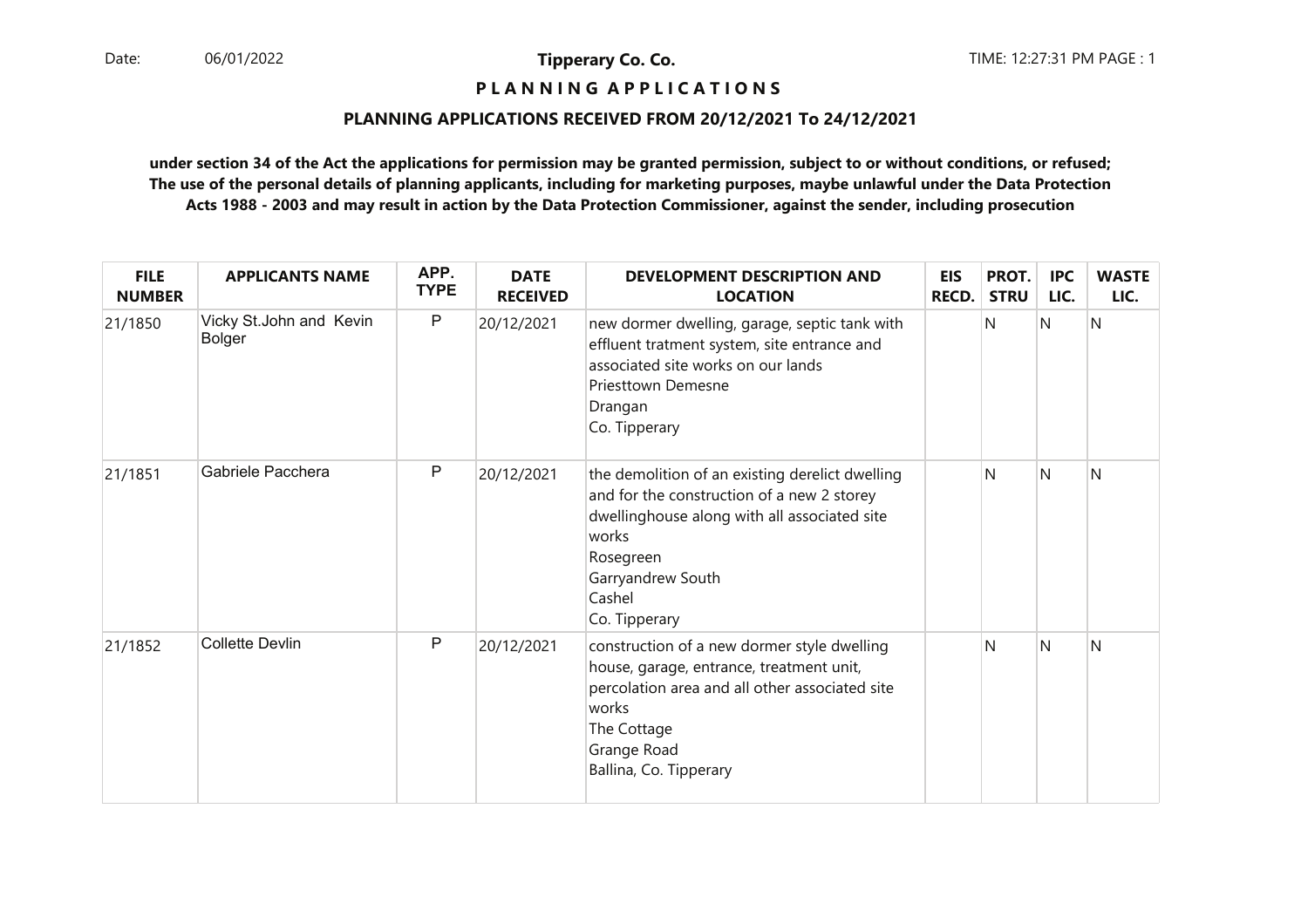**P L A N N I N G A P P L I C A T I O N S** 

## **PLANNING APPLICATIONS RECEIVED FROM 20/12/2021 To 24/12/2021**

| <b>FILE</b><br><b>NUMBER</b> | <b>APPLICANTS NAME</b>                | APP.<br><b>TYPE</b> | <b>DATE</b><br><b>RECEIVED</b> | <b>DEVELOPMENT DESCRIPTION AND</b><br><b>LOCATION</b>                                                                                                                                                                                                                                                                   | <b>EIS</b><br>RECD. | PROT.<br><b>STRU</b> | <b>IPC</b><br>LIC. | <b>WASTE</b><br>LIC. |
|------------------------------|---------------------------------------|---------------------|--------------------------------|-------------------------------------------------------------------------------------------------------------------------------------------------------------------------------------------------------------------------------------------------------------------------------------------------------------------------|---------------------|----------------------|--------------------|----------------------|
| 21/1853                      | Padraig Lanphier and Laura<br>Ryan    | $\mathsf{P}$        | 20/12/2021                     | a) construction of a new part two storey, part<br>single storey detached dwelling, b) new<br>detached garage, c) new site entrance, d) new<br>connections to existing utilities, e) new waste<br>water treatment system and percolation area<br>and f) all associated site works<br>Clohoge<br>Thurles<br>Co. Tipperary |                     | N                    | N                  | N                    |
| 21/1854                      | Danielle (Maher) and<br>Kieran O'Dowd | $\sf P$             | 20/12/2021                     | construction of new dwelling with a new<br>entrance, a new garage, a new well, a new septic<br>tank and percolation area and all associated site<br>works<br>Sallsquarter<br>Horse and Jokcey<br>Co. Tipperary                                                                                                          |                     | N                    | N                  | N                    |
| 21/1855                      | Siobhan Power and P J<br>Shanahan     | $\mathsf P$         | 20/12/2021                     | new part two storey and part single storey<br>dwelling, domestic garage, alterations to<br>existing site entrance, new septic tank and<br>percolation area and all associated site works<br>Furze<br>Thurles<br>Co. Tipperary                                                                                           |                     | N                    | N                  | N                    |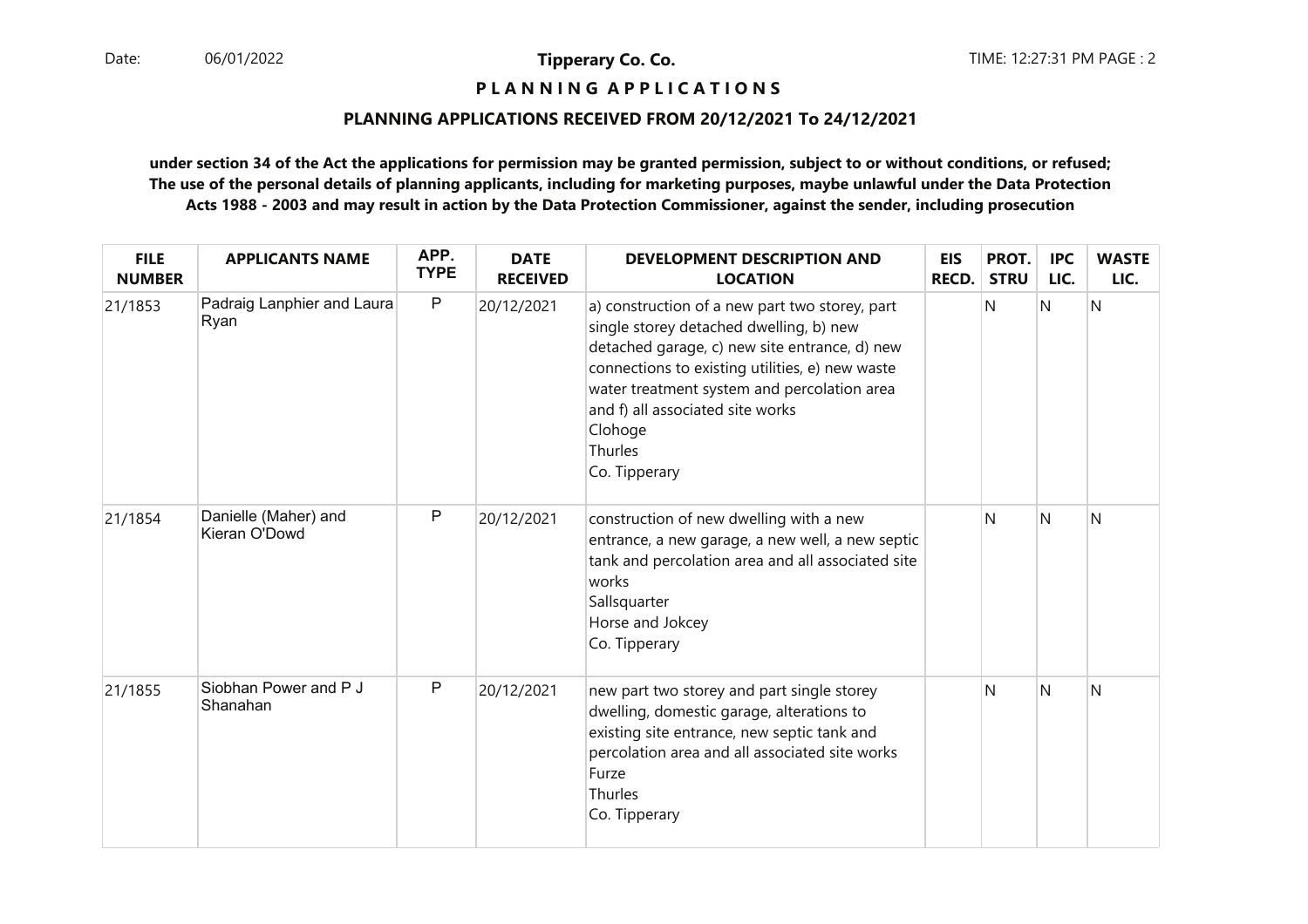# **P L A N N I N G A P P L I C A T I O N S**

## **PLANNING APPLICATIONS RECEIVED FROM 20/12/2021 To 24/12/2021**

| <b>FILE</b><br><b>NUMBER</b> | <b>APPLICANTS NAME</b> | APP.<br><b>TYPE</b> | <b>DATE</b><br><b>RECEIVED</b> | <b>DEVELOPMENT DESCRIPTION AND</b><br><b>LOCATION</b>                                                                                                                                                                                                                      | <b>EIS</b><br><b>RECD.</b> | PROT.<br><b>STRU</b> | <b>IPC</b><br>LIC. | <b>WASTE</b><br>LIC. |
|------------------------------|------------------------|---------------------|--------------------------------|----------------------------------------------------------------------------------------------------------------------------------------------------------------------------------------------------------------------------------------------------------------------------|----------------------------|----------------------|--------------------|----------------------|
| 21/1856                      | Olivia Madden          | P                   | 20/12/2021                     | extension to existing dwelling and construction<br>of new window on existing gable<br>1b Coill Fuinseoige<br>Conlons Road<br>Nenagh, Co. Tipperary                                                                                                                         |                            | N                    | N                  | N                    |
| 21/1857                      | Jeremy Furlong         | P                   | 20/12/2021                     | erect a 2 storey dwelling house with attached<br>garage, entrance, effluent treatment system and<br>all ancillary works<br>Carrow (Carhue)<br>Dundrum<br>Co. Tipperary                                                                                                     |                            | N                    | N                  | N                    |
| 21/1858                      | Jill O'Regan           | $\mathsf{R}$        | 20/12/2021                     | to retain indefinitely the as constructed car port<br>extension to my garage, single-storey<br>extensions to the front and rear of my dwelling,<br>minor elevational changes and all associated<br>site development works<br>Mainstown<br>Carrick-on-Suir<br>Co. Tipperary |                            | N                    | N                  | Ν                    |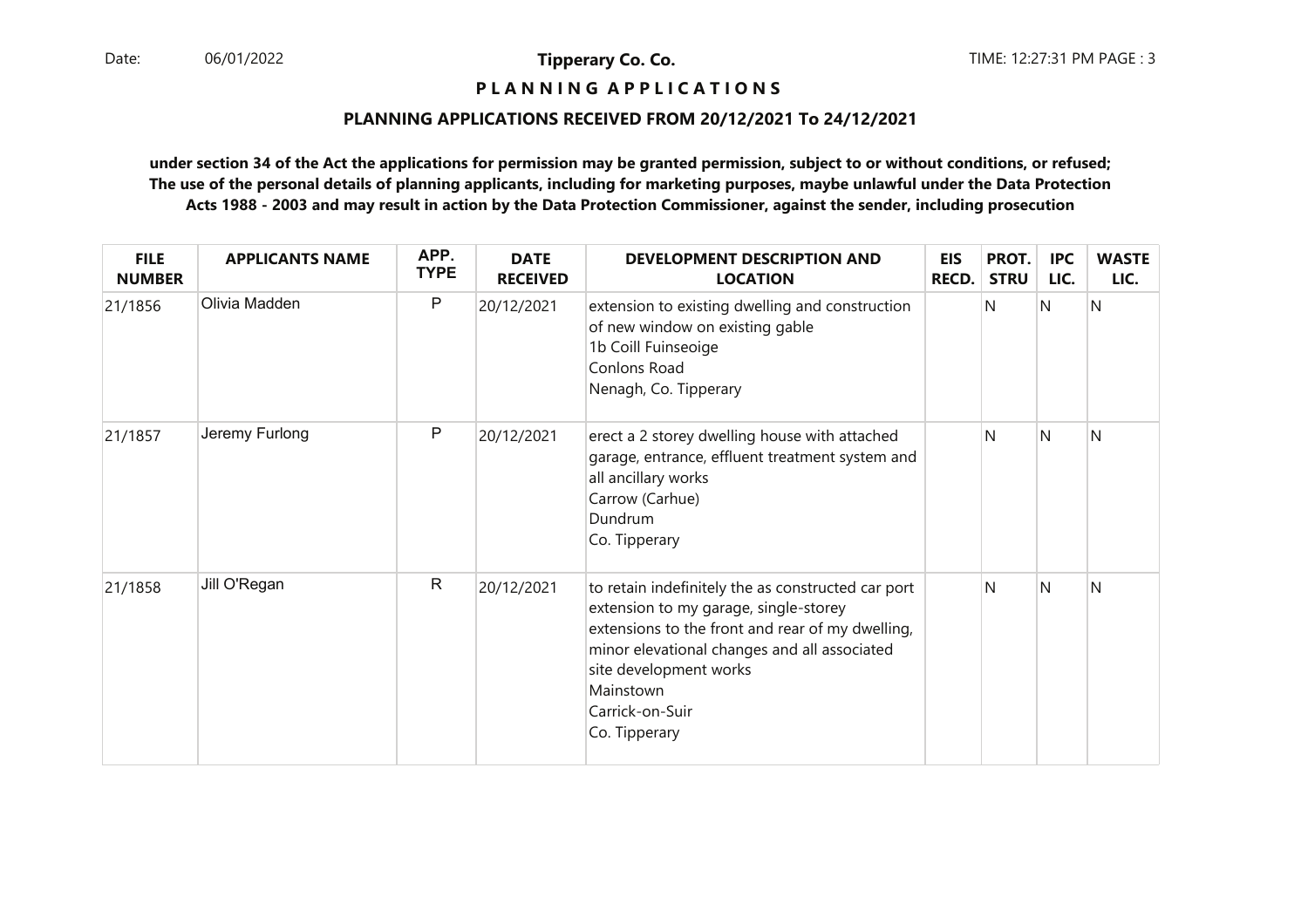**P L A N N I N G A P P L I C A T I O N S** 

## **PLANNING APPLICATIONS RECEIVED FROM 20/12/2021 To 24/12/2021**

| <b>FILE</b><br><b>NUMBER</b> | <b>APPLICANTS NAME</b> | APP.<br><b>TYPE</b> | <b>DATE</b><br><b>RECEIVED</b> | <b>DEVELOPMENT DESCRIPTION AND</b><br><b>LOCATION</b>                                                                                                                                                                                                                                                                                                                                                                                     | <b>EIS</b><br><b>RECD.</b> | PROT.<br><b>STRU</b> | <b>IPC</b><br>LIC. | <b>WASTE</b><br>LIC. |
|------------------------------|------------------------|---------------------|--------------------------------|-------------------------------------------------------------------------------------------------------------------------------------------------------------------------------------------------------------------------------------------------------------------------------------------------------------------------------------------------------------------------------------------------------------------------------------------|----------------------------|----------------------|--------------------|----------------------|
| 21/1859                      | Paul Kelly             | $\mathsf{R}$        | 21/12/2021                     | (1) Retention of change of use from a garage<br>attached to the dwelling house for use as<br>additional living space, (20 Retention of<br>elevation changes to the roof of the dwelling<br>house, (3) Retention of a small porch, (4)<br>Proposed construction of new porch to the front<br>of the dwelling and elevational changes to front<br>side and rear elevations at dwelling house<br>Ballycullen<br>Mullinahone<br>Co. Tipperary |                            | N                    | N                  | N                    |
| 21/1860                      | Christina Ryan         | P                   | 21/12/2021                     | an extension to existing dwelling house,<br>decommission existing septic tank, install new<br>septic tank and percolation area, all associated<br>site works as may be required<br>Camea<br>Kilfeacle<br>Co. Tipperary                                                                                                                                                                                                                    |                            | N                    | N                  | N                    |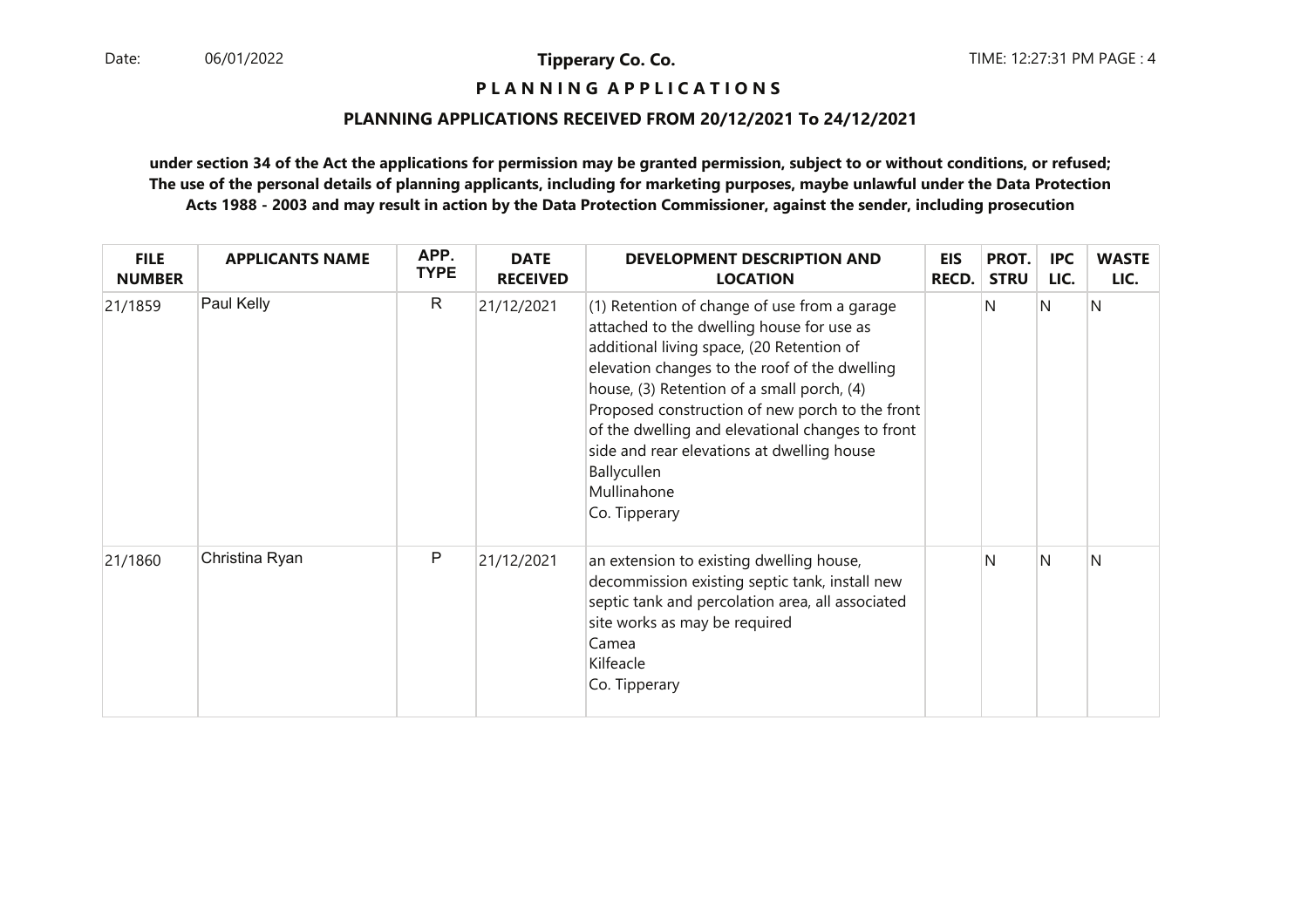**P L A N N I N G A P P L I C A T I O N S** 

## **PLANNING APPLICATIONS RECEIVED FROM 20/12/2021 To 24/12/2021**

| <b>FILE</b><br><b>NUMBER</b> | <b>APPLICANTS NAME</b> | APP.<br><b>TYPE</b> | <b>DATE</b><br><b>RECEIVED</b> | <b>DEVELOPMENT DESCRIPTION AND</b><br><b>LOCATION</b>                                                                                                                                                                                                                                              | <b>EIS</b><br><b>RECD.</b> | PROT.<br><b>STRU</b> | <b>IPC</b><br>LIC. | <b>WASTE</b><br>LIC. |
|------------------------------|------------------------|---------------------|--------------------------------|----------------------------------------------------------------------------------------------------------------------------------------------------------------------------------------------------------------------------------------------------------------------------------------------------|----------------------------|----------------------|--------------------|----------------------|
| 21/1861                      | Maurice McCormack      | $\mathsf{R}$        | 21/12/2021                     | extension of existing dwelling house and<br>PERMISSION for relocation of septic tank and<br>percolation area and carry out all associated<br>works<br>Archerstown<br>Thurles<br>Co. Tipperary                                                                                                      |                            | N                    | N                  | Ν                    |
| 21/1862                      | Pat & Frances White    | P                   | 21/12/2021                     | a) new single storey detached dwelling, b) all<br>associated site works and connections to<br>services, c) modification to existing vehicular<br>access and provision of new pedestrian access<br>to Saint Flannan St to serve proposed dwelling<br>Saint Flannan Street<br>Nenagh<br>Co Tipperary |                            | N                    | N                  | Ν                    |
| 21/1863                      | Mark & Marisa Tuohy    | P                   | 21/12/2021                     | demolition of existing dwelling house and<br>permission to construct a replacement dwelling<br>house, detached garage, effluent treatment<br>system, new entrance, together with all<br>associated site works<br>Ballinaclogh (E.D. Golden)<br>Golden<br>Co Tipperary                              |                            | N                    | N                  | N                    |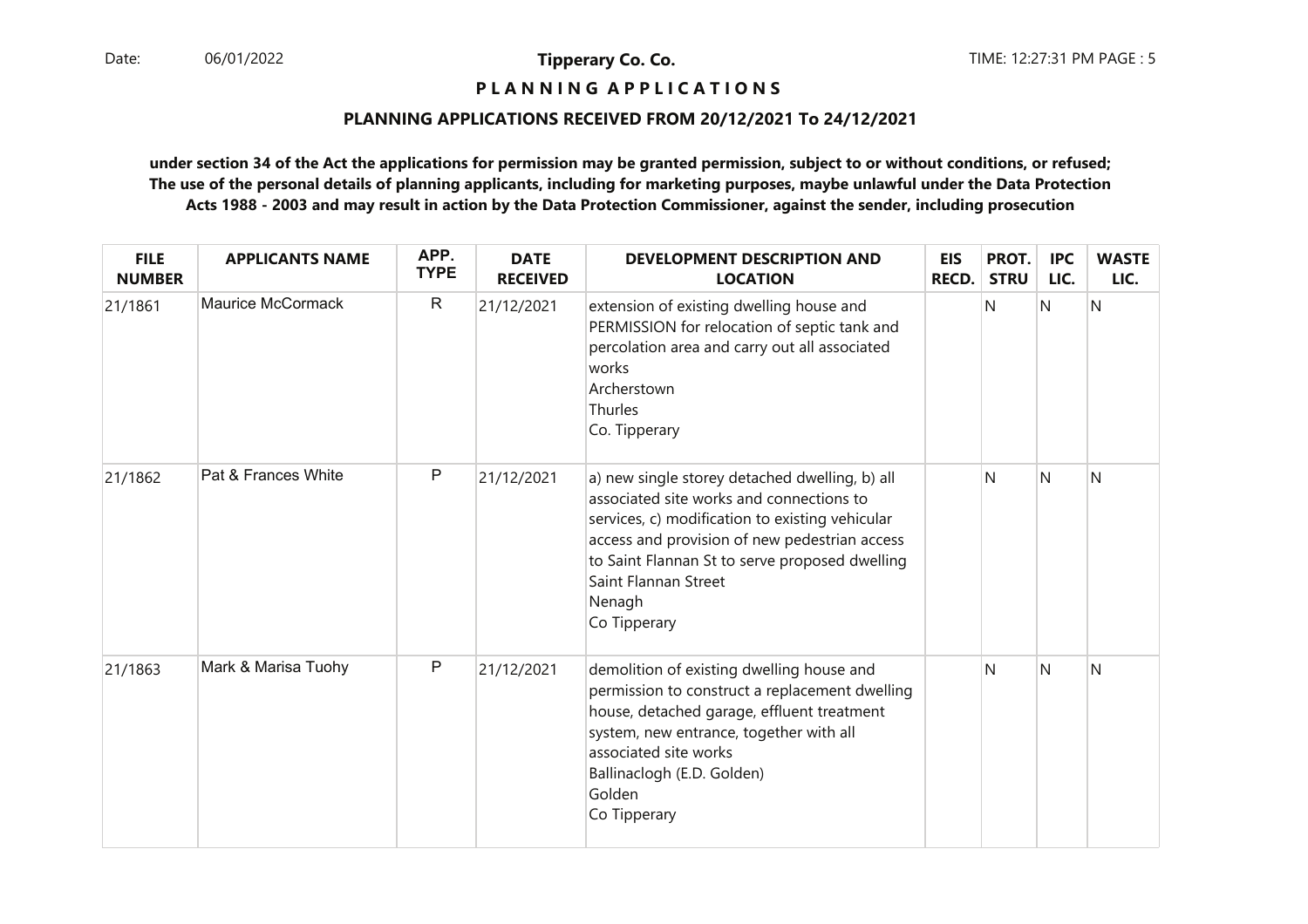# **P L A N N I N G A P P L I C A T I O N S**

## **PLANNING APPLICATIONS RECEIVED FROM 20/12/2021 To 24/12/2021**

| <b>FILE</b><br><b>NUMBER</b> | <b>APPLICANTS NAME</b>          | APP.<br><b>TYPE</b> | <b>DATE</b><br><b>RECEIVED</b> | DEVELOPMENT DESCRIPTION AND<br><b>LOCATION</b>                                                                                                                                                                                                           | <b>EIS</b><br>RECD. | PROT.<br><b>STRU</b> | <b>IPC</b><br>LIC. | <b>WASTE</b><br>LIC. |
|------------------------------|---------------------------------|---------------------|--------------------------------|----------------------------------------------------------------------------------------------------------------------------------------------------------------------------------------------------------------------------------------------------------|---------------------|----------------------|--------------------|----------------------|
| 21/1864                      | Morrissey Construction          | E                   | 21/12/2021                     | for 7 no. detached dwellings together with all<br>associated site development works including<br>roads, footpaths, underground services,<br>connection to an existing sewer system and<br>boundary treatments<br>Moangarriff<br>Clonmel<br>Co. Tipperary |                     | N                    | N                  | N                    |
| 21/1865                      | Claire Lonergan                 | ${\sf R}$           | 21/12/2021                     | rear extension to dwelling<br>Middlequarter<br>Newcastle<br>Clonmel<br>Co. Tipperary                                                                                                                                                                     |                     | N                    | $\mathsf{N}$       | $\mathsf{N}$         |
| 21/1866                      | Martin and Jennifer<br>Shanahan | ${\sf R}$           | 21/12/2021                     | (1) (i) existing rear extension to dwelling (ii)<br>detached domestic garage/store with gym area<br>and (2) Permission to construct a new extension<br>to dwelling<br>Templenoe<br>Cashel<br>Co. Tipperary                                               |                     | N                    | N                  | $\mathsf{N}$         |
| 21/1867                      | Freddie and Bridget Sykes       | $\mathsf{R}$        | 21/12/2021                     | extensions (to side and rear) of dwelling<br>Barnlough<br>Bansha<br>Co. Tipperary                                                                                                                                                                        |                     | N                    | N                  | N                    |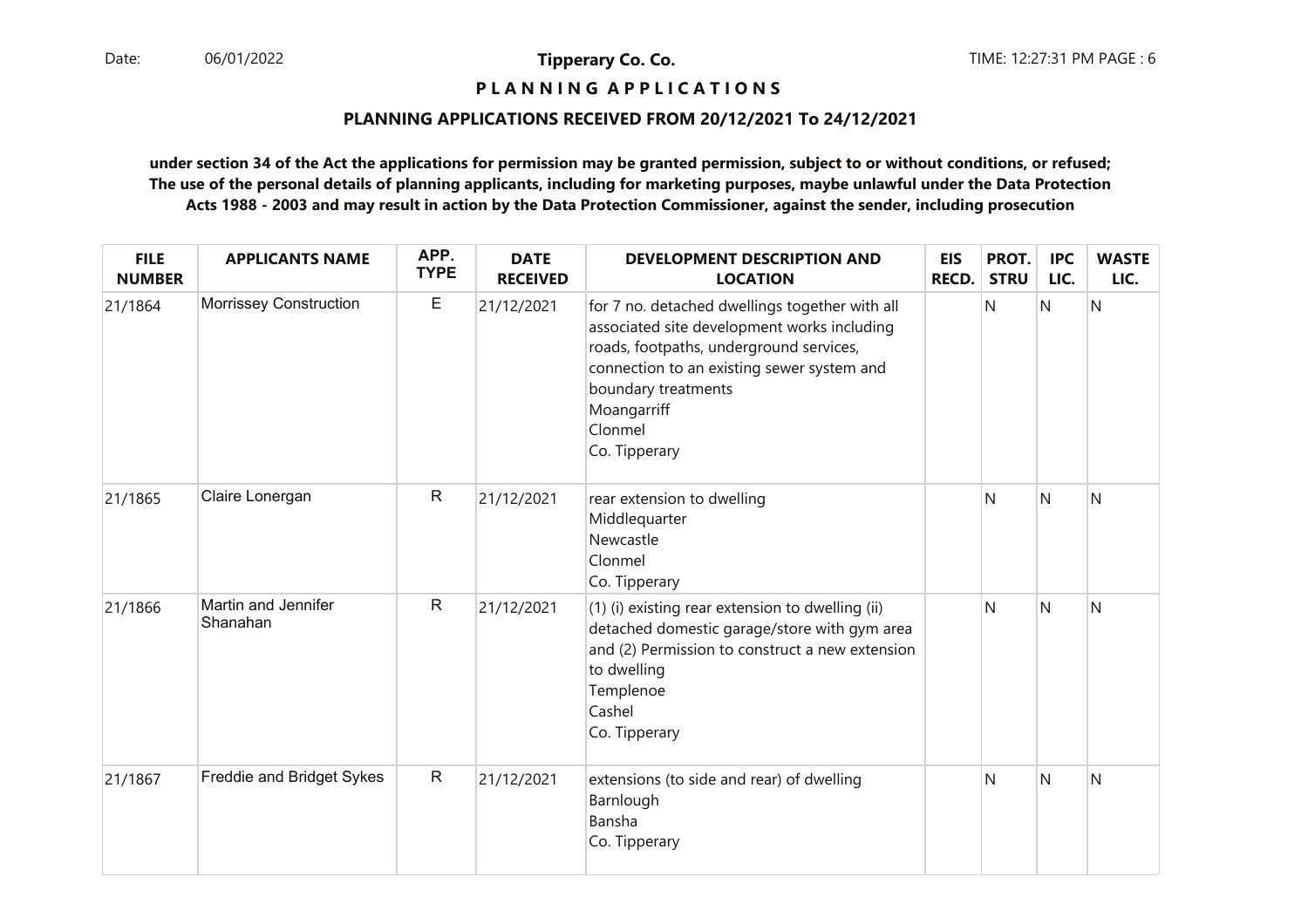# **P L A N N I N G A P P L I C A T I O N S**

#### **PLANNING APPLICATIONS RECEIVED FROM 20/12/2021 To 24/12/2021**

| 21/1868 | Orla Hennessy  | P | 21/12/2021 | construct entrance, dwelling house, waste water<br>treatment system and soil polishing filter<br>Coolboy<br>Emly<br>Co. Tipperary                                                                                                                                                                                                                                                                                                                                                                                                                                                                                                                                                                                                                                                                                                                                                                                                                                                                                                                                                                                                                                                                                       | N | N              | N |
|---------|----------------|---|------------|-------------------------------------------------------------------------------------------------------------------------------------------------------------------------------------------------------------------------------------------------------------------------------------------------------------------------------------------------------------------------------------------------------------------------------------------------------------------------------------------------------------------------------------------------------------------------------------------------------------------------------------------------------------------------------------------------------------------------------------------------------------------------------------------------------------------------------------------------------------------------------------------------------------------------------------------------------------------------------------------------------------------------------------------------------------------------------------------------------------------------------------------------------------------------------------------------------------------------|---|----------------|---|
| 21/1869 | Thorhammer Itd | P | 22/12/2021 | development will consist of 1. An assisted living<br>elderly care building with 45 no. self-contained<br>units, each with kitchen/dining/living, bedroom,<br>bathroom, balcony & Storage. The building will<br>also have a reception area, dayrooms,<br>associated storage etc. 2. A courtyard garden,<br>landscaping in general including new semi<br>mature trees to all relevant boundaries etc. 3.<br>Provision of on-site carparking and bicycle<br>parking 4. Provision to demolish and remove<br>the existing unused Supermarket attached to<br>the rear of 42 Bank Place Building which is listed<br>on the National Inventory of Architectural<br>Heritage under reference 22108091. Works will<br>include restoring the rear of this building to its<br>original form, prior to the construction of this<br>supermarket. 5. Provision of a new foul sewer<br>connection to the adjoining public foul sewer<br>network. 6. Provision of storm water drainage<br>including the installation of a storm water<br>attenuation tank and connection to adjoining<br>public storm water network. 7. Provision for a<br>new water connection to the building from the<br>adjoining public water main. 8. Provision of | N | N <sub>1</sub> | N |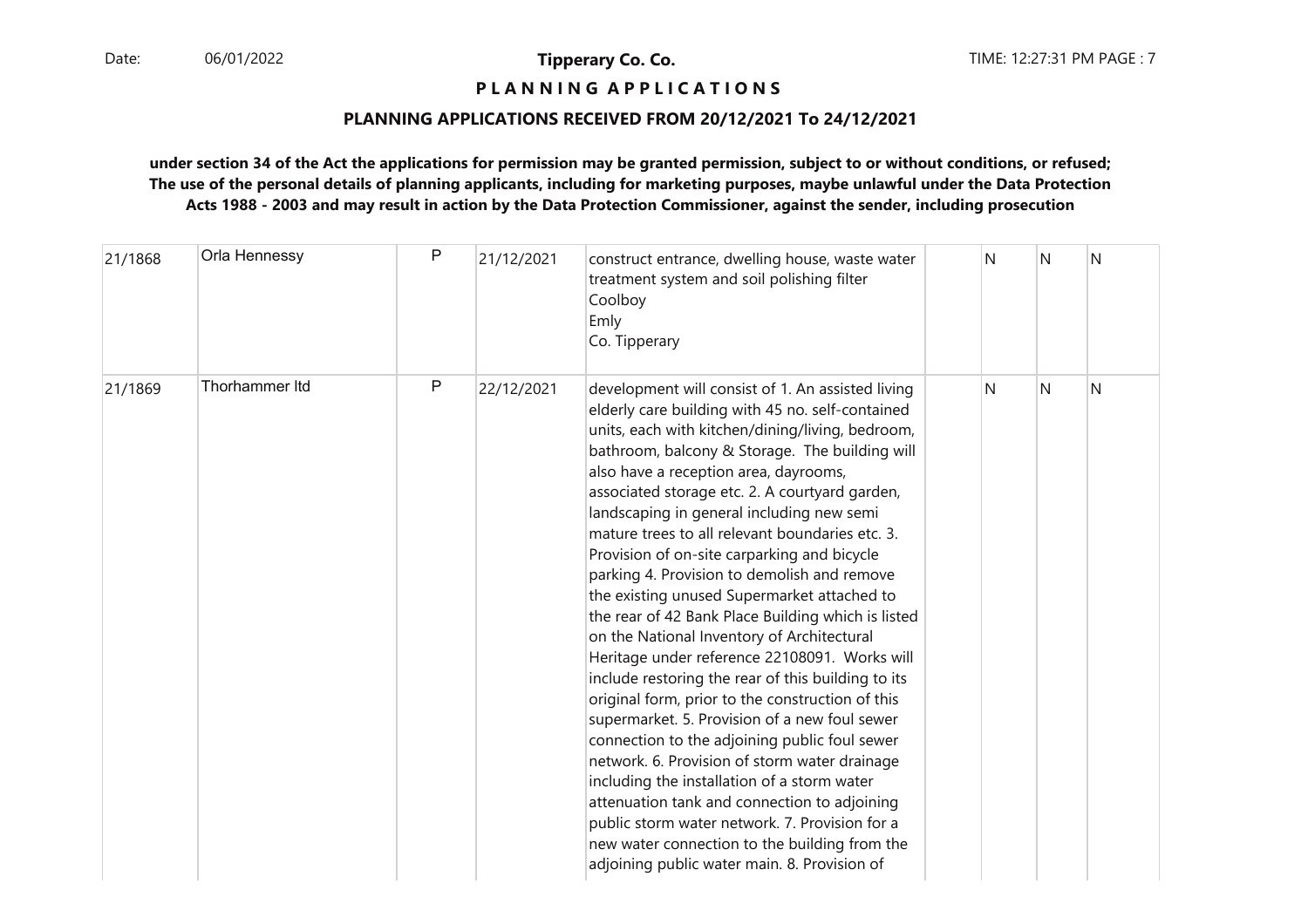# **P L A N N I N G A P P L I C A T I O N S**

#### **PLANNING APPLICATIONS RECEIVED FROM 20/12/2021 To 24/12/2021**

|         |                 |              |            | public lighting throughout the site. 9. Provision<br>of on-site bin storage. 10. Provision to connect<br>into existing adjoining public road network and<br>to construct new footpaths to service the<br>proposed development. 11. All associated site<br>development works<br>42 Bank Place<br><b>Tipperary Town</b><br>Co. Tipperary |   |   |              |
|---------|-----------------|--------------|------------|----------------------------------------------------------------------------------------------------------------------------------------------------------------------------------------------------------------------------------------------------------------------------------------------------------------------------------------|---|---|--------------|
| 21/1870 | Andrian Morozan | $\mathsf{R}$ | 22/12/2021 | to retain indefinitely the as constructed new<br>front wall, widened entrance, driveway, dished<br>footpath and all associated site development<br>works<br>14 Auburn Close<br>Clonmel<br>Co. Tipperary                                                                                                                                | N | N | <sup>N</sup> |
| 21/1871 | James O'Connor  | $\mathsf{R}$ | 22/12/2021 | to retain the front porch to the left hand side of<br>existing dwelling<br>Ballywire<br>Kilross<br>Co. Tipperary                                                                                                                                                                                                                       | N | N | N            |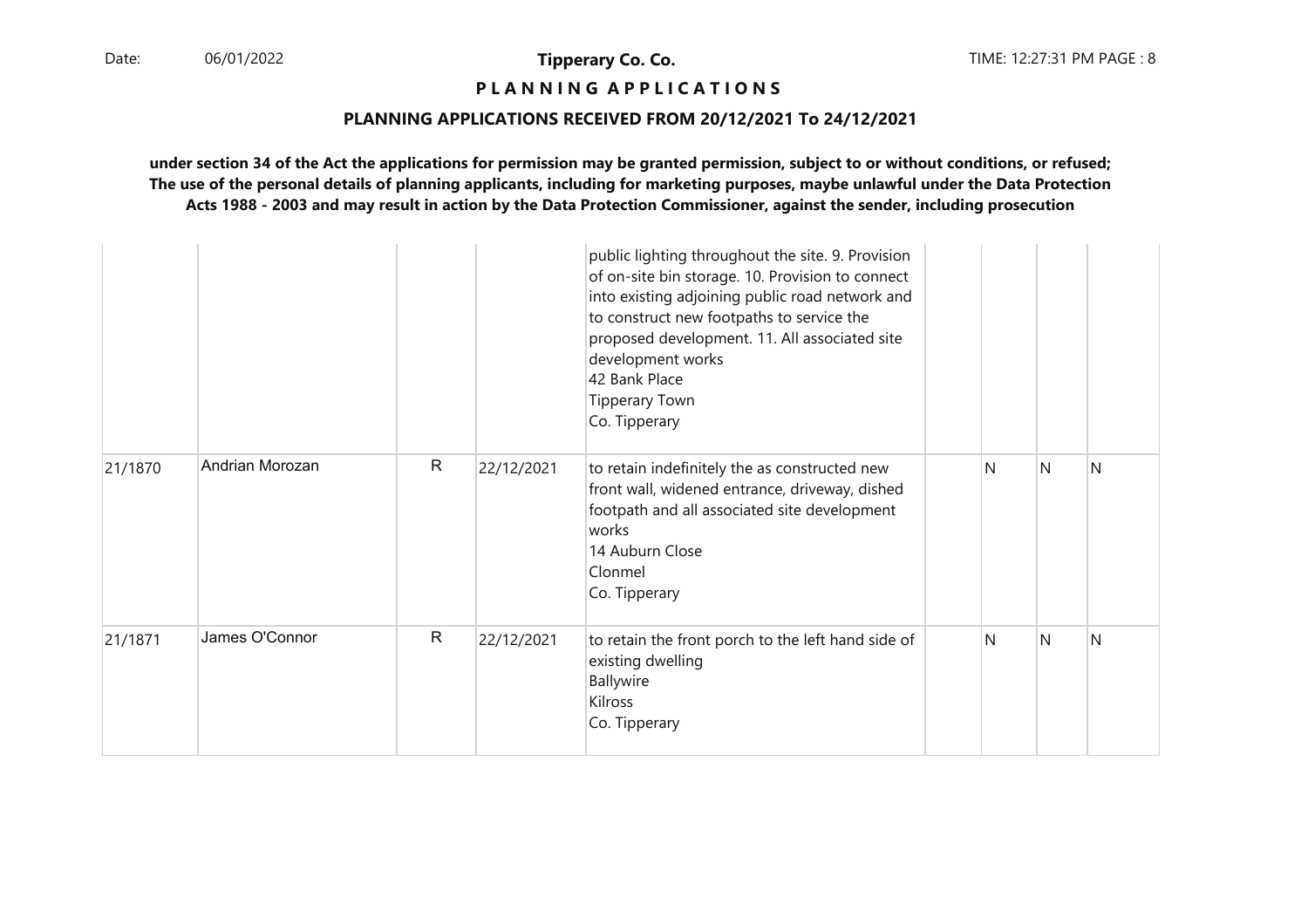**P L A N N I N G A P P L I C A T I O N S** 

## **PLANNING APPLICATIONS RECEIVED FROM 20/12/2021 To 24/12/2021**

| <b>FILE</b><br><b>NUMBER</b> | <b>APPLICANTS NAME</b> | APP.<br><b>TYPE</b> | <b>DATE</b><br><b>RECEIVED</b> | <b>DEVELOPMENT DESCRIPTION AND</b><br><b>LOCATION</b>                                                                                                                                                                                                                                                                                                                                                                                                                                                                                            | <b>EIS</b><br><b>RECD.</b> | PROT.<br><b>STRU</b> | <b>IPC</b><br>LIC. | <b>WASTE</b><br>LIC. |
|------------------------------|------------------------|---------------------|--------------------------------|--------------------------------------------------------------------------------------------------------------------------------------------------------------------------------------------------------------------------------------------------------------------------------------------------------------------------------------------------------------------------------------------------------------------------------------------------------------------------------------------------------------------------------------------------|----------------------------|----------------------|--------------------|----------------------|
| 21/1872                      | Damien & Patricia Ryan | P                   | 22/12/2021                     | construction of a new two-storey dwelling<br>house, domestic garage, septic tank and<br>percolation area, a private well, entrance.<br>landscaping, solar panels on the roof of the<br>dwelling huse and all associated site works<br>Newtown<br>Upperchurch<br>Thurles<br>Co. Tipperary                                                                                                                                                                                                                                                         |                            | N                    | N                  | N                    |
| 21/1873                      | Ailbhe Gerrard         | P                   | 22/12/2021                     | (i) conversion, extension and partial demolition<br>of existing sheds for the purposes of a<br>production facility of farm produce, farm shop,<br>catering facility, office and craft demonstration<br>space (ii) improved vehicular access and car park<br>(iii) detached building for the purposes of a rural<br>conference facility (iv) decommission existing<br>septic tank and installation of new wastewater<br>treatment plant and percolation area and<br>ancillary site works<br>Ballyscanlon<br>Coolbawn<br>Co. Tipperary<br>E45 EA09 |                            | N                    | N                  | N                    |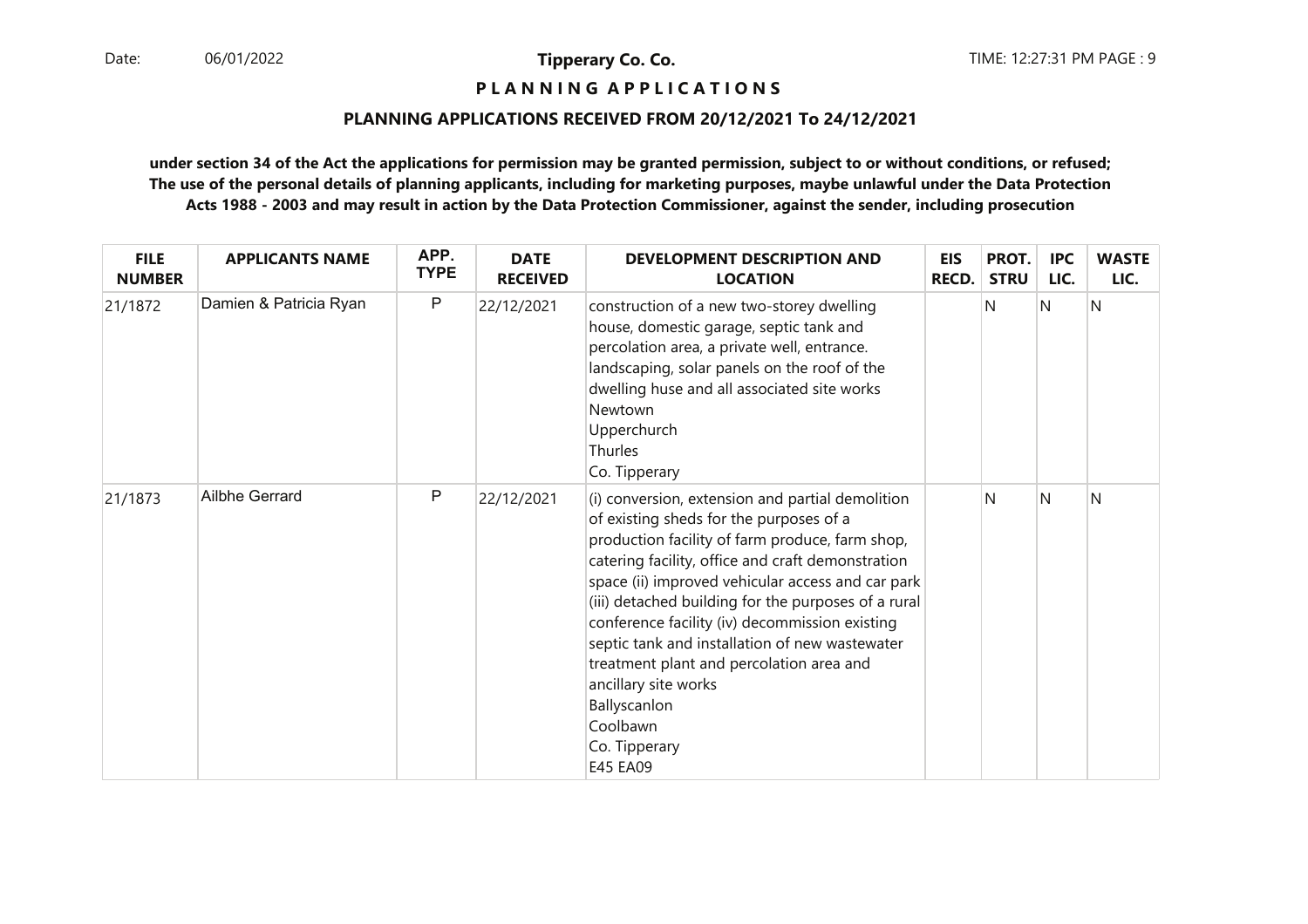# **P L A N N I N G A P P L I C A T I O N S**

#### **PLANNING APPLICATIONS RECEIVED FROM 20/12/2021 To 24/12/2021**

| <b>FILE</b><br><b>NUMBER</b> | <b>APPLICANTS NAME</b>         | APP.<br><b>TYPE</b> | <b>DATE</b><br><b>RECEIVED</b> | <b>DEVELOPMENT DESCRIPTION AND</b><br><b>LOCATION</b>                                                                                                                                                                                                                                                               | <b>EIS</b><br><b>RECD.</b> | PROT.<br><b>STRU</b> | <b>IPC</b><br>LIC. | <b>WASTE</b><br>LIC. |
|------------------------------|--------------------------------|---------------------|--------------------------------|---------------------------------------------------------------------------------------------------------------------------------------------------------------------------------------------------------------------------------------------------------------------------------------------------------------------|----------------------------|----------------------|--------------------|----------------------|
| 21/1874                      | Helena Ryan & Bob Duff         | $\mathsf{P}$        | 22/12/2021                     | construct a two-storey dwelling house, garage,<br>entrance, wastewater treatment system and<br>percolation area, and ancillary works, along with<br>2 no. Agricultural entrances to allow access to<br>the family lands and neighbours land and<br>ancillary works<br>Carrow<br>Capparoe<br>Nenagh<br>Co. Tipperary |                            | N                    | $\mathsf{N}$       | N                    |
| 21/1875                      | Gina Treacy and Wayne<br>Scott | $\mathsf{P}$        | 22/12/2021                     | construct a new dormer type dwelling to replace<br>existing derelict dwelling, for secondary<br>wastewater treatment unit and polishing filter,<br>new entrance and all associated site works<br>Gragaugh<br>Mullinahone<br>Co. Tipperary                                                                           |                            | N                    | N                  | N                    |
| 21/1876                      | <b>Catherine Gleeson</b>       | $\circ$             | 22/12/2021                     | to construct dwelling house, garage, waste<br>water treatment system, entrance, driveway alon<br>with all ancillary site works<br>Johnstown<br>Puckane<br>Nenagh<br>Co. Tipperary.                                                                                                                                  |                            | N                    | N                  | N                    |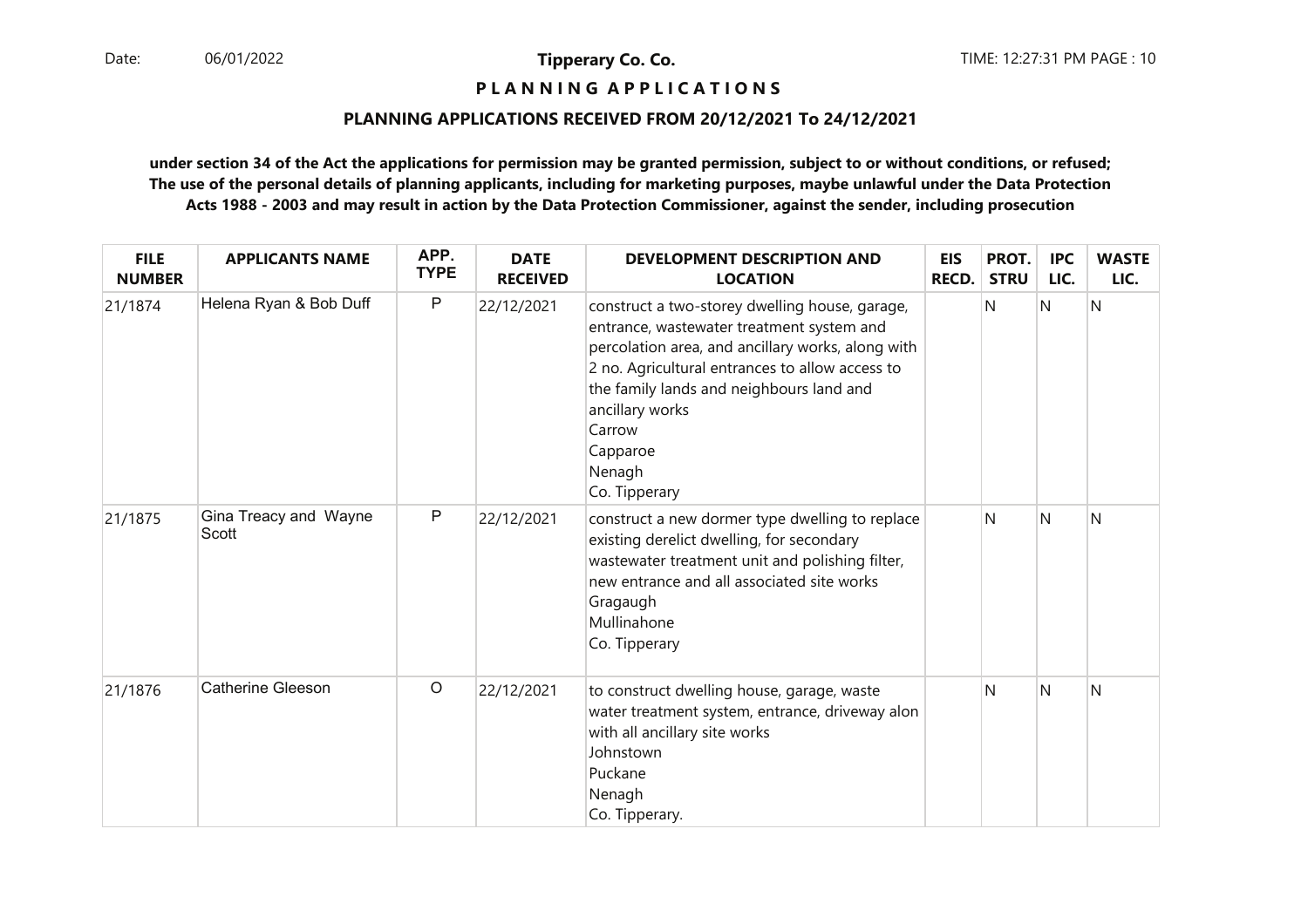# **P L A N N I N G A P P L I C A T I O N S**

#### **PLANNING APPLICATIONS RECEIVED FROM 20/12/2021 To 24/12/2021**

| <b>FILE</b><br><b>NUMBER</b> | <b>APPLICANTS NAME</b> | APP.<br><b>TYPE</b> | <b>DATE</b><br><b>RECEIVED</b> | <b>DEVELOPMENT DESCRIPTION AND</b><br><b>LOCATION</b>                                                                                                                                                                                                                                                   | <b>EIS</b><br>RECD. | PROT.<br><b>STRU</b> | <b>IPC</b><br>LIC. | <b>WASTE</b><br>LIC. |
|------------------------------|------------------------|---------------------|--------------------------------|---------------------------------------------------------------------------------------------------------------------------------------------------------------------------------------------------------------------------------------------------------------------------------------------------------|---------------------|----------------------|--------------------|----------------------|
| 21/1877                      | Steven O'Donnell       | $\mathsf{R}$        | 22/12/2021                     | to retain indefinitely the widening of my existing<br>vehicular entrance and Permisison to construct a<br>two-storey extension to the side of my dwelling,<br>modifications to my existing dwelling and all<br>associated site development works<br>1 Honeyview Estate<br>Clonmel<br>Co. Tipperary      |                     | N                    | N                  | Ν                    |
| 21/1878                      | John McGrath           | $\mathsf{P}$        | 22/12/2021                     | alterations to existing dwelling to include,<br>changes to elevations, extension to the rear,<br>demolition of conservatory, alterations to porch,<br>provision of new entrance and closing of<br>existing entrance and all ancillary works<br>Ballyhogan<br>Carrigatoher<br>Nenagh<br>Co. Tipperary    |                     | N                    | N                  | N                    |
| 21/1879                      | Tara O'Sullivan        | $\mathsf{R}$        | 22/12/2021                     | change of use of units 15 & 16 (currently<br>registered as office use) and unit 17 (currently<br>registered as retail use) to use as dance studio,<br>along with associated internal works to refit to<br>suit the change of use<br>Units 15, 16 & 17<br>Quintins Way<br><b>Pearse Street</b><br>Nenagh |                     | N                    | $\mathsf{N}$       | N                    |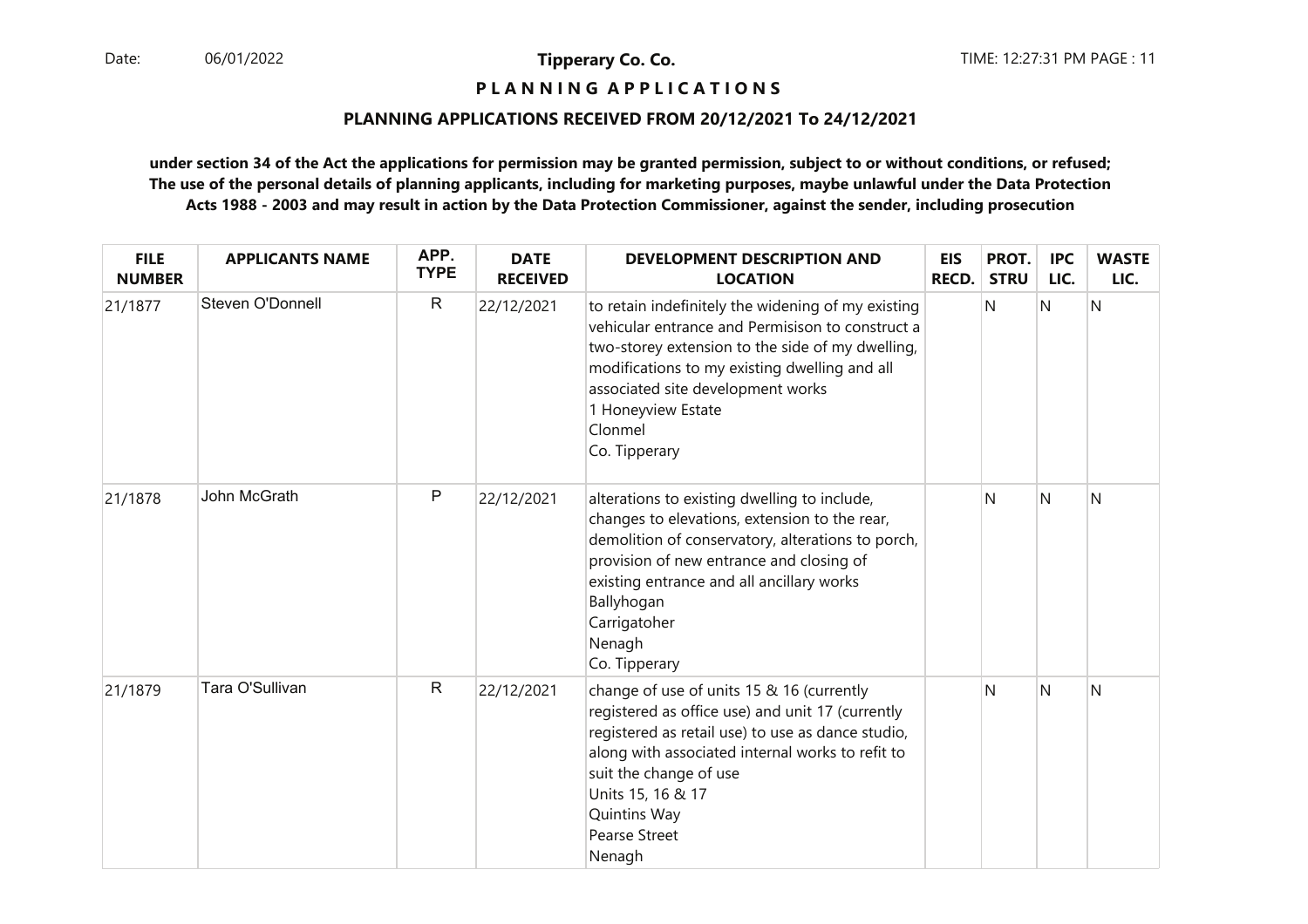# **P L A N N I N G A P P L I C A T I O N S**

#### **PLANNING APPLICATIONS RECEIVED FROM 20/12/2021 To 24/12/2021**

| <b>FILE</b><br><b>NUMBER</b> | <b>APPLICANTS NAME</b>          | APP.<br><b>TYPE</b> | <b>DATE</b><br><b>RECEIVED</b> | <b>DEVELOPMENT DESCRIPTION AND</b><br><b>LOCATION</b>                                                                                                                                                                                                                                                   | <b>EIS</b><br><b>RECD.</b> | PROT.<br><b>STRU</b> | <b>IPC</b><br>LIC. | <b>WASTE</b><br>LIC. |
|------------------------------|---------------------------------|---------------------|--------------------------------|---------------------------------------------------------------------------------------------------------------------------------------------------------------------------------------------------------------------------------------------------------------------------------------------------------|----------------------------|----------------------|--------------------|----------------------|
| 21/1880                      | <b>Glenpatrick Spring Water</b> | P                   | 22/12/2021                     | a 2 storey office extension to their existing<br>offices together with all associated site<br>development works<br>Powerstown<br>Clonmel<br>Co. Tipperary                                                                                                                                               |                            | N                    | N                  | Ν                    |
| 21/1881                      | John Moyney                     | $\mathsf{R}$        | 22/12/2021                     | as constructed extension to side of house and<br>storage shed to rear of house<br>Ballyartella<br>Nenagh<br>Co. Tipperary                                                                                                                                                                               |                            | N                    | N                  | N                    |
| 21/1882                      | Laurence & Ciara Rooney         | P                   | 22/12/2021                     | alterations to existing dwelling to include 1.<br>Changes to elevations 2. Extension to the rear 3.<br>New entrance and closing of existing entrance 4.<br>Provision of new treatment plant and<br>percolation area 5. and all ancillary works<br>Cunnahurt East & Rathurles<br>Nenagh<br>Co. Tipperary |                            | N                    | N                  | N                    |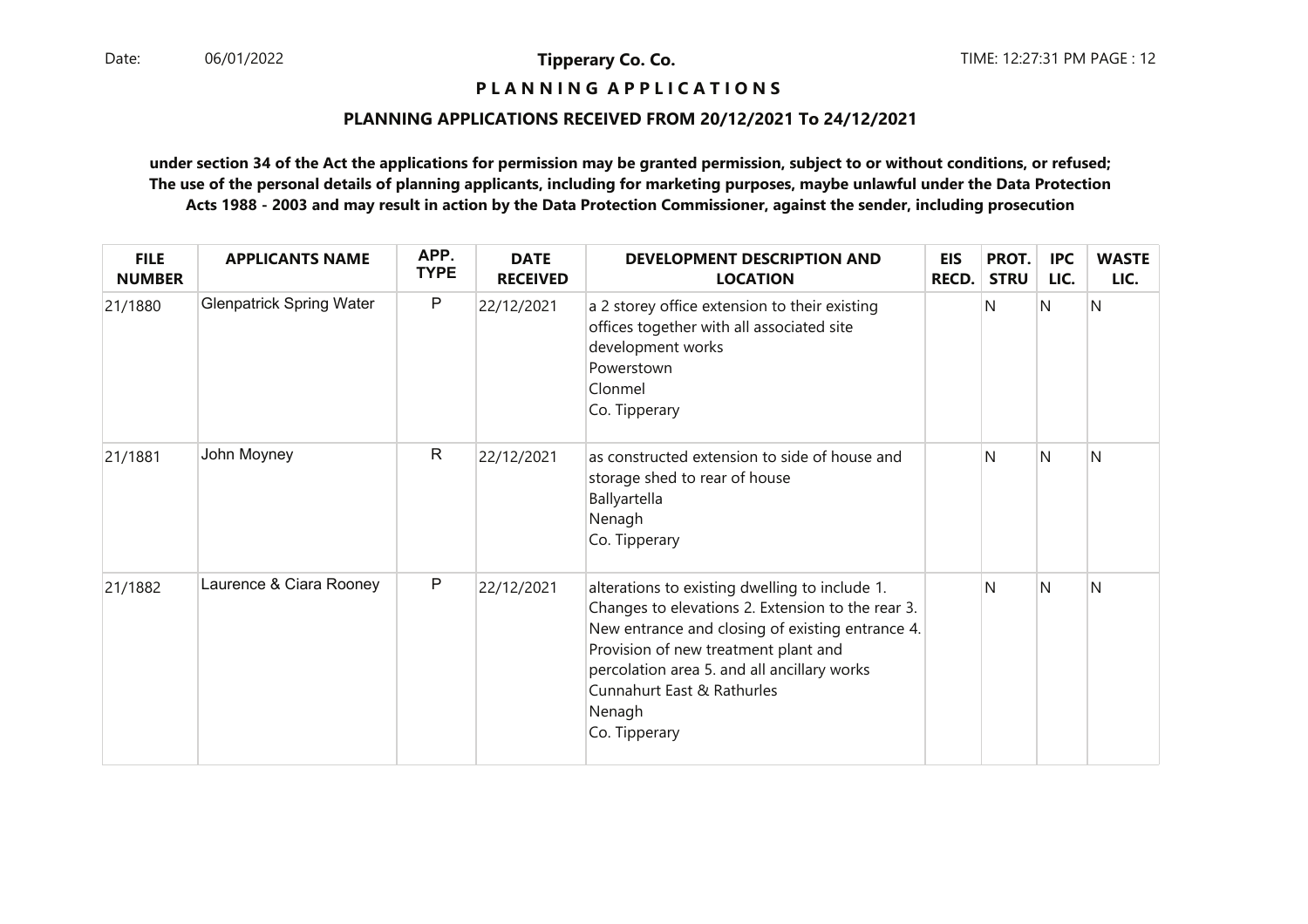**P L A N N I N G A P P L I C A T I O N S** 

## **PLANNING APPLICATIONS RECEIVED FROM 20/12/2021 To 24/12/2021**

| <b>FILE</b><br><b>NUMBER</b> | <b>APPLICANTS NAME</b> | APP.<br><b>TYPE</b> | <b>DATE</b><br><b>RECEIVED</b> | <b>DEVELOPMENT DESCRIPTION AND</b><br><b>LOCATION</b>                                                                                                                                                                                                                                                              | <b>EIS</b><br><b>RECD.</b> | PROT.<br><b>STRU</b> | <b>IPC</b><br>LIC. | <b>WASTE</b><br>LIC. |
|------------------------------|------------------------|---------------------|--------------------------------|--------------------------------------------------------------------------------------------------------------------------------------------------------------------------------------------------------------------------------------------------------------------------------------------------------------------|----------------------------|----------------------|--------------------|----------------------|
| 21/1883                      | Dan Casey              | P                   | 23/12/2021                     | (i) Demolition of an existing building, (ii) the<br>erection of a single building containing nine<br>apartments, (iii) enclosed bin storage area and<br>bicycle parking and (iv) connection to existing<br>foul and surface water sewers and all associated<br>site works<br>Abbey Street<br>Cahir<br>Co Tipperary |                            | N                    | IN.                | N                    |
| 21/1884                      | Patrick McGrath        | P                   | 23/12/2021                     | to construct a new storey and a half/ two storey<br>dwelling, garage, site work sand waste water<br>treatment system, polishing filter and all<br>ancillary works<br>Bonarea<br>Cappawhite<br>Co Tippperary                                                                                                        |                            | N                    | IN.                | N                    |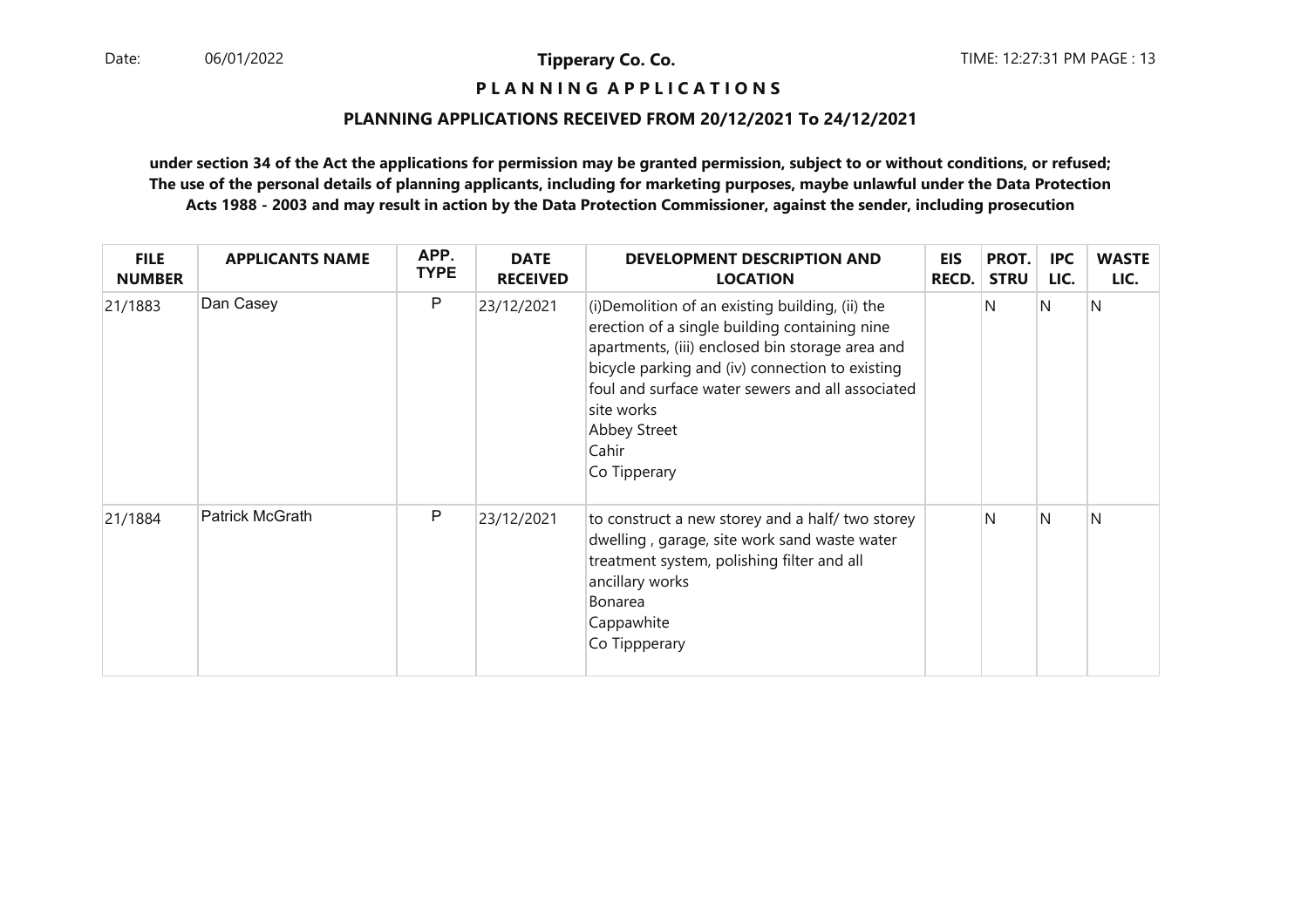# **P L A N N I N G A P P L I C A T I O N S**

## **PLANNING APPLICATIONS RECEIVED FROM 20/12/2021 To 24/12/2021**

| <b>FILE</b>   | <b>APPLICANTS NAME</b>     | APP.        | <b>DATE</b>     | <b>DEVELOPMENT DESCRIPTION AND</b>                                                                                                                                                                                                                                                                                                                                                                                                                                                                                                                                                                                                                                                                                                                                                                                                                                                                                               | <b>EIS</b>   | PROT.       | <b>IPC</b> | <b>WASTE</b> |
|---------------|----------------------------|-------------|-----------------|----------------------------------------------------------------------------------------------------------------------------------------------------------------------------------------------------------------------------------------------------------------------------------------------------------------------------------------------------------------------------------------------------------------------------------------------------------------------------------------------------------------------------------------------------------------------------------------------------------------------------------------------------------------------------------------------------------------------------------------------------------------------------------------------------------------------------------------------------------------------------------------------------------------------------------|--------------|-------------|------------|--------------|
| <b>NUMBER</b> |                            | <b>TYPE</b> | <b>RECEIVED</b> | <b>LOCATION</b>                                                                                                                                                                                                                                                                                                                                                                                                                                                                                                                                                                                                                                                                                                                                                                                                                                                                                                                  | <b>RECD.</b> | <b>STRU</b> | LIC.       | LIC.         |
| 21/1885       | Rosderra Irish Meats Group | E           | 23/12/2021      | (a) indefinite retention of a bike shelter, a<br>control panel shelter, an emergency response<br>base, alterations to the forklift charging<br>building, an extension of the Lairage, the<br>enclosure of an external loading dock, 2 no<br>plant rooms, 3 no prefabricated offices, a<br>smoking shelter & a sow shed, (b) permission to<br>erect extension to the existing factory to<br>accommodate a replacement pre-slaughter pig<br>stunning installation, a new value-added<br>product chill, a new returnable packaging store,<br>relocation of existing Loading Dock, & new<br>general materials store and (c) extend existing<br>car park together with associated site<br>development works at its existing pig<br>slaughtering & processing plant. The existing<br>activities at the site are licensed by<br>Environmental Protection Agency, Industrial<br>Emissions Licence Reg No P0181-01<br>Parkmore<br>Roscrea |              | N           | N          | N            |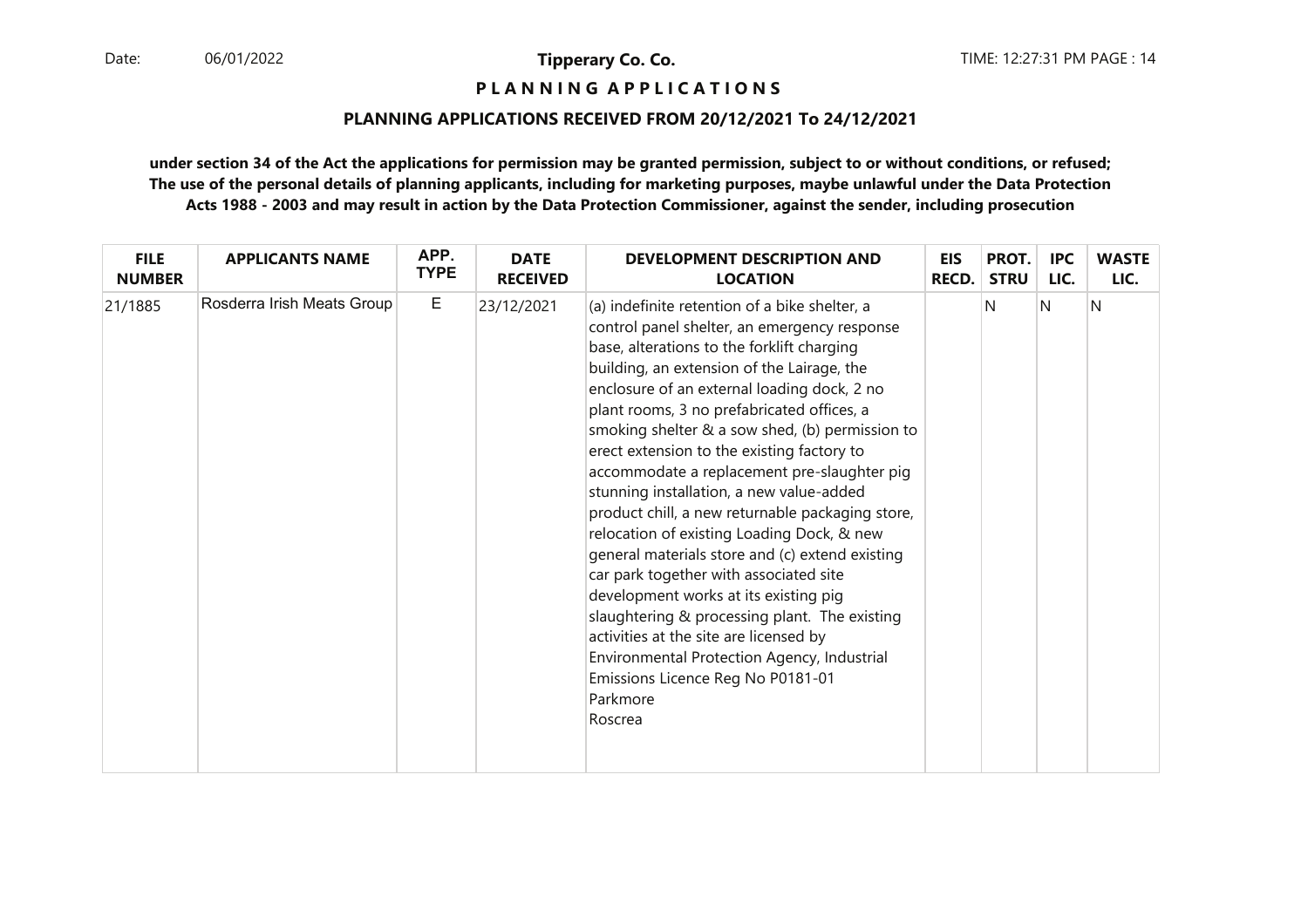# **P L A N N I N G A P P L I C A T I O N S**

#### **PLANNING APPLICATIONS RECEIVED FROM 20/12/2021 To 24/12/2021**

| <b>FILE</b><br><b>NUMBER</b> | <b>APPLICANTS NAME</b> | APP.<br><b>TYPE</b> | <b>DATE</b><br><b>RECEIVED</b> | <b>DEVELOPMENT DESCRIPTION AND</b><br><b>LOCATION</b>                                                                                                                                                                                                                                                                                                                      | <b>EIS</b><br><b>RECD.</b> | PROT.<br><b>STRU</b> | <b>IPC</b><br>LIC. | <b>WASTE</b><br>LIC. |
|------------------------------|------------------------|---------------------|--------------------------------|----------------------------------------------------------------------------------------------------------------------------------------------------------------------------------------------------------------------------------------------------------------------------------------------------------------------------------------------------------------------------|----------------------------|----------------------|--------------------|----------------------|
| 21/1886                      | Yvonne & Alex Arrault  | P                   | 23/12/2021                     | to change the location of Domestic Garage to a<br>location which is contrary to that granted under<br>planning file reference 18600917<br>Philipston<br>Cappawhite<br>Co Tipperary                                                                                                                                                                                         |                            | N                    | N                  | N                    |
| 21/1887                      | Philip O'Neill         | P                   | 23/12/2021                     | permanent separation of the duplex unit,<br>previously used for guest accommodation, from<br>the main dwelling house, this alteration<br>constitutes a material deviation of condition 1 of<br>permission 03/51/0191 and will provide 2<br>separate dwellings where previously there was<br>one<br><b>Caherelly Close</b><br>Main Street<br><b>Ballina</b><br>Co Tipperary |                            | N                    | <sup>N</sup>       | N                    |
| 21/1888                      | William Condon         | P                   | 23/12/2021                     | extension and renovate existing dwelling and<br>Permission to install waste water treatment<br>system and soil polishing filter and associated<br>site works<br>Shronell Beg<br>Tipperary<br>Co. Tipperary                                                                                                                                                                 |                            | N                    | N                  | N                    |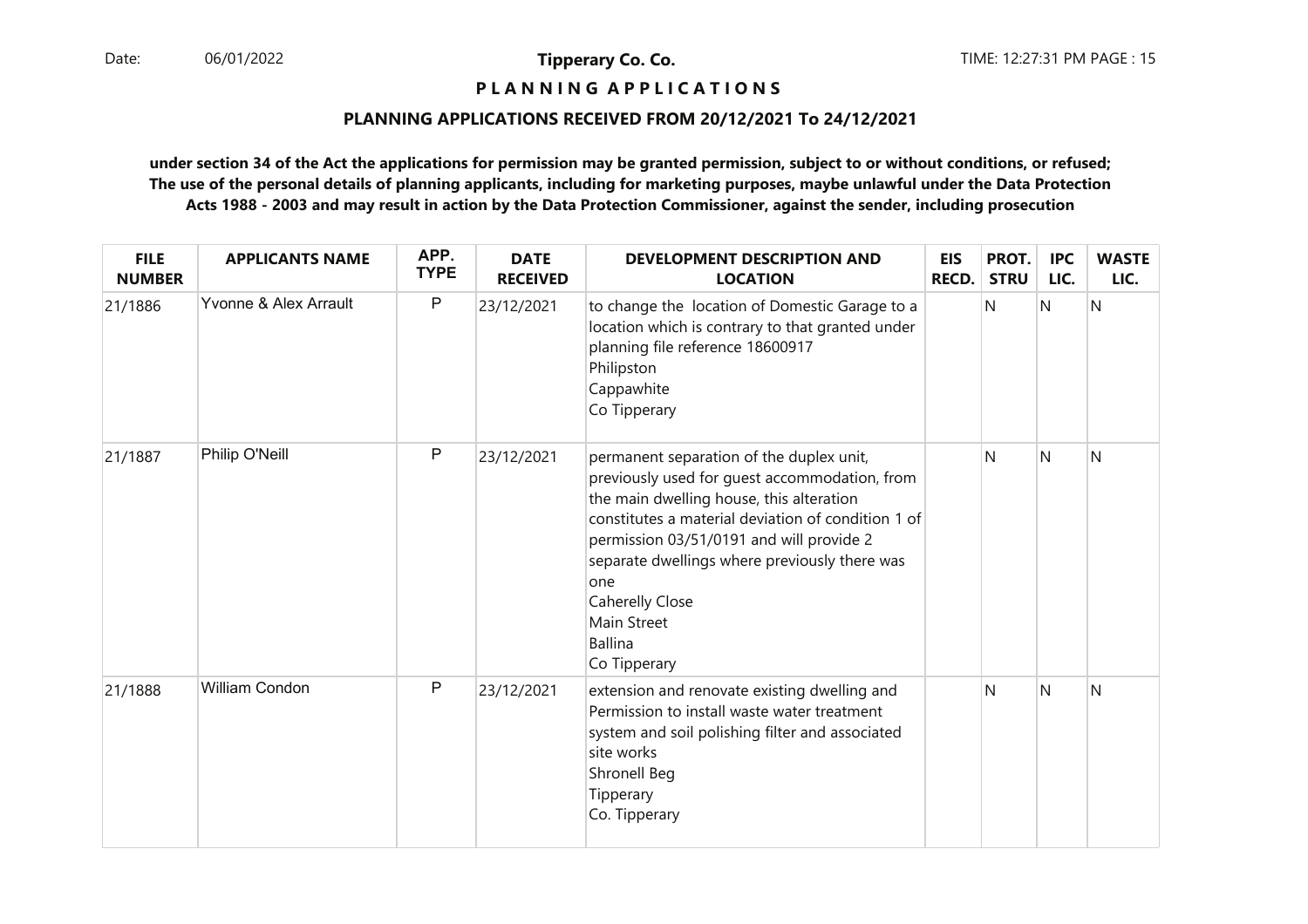#### **P L A N N I N G A P P L I C A T I O N S**

#### **PLANNING APPLICATIONS RECEIVED FROM 20/12/2021 To 24/12/2021**

| <b>FILE</b><br><b>NUMBER</b> | <b>APPLICANTS NAME</b>                                         | APP.<br><b>TYPE</b> | <b>DATE</b><br><b>RECEIVED</b> | <b>DEVELOPMENT DESCRIPTION AND</b><br><b>LOCATION</b>                                                                                                                                                                                                                                                                                                                            | <b>EIS</b><br><b>RECD.</b> | PROT.<br><b>STRU</b> | <b>IPC</b><br>LIC. | <b>WASTE</b><br>LIC. |
|------------------------------|----------------------------------------------------------------|---------------------|--------------------------------|----------------------------------------------------------------------------------------------------------------------------------------------------------------------------------------------------------------------------------------------------------------------------------------------------------------------------------------------------------------------------------|----------------------------|----------------------|--------------------|----------------------|
| 21/1889                      | <b>Edmund Rice Secondary</b><br>Sch The Board of<br>Management | $\mathsf{P}$        | 23/12/2021                     | construction of a new single storey toilet block<br>extension to the East (side) of the existing<br>school, together with all associated on site<br>drainage connections and together with all<br>ancillary and associated site works on the school<br>grounds<br><b>Edmund Rice Secoadary School</b><br>Mount St Nicholas<br>Pill Road Carrrick on suir<br>CoTipperary E32 PO39 |                            | N                    | N                  | N                    |
| 21/1890                      | Anthony Joseph Cooke                                           | $\mathsf{P}$        | 23/12/2021                     | new two storey dwelling, garage, septic tank<br>with effluent treatment system, site entrance<br>and associated site works<br>Killahara<br>Thurles<br>Co. Tipperary                                                                                                                                                                                                              |                            | N                    | N                  | Ν                    |
| 21/1891                      | Elaine Bailey and Cian<br>Duggan                               | P                   | 23/12/2021                     | to construction a new two storey dwelling<br>house, Granny flat, Domestic garage, on site<br>waste water treatment well, Percolation area,<br>Site entrance, Driveway and all associated site<br>works<br>Skeheenaranky<br>Cahir<br>Co Tipperary                                                                                                                                 |                            | N                    | N                  | Ν                    |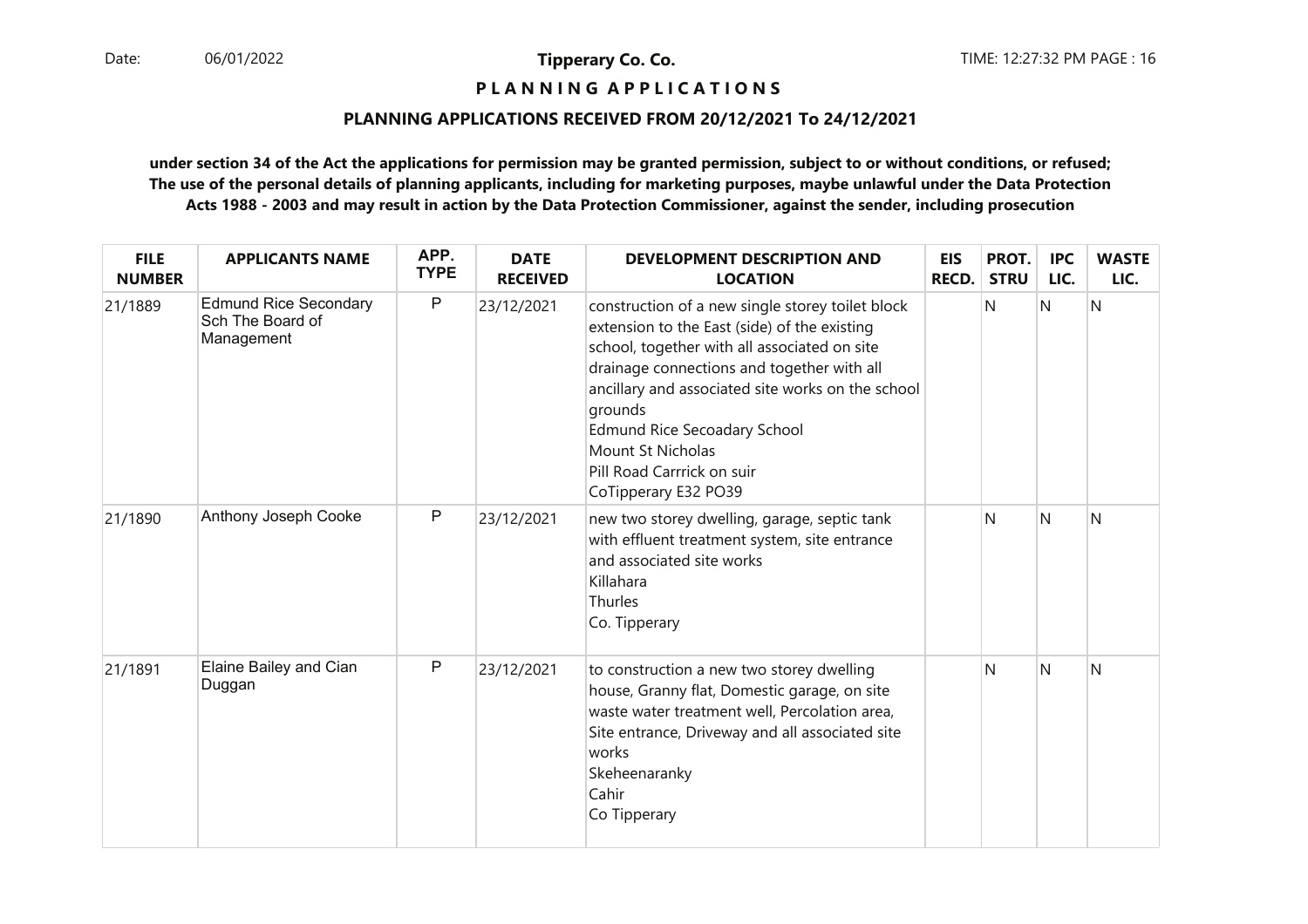# **P L A N N I N G A P P L I C A T I O N S**

#### **PLANNING APPLICATIONS RECEIVED FROM 20/12/2021 To 24/12/2021**

| <b>FILE</b><br><b>NUMBER</b> | <b>APPLICANTS NAME</b> | APP.<br><b>TYPE</b> | <b>DATE</b><br><b>RECEIVED</b> | <b>DEVELOPMENT DESCRIPTION AND</b><br><b>LOCATION</b>                                                                                                                                                                                                                                                                                                                                                                                                                                                                                                                                                               | <b>EIS</b><br><b>RECD.</b> | PROT.<br><b>STRU</b> | <b>IPC</b><br>LIC. | <b>WASTE</b><br>LIC. |
|------------------------------|------------------------|---------------------|--------------------------------|---------------------------------------------------------------------------------------------------------------------------------------------------------------------------------------------------------------------------------------------------------------------------------------------------------------------------------------------------------------------------------------------------------------------------------------------------------------------------------------------------------------------------------------------------------------------------------------------------------------------|----------------------------|----------------------|--------------------|----------------------|
| 21/1892                      | <b>Emmett Ryan</b>     | $\mathsf{P}$        | 23/12/2021                     | new dwelling, store/garage, sewer treatment<br>unit, percolation area, new entrance and<br>ancillary works<br>Clonteige<br>Ballymackey<br>Nenagh                                                                                                                                                                                                                                                                                                                                                                                                                                                                    |                            | N                    | N                  | N                    |
| 21/1893                      | Michael Madden         | $\mathsf{R}$        | 23/12/2021                     | for (A) the change of use from shop to<br>restaurant on the ground floor of the building &<br>the construction of a single storey extension to<br>the rear all with ancillary site<br>works & the development will consist of (B):<br>Permission for the completion of the following-<br>Construction of the same single storey<br>extension to the rear, formation of rear<br>yards/amenity spaces & new boundary wall<br>along Madden's lane all with ancillary site works.<br>The building is listed on the Register of<br><b>Protected Structures</b><br>(Number RC019)<br>1 Main St<br>Roscrea<br>Co Tipperary |                            | ٧                    | N                  | N                    |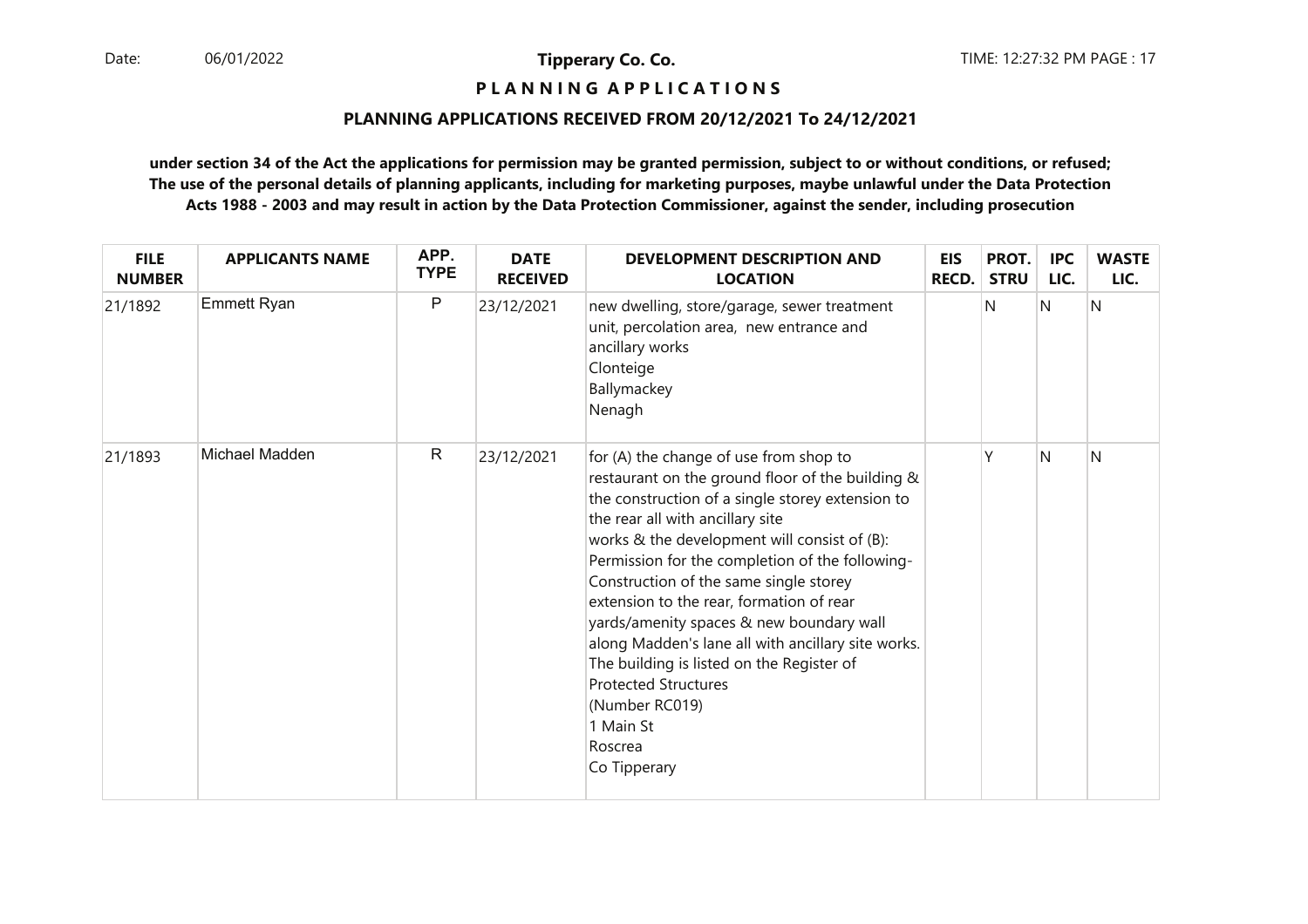# **P L A N N I N G A P P L I C A T I O N S**

#### **PLANNING APPLICATIONS RECEIVED FROM 20/12/2021 To 24/12/2021**

| <b>FILE</b><br><b>NUMBER</b> | <b>APPLICANTS NAME</b> | APP.<br><b>TYPE</b> | <b>DATE</b><br><b>RECEIVED</b> | <b>DEVELOPMENT DESCRIPTION AND</b><br><b>LOCATION</b>                                                                                                                                                                                                                                                                         | <b>EIS</b><br><b>RECD.</b> | PROT.<br><b>STRU</b> | <b>IPC</b><br>LIC. | <b>WASTE</b><br>LIC. |
|------------------------------|------------------------|---------------------|--------------------------------|-------------------------------------------------------------------------------------------------------------------------------------------------------------------------------------------------------------------------------------------------------------------------------------------------------------------------------|----------------------------|----------------------|--------------------|----------------------|
| 21/1894                      | Stephanie Fitzgerald   | $\mathsf{P}$        | 23/12/2021                     | to construction a storey and a half split level<br>dwelling with garage, new site entrance and<br>associated boundary realignment. and all site<br>development works including new effluent<br>treatment plant and percolation area                                                                                           |                            | N                    | N                  | N                    |
|                              |                        |                     |                                | Newtown<br>Fethard<br>Co Tipperary                                                                                                                                                                                                                                                                                            |                            |                      |                    |                      |
| 21/1895                      | Paul & Jackie Conroy   | $\mathsf{P}$        | 23/12/2021                     | upgrade of existing septic tank to a proprietary<br>treatment system with new percolation area and<br>PERMISSION FOR RETENTION of restoration and<br>conversion of a stone building to a granny<br>flat/cottage and all other associated ancillary<br>site works<br><b>Ballymalone More</b><br><b>Ballina</b><br>Co Tipperary |                            | N                    | N                  | Ν                    |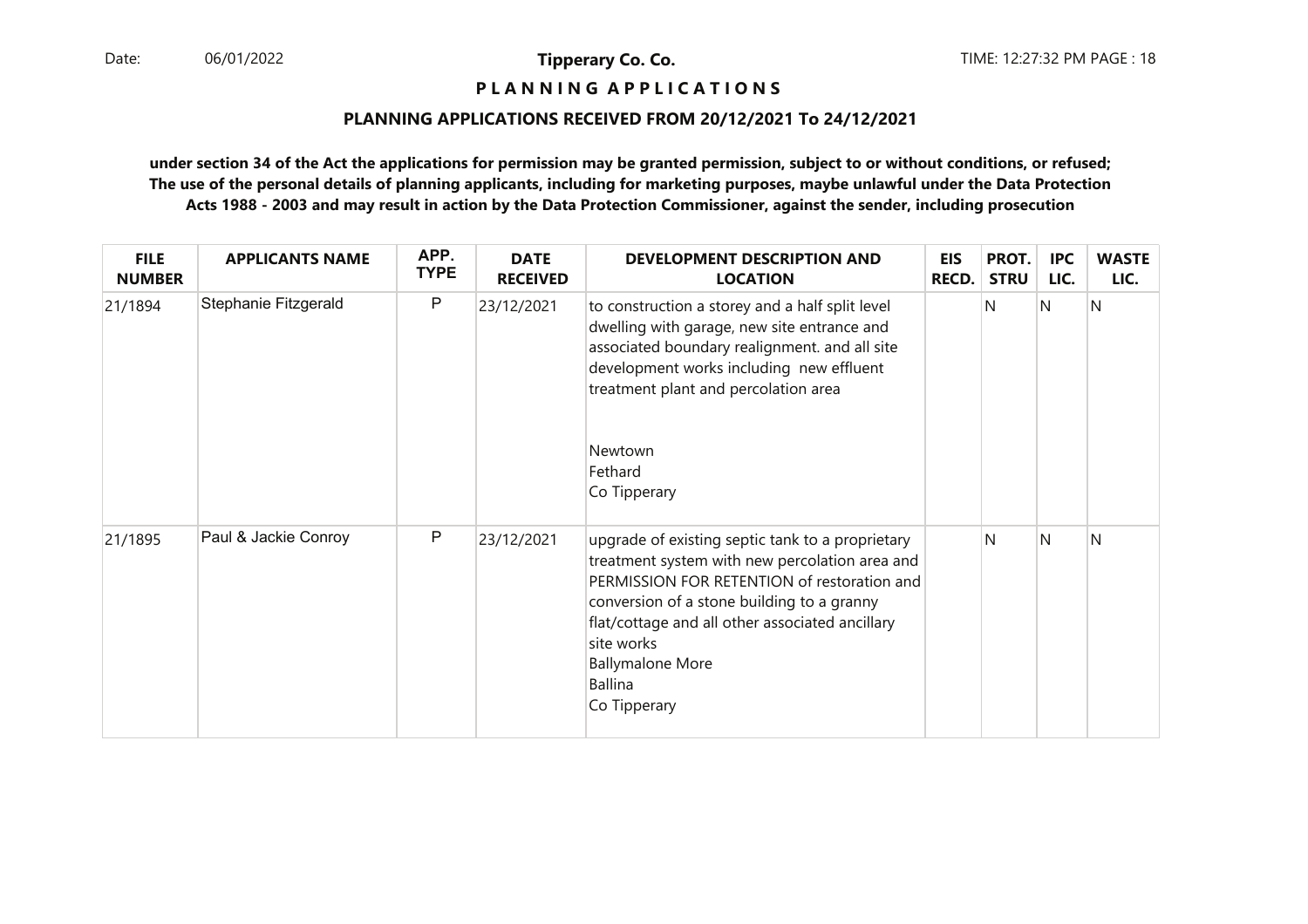# **P L A N N I N G A P P L I C A T I O N S**

#### **PLANNING APPLICATIONS RECEIVED FROM 20/12/2021 To 24/12/2021**

| <b>FILE</b><br><b>NUMBER</b> | <b>APPLICANTS NAME</b>                 | APP.<br><b>TYPE</b> | <b>DATE</b><br><b>RECEIVED</b> | <b>DEVELOPMENT DESCRIPTION AND</b><br><b>LOCATION</b>                                                                                                                                                     | EIS<br><b>RECD.</b> | PROT.<br><b>STRU</b> | <b>IPC</b><br>LIC. | <b>WASTE</b><br>LIC. |
|------------------------------|----------------------------------------|---------------------|--------------------------------|-----------------------------------------------------------------------------------------------------------------------------------------------------------------------------------------------------------|---------------------|----------------------|--------------------|----------------------|
| 21/1896                      | Kelly Hodgins & Aaron Coe              | $\mathsf{P}$        | 23/12/2021                     | dwelling, garage, entrance and waste water<br>treatment system including associated site<br>works<br>Behamore (smith)<br>Cloughjordan<br>Co Tipperary                                                     |                     | N                    | Ν                  | N                    |
| 21/1897                      | Rory Mounsey and Martyna<br>Miedzinska | $\mathsf{P}$        | 23/12/2021                     | changes to previously granted house design, ref<br>21/299 (the proposed development concerns<br>the Recorded Protected Structure S548)<br>The Pike<br>Ballynahinch<br>Ballingarry, Roscrea, Co. Tipperary |                     | γ                    | N                  | N                    |
| 21/1898                      | Sarah Carroll and Michael<br>Quigley   | $\mathsf{P}$        | 23/12/2021                     | a two storey dwelling, domestic garage, new<br>combined entrance, driveway, treatment system<br>/ septic tank and all associated ancillary works<br>Ballyanny<br>Nenagh<br>Co. Tipperary                  |                     | N                    | N                  | N                    |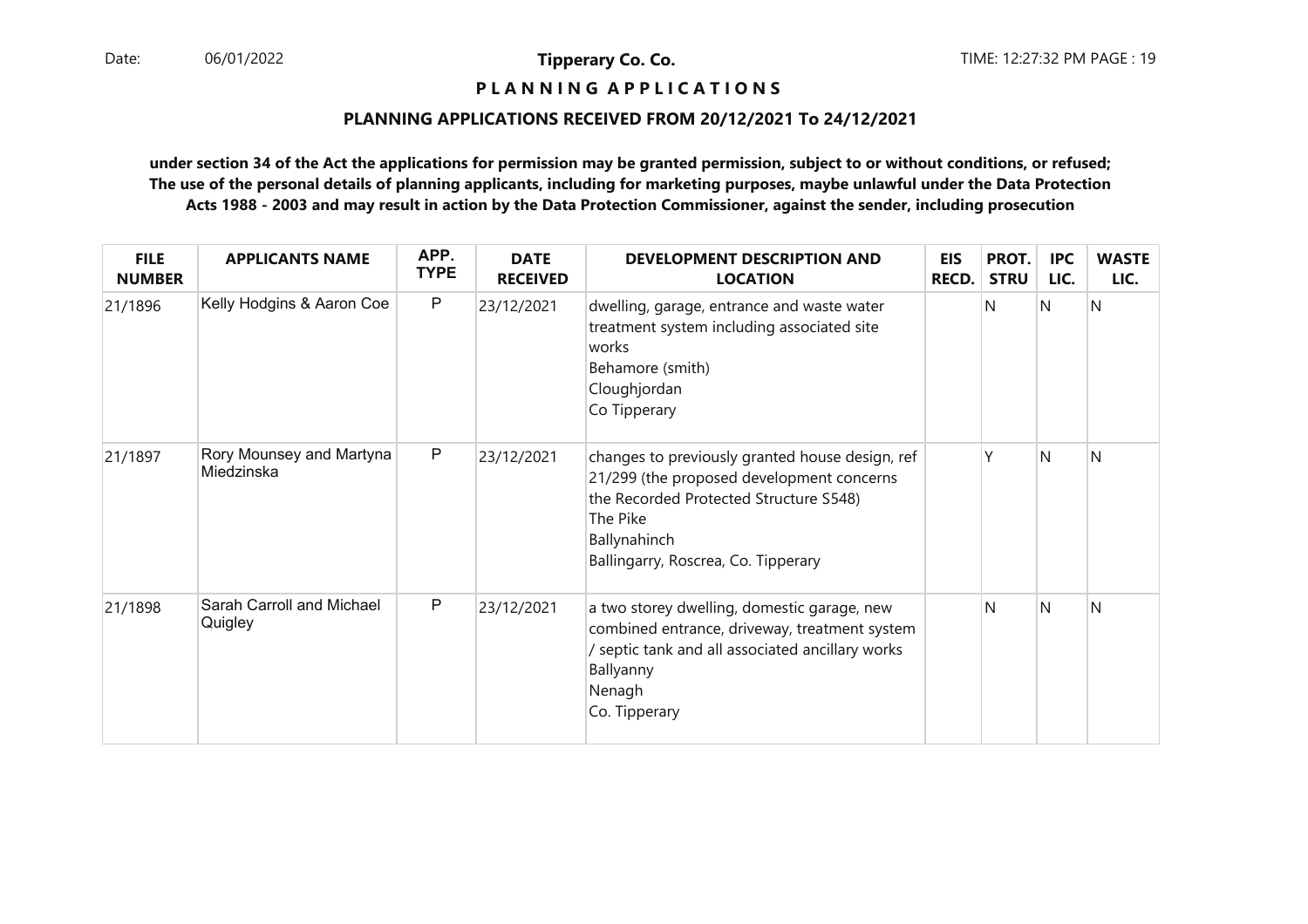# **P L A N N I N G A P P L I C A T I O N S**

## **PLANNING APPLICATIONS RECEIVED FROM 20/12/2021 To 24/12/2021**

| <b>FILE</b><br><b>NUMBER</b> | <b>APPLICANTS NAME</b> | APP.<br><b>TYPE</b> | <b>DATE</b><br><b>RECEIVED</b> | <b>DEVELOPMENT DESCRIPTION AND</b><br><b>LOCATION</b>                                                                                                                                                                                                                                                                                        | <b>EIS</b><br><b>RECD.</b> | PROT.<br><b>STRU</b> | <b>IPC</b><br>LIC. | <b>WASTE</b><br>LIC. |
|------------------------------|------------------------|---------------------|--------------------------------|----------------------------------------------------------------------------------------------------------------------------------------------------------------------------------------------------------------------------------------------------------------------------------------------------------------------------------------------|----------------------------|----------------------|--------------------|----------------------|
| 21/60001                     | Garry Corcoran         | P                   | 22/12/2021                     | To construct dwelling house, garage, waste<br>water treatment system, entrance, driveway<br>along with all ancillary site works<br>Ballyhogan<br>Ballycommon<br>Nenagh<br>Co. Tipperary                                                                                                                                                      |                            | N                    | IN.                | N                    |
| 21/60004                     | George Camilleri       | $\mathsf{R}$        | 22/12/2021                     | Retention permission for the following: a) to<br>retain the as constructed self-catering 2 bed<br>accommodation unit to the rear of my site, b)<br>Connections to existing treatment plant system<br>with all associated sitework at Tiermoyle,<br>Latteragh, Nenagh, Co. Tipperary E45 CA39.<br>Tiermoyle<br>Latteragh<br>Nenagh<br>E45CA39 |                            | N                    | N                  | N                    |
| 21/60005                     | Nicholas Malcomson     | $\mathsf R$         | 22/12/2021                     | To retain roof light fitted to front of existing<br>dwelling & storage shed as constructed to the<br>side of house<br>109 Springfort Meadows<br>(T.L.D) Sheshraghkeale<br>Nenagh, Co Tipperary<br>E45 DX61                                                                                                                                   |                            | N                    | N                  | N                    |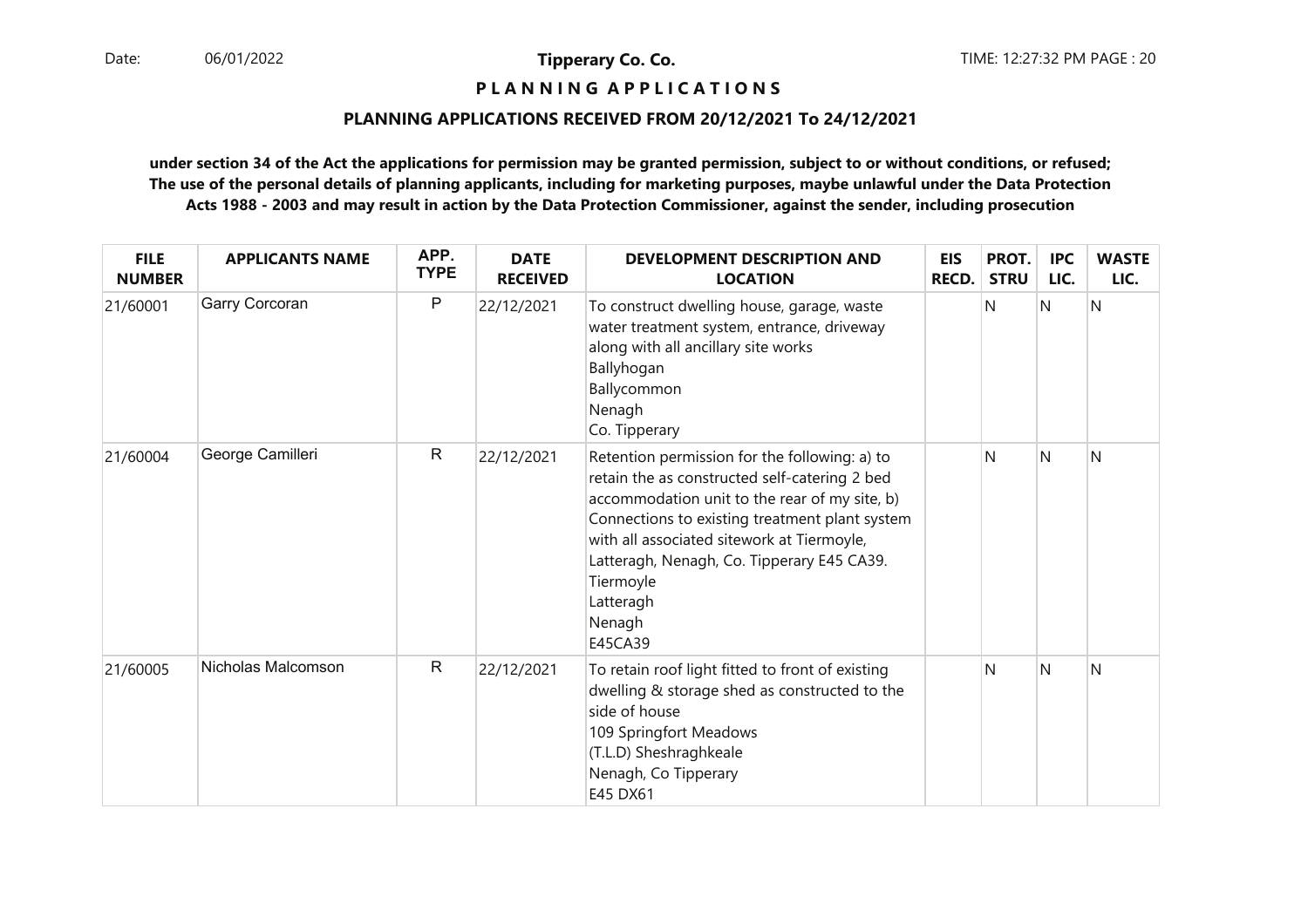# **P L A N N I N G A P P L I C A T I O N S**

#### **PLANNING APPLICATIONS RECEIVED FROM 20/12/2021 To 24/12/2021**

| <b>FILE</b><br><b>NUMBER</b> | <b>APPLICANTS NAME</b>         | APP.<br><b>TYPE</b> | <b>DATE</b><br><b>RECEIVED</b> | <b>DEVELOPMENT DESCRIPTION AND</b><br><b>LOCATION</b>                                                                                                                                                                                                                                                                                                                                                                                                                                            | EIS<br>RECD. | PROT.<br><b>STRU</b> | <b>IPC</b><br>LIC. | <b>WASTE</b><br>LIC. |
|------------------------------|--------------------------------|---------------------|--------------------------------|--------------------------------------------------------------------------------------------------------------------------------------------------------------------------------------------------------------------------------------------------------------------------------------------------------------------------------------------------------------------------------------------------------------------------------------------------------------------------------------------------|--------------|----------------------|--------------------|----------------------|
| 21/60006                     | <b>MORGAN &amp; GILL NOLAN</b> | $\mathsf{P}$        | 23/12/2021                     | NEW DWELLING, ATTACHED GARAGE, SEPTIC<br>TANK, PERCOLATION AREA, ENTRANCE &<br><b>ASSOCIATED WORKS.</b><br><b>BAURNADOMEENY</b><br>REARCROSS, NEWPORT<br>CO. TIPPERARY                                                                                                                                                                                                                                                                                                                           |              | N                    | N                  | N                    |
| 21/60007                     | Dianne Anderson                | $\mathsf{R}$        | 22/12/2021                     | Retention of works carried out to a protected<br>structure (RPS No. 363) including retention of<br>internal and external works to Slevoir House and<br>retention of a separate dwelling known as 'The<br>Priest's Cottage', which has been in situ for<br>more than 8 years.<br>Full planning permission for the installation of a<br>new wastewater treatment system and all<br>associated and ancillary site works.<br>Slevoir House,<br>Slevoir, Terryglass,<br>Nenagh, Tipperary<br>E45 TR76 |              |                      | N                  | N                    |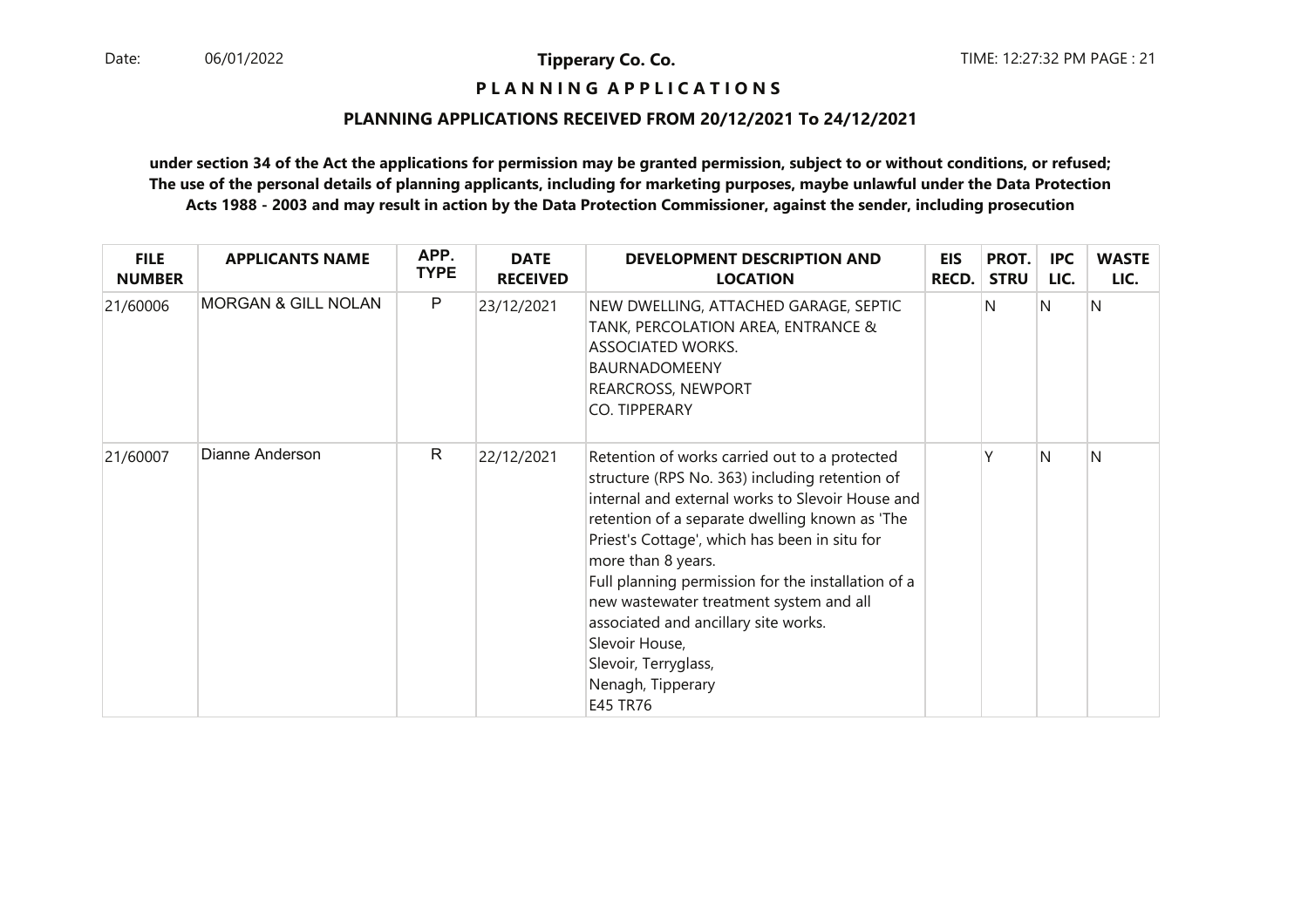# **P L A N N I N G A P P L I C A T I O N S**

## **PLANNING APPLICATIONS RECEIVED FROM 20/12/2021 To 24/12/2021**

| <b>FILE</b><br><b>NUMBER</b> | <b>APPLICANTS NAME</b> | APP.<br><b>TYPE</b> | <b>DATE</b><br><b>RECEIVED</b> | <b>DEVELOPMENT DESCRIPTION AND</b><br><b>LOCATION</b>                                                                                                                                                                                                                                                                                                                                                                                                                                                                                                                                    | EIS<br><b>RECD.</b> | PROT.<br><b>STRU</b> | <b>IPC</b><br>LIC. | <b>WASTE</b><br>LIC. |
|------------------------------|------------------------|---------------------|--------------------------------|------------------------------------------------------------------------------------------------------------------------------------------------------------------------------------------------------------------------------------------------------------------------------------------------------------------------------------------------------------------------------------------------------------------------------------------------------------------------------------------------------------------------------------------------------------------------------------------|---------------------|----------------------|--------------------|----------------------|
| 21/60008                     | Jim O Connor           | $\mathsf{R}$        | 22/12/2021                     | permission to retain as constructed minor<br>elevational changes to previously granted<br>permission (ref no 17600147) to the<br>sunroom/conservatory extension to the side of<br>my dwelling with all associated siteworks at<br>Beakstown House, Beakstown, Holycross,<br>Thurles, Co. Tipperary.<br><b>Beakstown House</b><br>Beakstown<br>Holycross<br>E41FD30                                                                                                                                                                                                                       |                     | N                    | N                  | N                    |
| 21/60009                     | Paul Kelly             | $\mathsf{R}$        | 23/12/2021                     | THE DEVELOPMENT CONSISTS OF (1) retention<br>of change of use from a garage attached to the<br>dwelling house for use as additional<br>living space, (2) retention of elevation changes<br>to the roof of the dwelling house (3) retention of<br>a small porch (4) proposed construction of new<br>porch to the front of the dwelling and<br>elevational changes to front side and rear<br>elevations at Dwelling house, Ballycullen,<br>Mullinahone, Co. Tipperary<br>The building is a single storey building.<br>St Josephs,<br>Ballycullen, Mullinahone<br>Co. Tipperary<br>E41 HK54 |                     | N                    | N                  | N                    |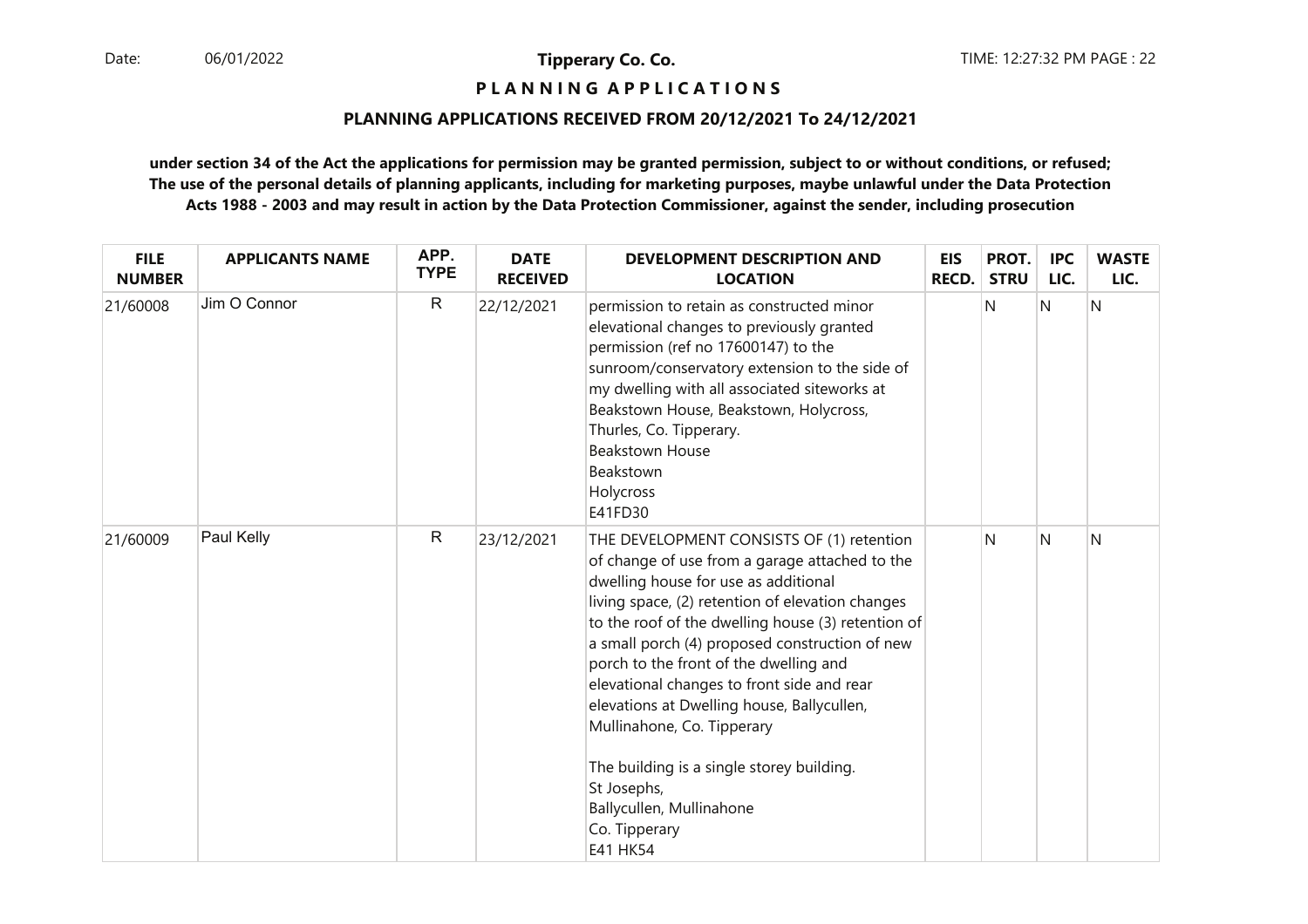## **P L A N N I N G A P P L I C A T I O N S**

## **PLANNING APPLICATIONS RECEIVED FROM 20/12/2021 To 24/12/2021**

**under section 34 of the Act the applications for permission may be granted permission, subject to or without conditions, or refused; The use of the personal details of planning applicants, including for marketing purposes, maybe unlawful under the Data ProtectionActs 1988 - 2003 and may result in action by the Data Protection Commissioner, against the sender, including prosecution**

**56Total:** 

**\*\*\* END OF REPORT \*\*\***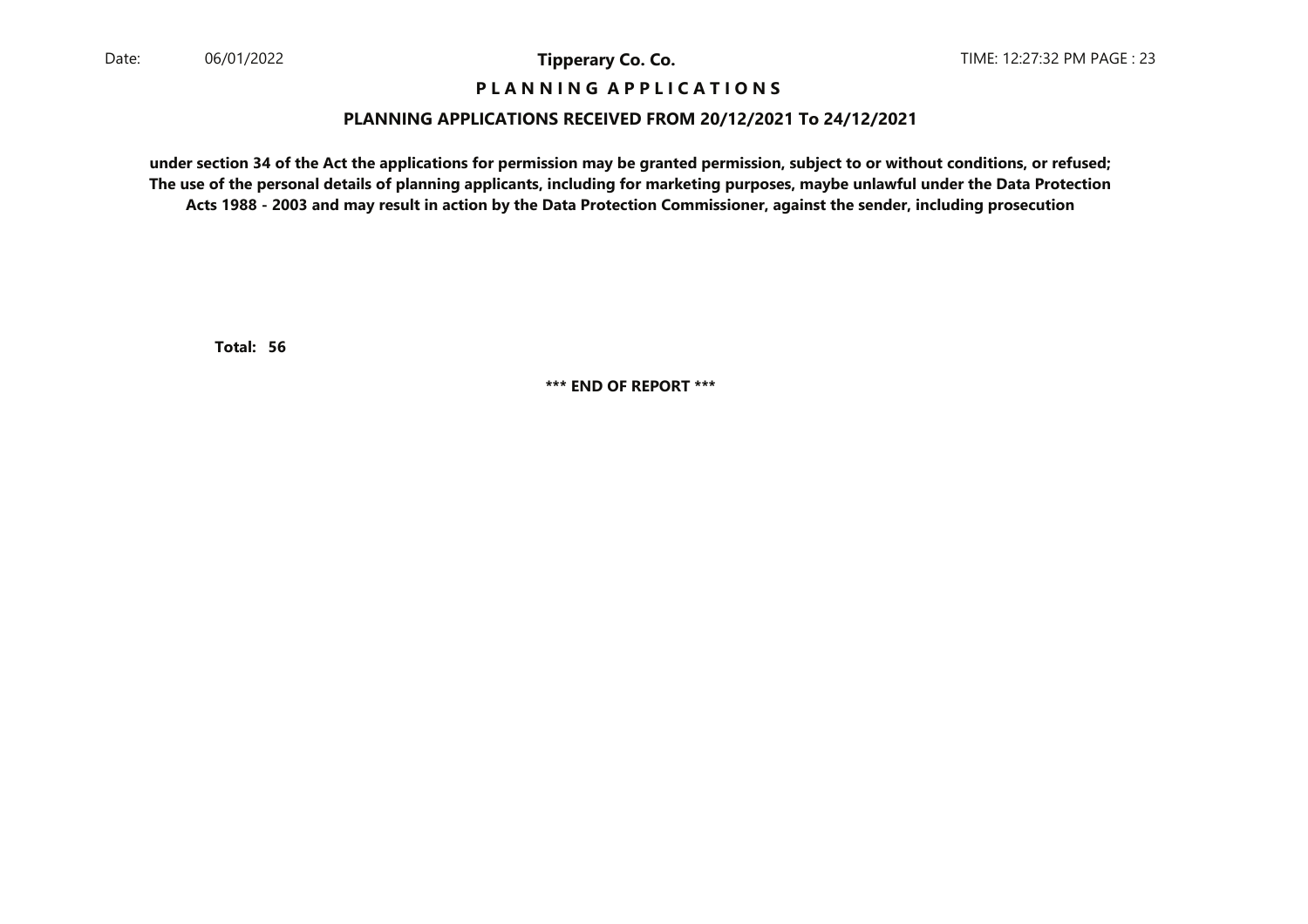# **P L A N N I N G A P P L I C A T I O N S**

# **EIAR - NIS REPORTS REQUESTED FROM 20/12/2021 To 24/12/2021**

| <b>FILE</b> | <b>NAME</b><br>A DDI IG<br>л NI | <b>ADD</b><br>NF I<br>TVDC | 'eaues' | - -<br>Article | <b>LOCATION</b><br>NFVI<br><b>LOCKIPTION</b><br>DES<br>OPMENT<br>AND |
|-------------|---------------------------------|----------------------------|---------|----------------|----------------------------------------------------------------------|
| NIIMRFR     |                                 |                            | Date    | Number         |                                                                      |

**0Total:** 

**\*\*\* END OF REPORT \*\*\***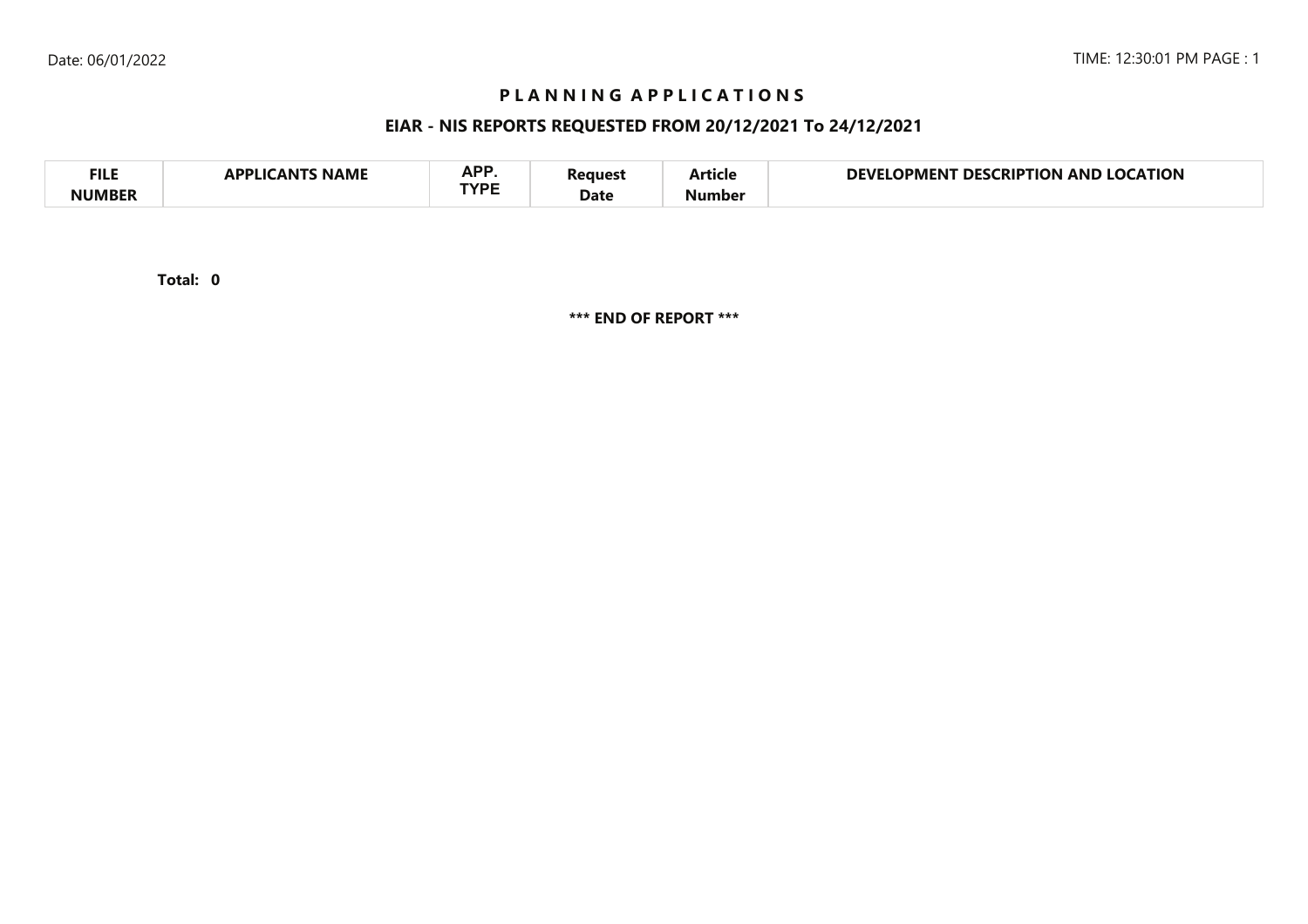## **P L A N N I N G A P P L I C A T I O N S**

## **PLANNING APPLICATIONS GRANTED FROM 20/12/2021 To 24/12/2021**

**in deciding a planning application the planning authority, in accordance with section 34(3) of the Act, has had regard to submissionsor observations recieved in accordance with these Regulations;**

| <b>FILE</b><br><b>NUMBER</b> | <b>APPLICANTS NAME</b> | APP.<br><b>TYPE</b> | <b>DATE</b><br><b>RECEIVED</b> | <b>DEVELOPMENT DESCRIPTION</b><br><b>AND LOCATION</b>                                                                                                                                                                                                               | <b>M.O.</b><br><b>DATE</b> | <b>M.O.</b><br><b>NUMBER</b> |
|------------------------------|------------------------|---------------------|--------------------------------|---------------------------------------------------------------------------------------------------------------------------------------------------------------------------------------------------------------------------------------------------------------------|----------------------------|------------------------------|
| 21/471                       | Cillian Boyle          | P                   | 09/04/2021                     | construction of a vehicular entrance off<br>existing private roadway, single storey<br>dwelling house, domestic waste water<br>treatment plant with polishing filter together<br>with all associated site works<br>Ballyvaughan<br>Portroe<br>Nenagh, Co. Tipperary | 20/12/2021                 |                              |
| 21/547                       | Seanan McDonnell       | P                   | 23/04/2021                     | erection of a dwelling house, garage<br>entrance, driveway, install an effluent<br>treatment system and percolation area and<br>carry out associated site works<br>Carrigatogher<br>Nenagh<br>Co. Tipperary                                                         | 21/12/2021                 |                              |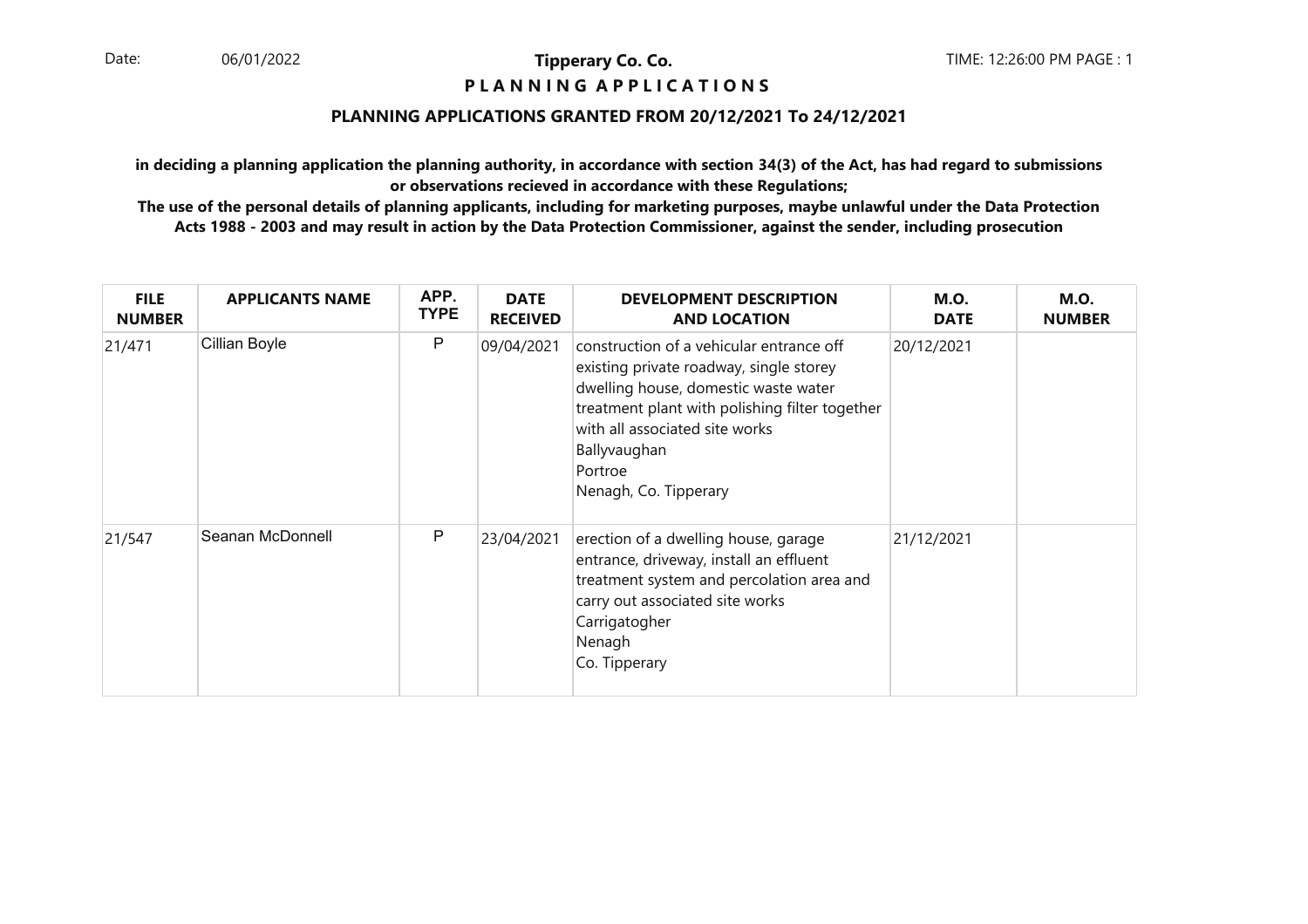## **P L A N N I N G A P P L I C A T I O N S**

## **PLANNING APPLICATIONS GRANTED FROM 20/12/2021 To 24/12/2021**

**in deciding a planning application the planning authority, in accordance with section 34(3) of the Act, has had regard to submissionsor observations recieved in accordance with these Regulations;**

| <b>FILE</b><br><b>NUMBER</b> | <b>APPLICANTS NAME</b> | APP.<br><b>TYPE</b> | <b>DATE</b><br><b>RECEIVED</b> | <b>DEVELOPMENT DESCRIPTION</b><br><b>AND LOCATION</b>                                                                                                                                                                                                                                                                                                                                                                                                                                                                                                                                                                                                                  | <b>M.O.</b><br><b>DATE</b> | <b>M.O.</b><br><b>NUMBER</b> |
|------------------------------|------------------------|---------------------|--------------------------------|------------------------------------------------------------------------------------------------------------------------------------------------------------------------------------------------------------------------------------------------------------------------------------------------------------------------------------------------------------------------------------------------------------------------------------------------------------------------------------------------------------------------------------------------------------------------------------------------------------------------------------------------------------------------|----------------------------|------------------------------|
| 21/1066                      | Con & Gillian Cleary   | P                   | 22/07/2021                     | 1. the demolition of existing single and two<br>storey extensions to rear, garage and storage<br>shed, 2. the construction of a single storey<br>and two storey extension to the rear and<br>single storey extension to the side, 3. internal<br>alterations to the existing dwelling, 4.<br>creation of 'granny flat' within the existing<br>dwelling, 5. new wastewater treatment<br>system, 6. closure of existing driveway<br>entrance, 7. creation of two new entrances<br>and driveways and 8. all landscaping and<br>ancillary site works associated with the<br>proposed works to the existing dwelling<br>Mohernenagh<br>Ardcroney<br>Nenagh<br>Co. Tipperary | 21/12/2021                 |                              |
| 21/1167                      | Mike McCarthy          | P                   | 09/08/2021                     | to construct an extension to rear of existing<br>dwelling, demolish existing garage and<br>construct a new garage and carry out all<br>other associated ancillary site works<br>Cushmona<br>Dromineer<br>Nenagh<br>Co. Tipperary                                                                                                                                                                                                                                                                                                                                                                                                                                       | 20/12/2021                 |                              |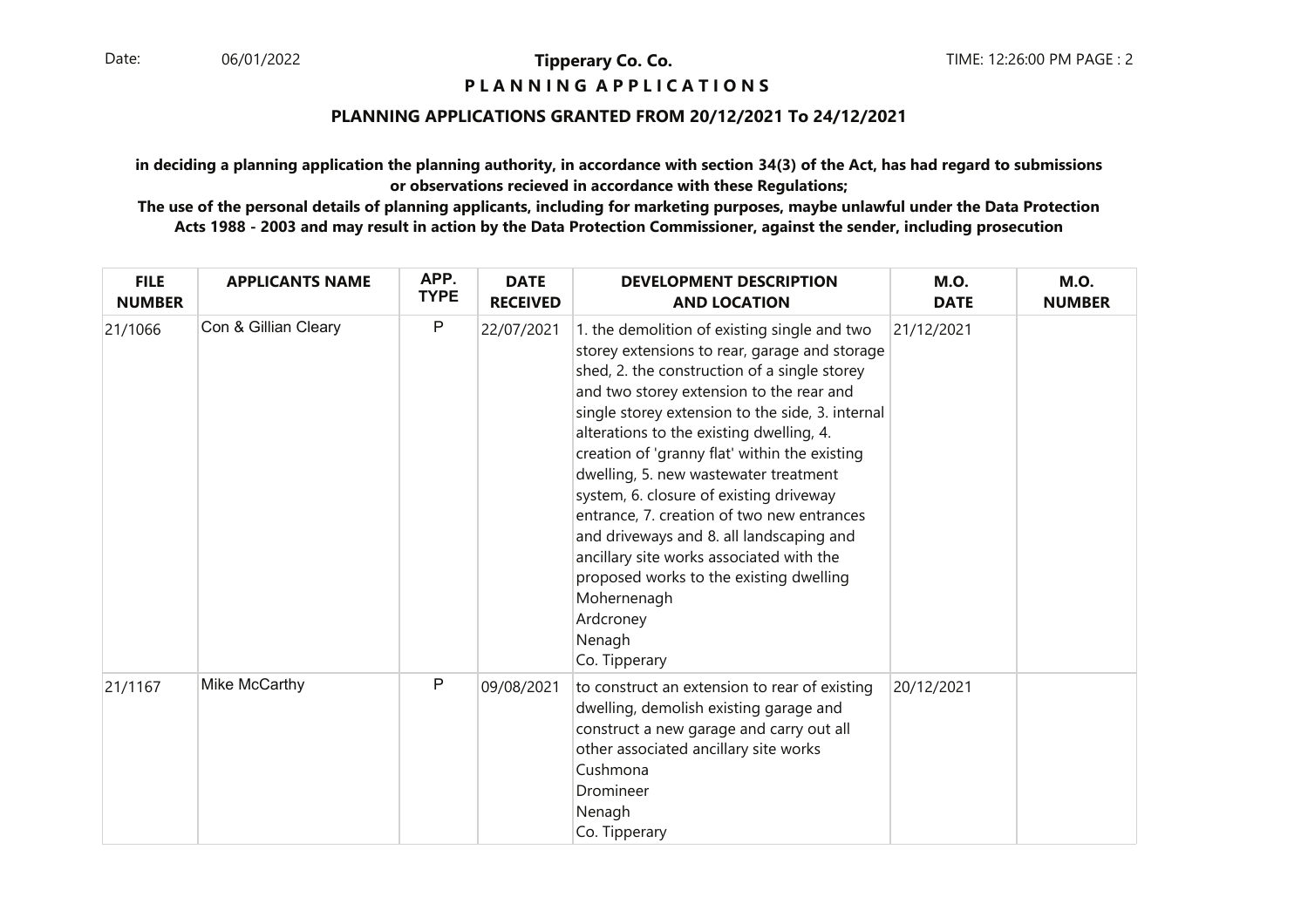## **P L A N N I N G A P P L I C A T I O N S**

## **PLANNING APPLICATIONS GRANTED FROM 20/12/2021 To 24/12/2021**

**in deciding a planning application the planning authority, in accordance with section 34(3) of the Act, has had regard to submissionsor observations recieved in accordance with these Regulations;**

| <b>FILE</b><br><b>NUMBER</b> | <b>APPLICANTS NAME</b>                   | APP.<br><b>TYPE</b> | <b>DATE</b><br><b>RECEIVED</b> | <b>DEVELOPMENT DESCRIPTION</b><br><b>AND LOCATION</b>                                                                                                                                                                                                                                                                       | <b>M.O.</b><br><b>DATE</b> | <b>M.O.</b><br><b>NUMBER</b> |
|------------------------------|------------------------------------------|---------------------|--------------------------------|-----------------------------------------------------------------------------------------------------------------------------------------------------------------------------------------------------------------------------------------------------------------------------------------------------------------------------|----------------------------|------------------------------|
| 21/1348                      | Montpellier Drummin<br>Developments Ltd. | P                   | 10/09/2021                     | construction of 38 no. dwelling houses and<br>associated site development works, including<br>roads, footpaths, parking spaces, green areas<br>and connection to the public services, to<br>complete the final phase of the Drummin<br>Village development<br>Drummin Village<br>Borrisokane Road<br>Nenagh<br>Co Tipperary | 20/12/2021                 |                              |
| 21/1356                      | Longfield Acadamy Ltd                    | $\mathsf{R}$        | 10/09/2021                     | for 1 no. prefabricated building enclosing 2<br>no. pre school class rooms with ancillary<br>toilet facilities and all associated site<br>development works.<br>Longfield<br>Ard Geeha<br>Clonmel<br>Co Tipperary                                                                                                           | 21/12/2021                 |                              |
| 21/1361                      | Rachel & Brian Farrell                   | $\mathsf{P}$        | 13/09/2021                     | to construct an extension to rear of dwelling,<br>change the front door entrance area of the<br>dwelling and carry out all ancillary site works<br>Kilkeary<br>Nenagh<br>Co Tipperary                                                                                                                                       | 20/12/2021                 |                              |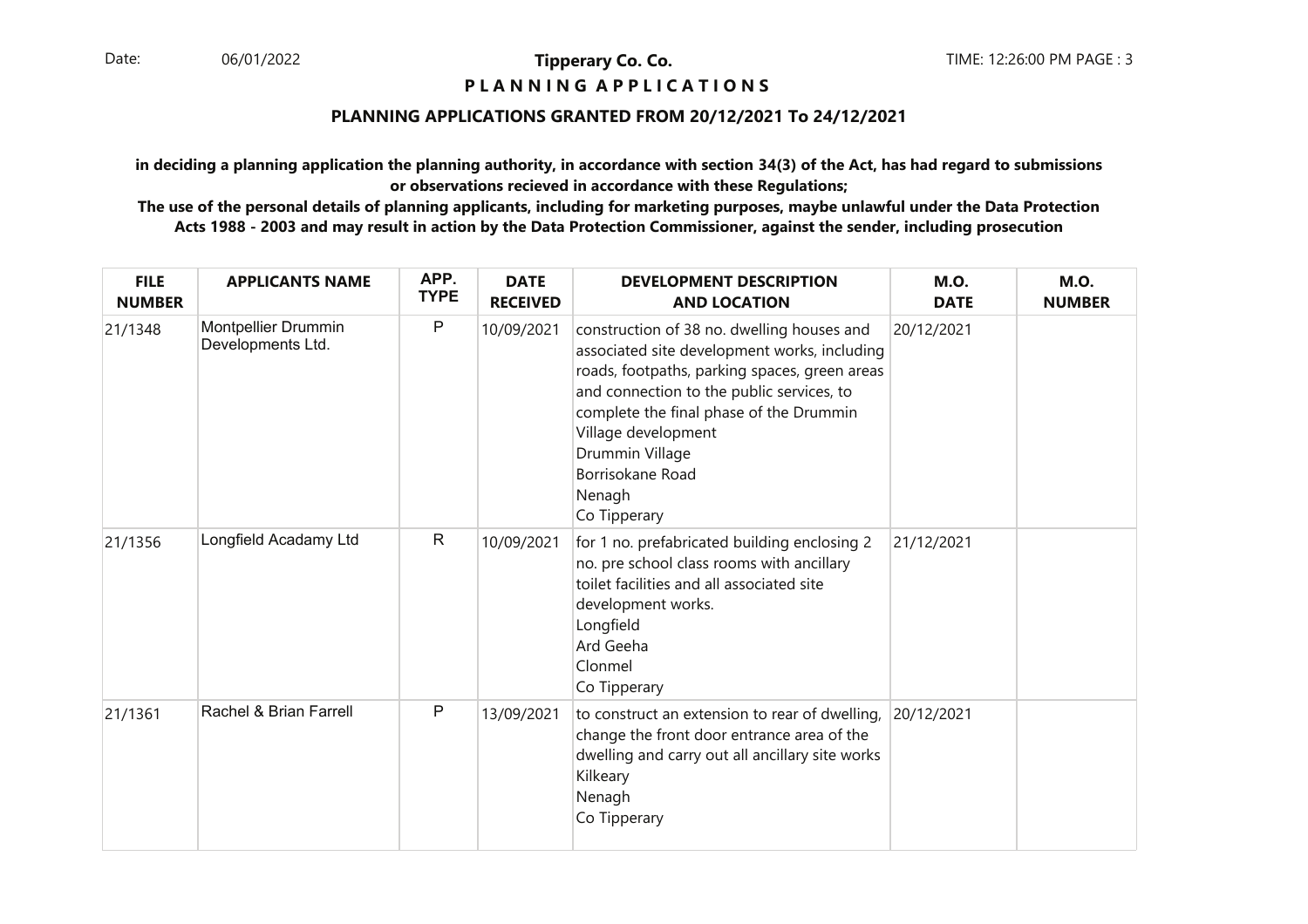## **P L A N N I N G A P P L I C A T I O N S**

## **PLANNING APPLICATIONS GRANTED FROM 20/12/2021 To 24/12/2021**

**in deciding a planning application the planning authority, in accordance with section 34(3) of the Act, has had regard to submissionsor observations recieved in accordance with these Regulations;**

| <b>FILE</b><br><b>NUMBER</b> | <b>APPLICANTS NAME</b>                        | APP.<br><b>TYPE</b> | <b>DATE</b><br><b>RECEIVED</b> | <b>DEVELOPMENT DESCRIPTION</b><br><b>AND LOCATION</b>                                                                                                                                                            | <b>M.O.</b><br><b>DATE</b> | <b>M.O.</b><br><b>NUMBER</b> |
|------------------------------|-----------------------------------------------|---------------------|--------------------------------|------------------------------------------------------------------------------------------------------------------------------------------------------------------------------------------------------------------|----------------------------|------------------------------|
| 21/1580                      | Shane Cusack                                  | P                   | 28/10/2021                     | change of use from retail to residential<br>together with elevational changes,<br>connection to on site services and all<br>associated site works<br>1 Parkside<br>Pill Road<br>Carrick-on-Suir<br>Co. Tipperary | 21/12/2021                 |                              |
| 21/1581                      | Garrett & Gwen Austin                         | P                   | 28/10/2021                     | the erection of extensions to the existing<br>dwelling, including associated works<br>Tombrickane<br>Borrisokane<br>Co. Tipperary                                                                                | 20/12/2021                 |                              |
| 21/1582                      | <b>Therese Maxwell and</b><br>Timothy O'Meara | P                   | 28/10/2021                     | the erection of a dwelling, garage, entrance<br>and wastewater treatment system, including<br>associated site works<br>Cloncannon<br>Moneygall<br>Co. Tipperary                                                  | 20/12/2021                 |                              |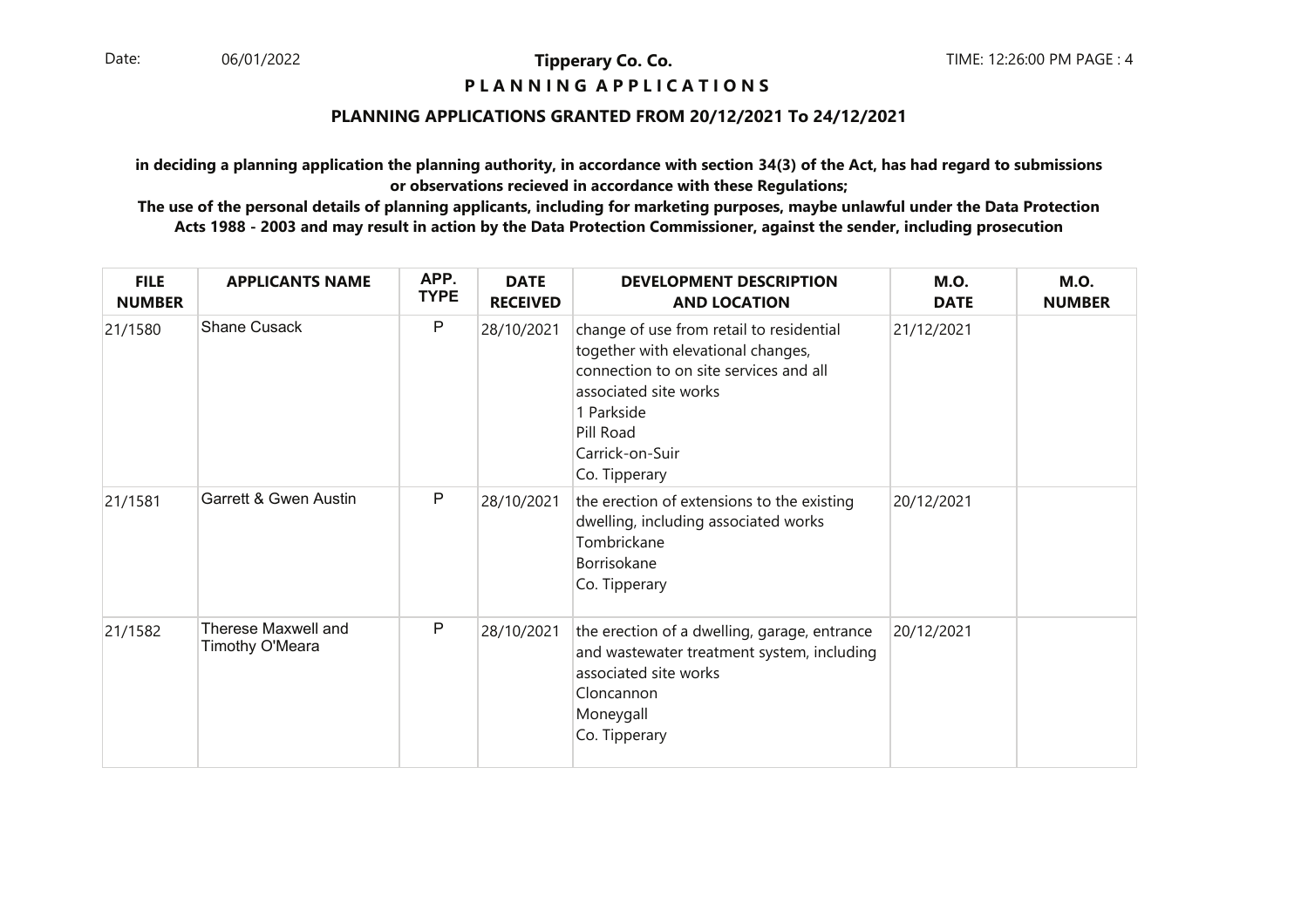## **P L A N N I N G A P P L I C A T I O N S**

## **PLANNING APPLICATIONS GRANTED FROM 20/12/2021 To 24/12/2021**

**in deciding a planning application the planning authority, in accordance with section 34(3) of the Act, has had regard to submissionsor observations recieved in accordance with these Regulations;**

| <b>FILE</b><br><b>NUMBER</b> | <b>APPLICANTS NAME</b>             | APP.<br><b>TYPE</b> | <b>DATE</b><br><b>RECEIVED</b> | <b>DEVELOPMENT DESCRIPTION</b><br><b>AND LOCATION</b>                                                                                                                                                                                                                    | <b>M.O.</b><br><b>DATE</b> | <b>M.O.</b><br><b>NUMBER</b> |
|------------------------------|------------------------------------|---------------------|--------------------------------|--------------------------------------------------------------------------------------------------------------------------------------------------------------------------------------------------------------------------------------------------------------------------|----------------------------|------------------------------|
| 21/1585                      | Jonathan & Lisa Birrane            | $\mathsf{R}$        | 29/10/2021                     | for retention permission for a garage as<br>constructed and permission for a two-storey<br>extension to the side of my existing dwelling<br>and permission for the upgrade of the<br>effluent treatment and percolation system.<br>Cullen Hill<br>Cullen<br>Co Tipperary | 20/12/2021                 |                              |
| 21/1587                      | Youghalarra Walkway<br>Association | $\mathsf{R}$        | 29/10/2021                     | pedestrian bridge crossing over the Youghal<br>River<br>Carrowbane<br>Newtown<br>Nenagh<br>Co Tipperary                                                                                                                                                                  | 20/12/2021                 |                              |
| 21/1588                      | Moycarkey Borris GAA Club          | $\mathsf{P}$        | 29/10/2021                     | construction and erection of 6M high<br>lighting standards with LED Lighting around<br>the walk of the existing pitch with all<br>associated site works<br>Ballydavid<br>Littleton<br>Thurles<br>Co Tipperary                                                            | 20/12/2021                 |                              |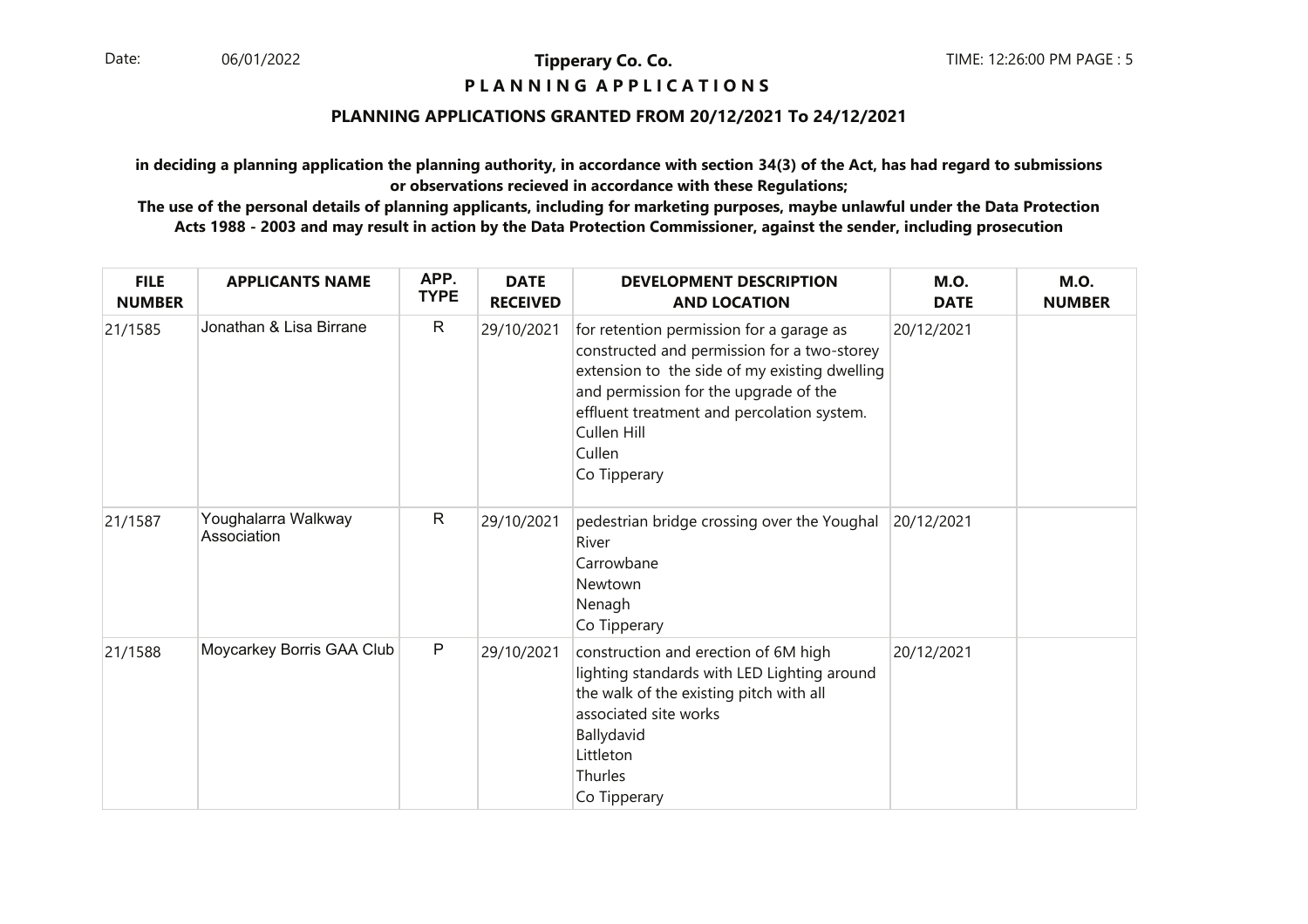## **P L A N N I N G A P P L I C A T I O N S**

## **PLANNING APPLICATIONS GRANTED FROM 20/12/2021 To 24/12/2021**

**in deciding a planning application the planning authority, in accordance with section 34(3) of the Act, has had regard to submissionsor observations recieved in accordance with these Regulations;**

| <b>FILE</b><br><b>NUMBER</b> | <b>APPLICANTS NAME</b> | APP.<br><b>TYPE</b> | <b>DATE</b><br><b>RECEIVED</b> | <b>DEVELOPMENT DESCRIPTION</b><br><b>AND LOCATION</b>                                                                                                                                                                                                                                                                                                                                                                                                                                                                                 | <b>M.O.</b><br><b>DATE</b> | <b>M.O.</b><br><b>NUMBER</b> |
|------------------------------|------------------------|---------------------|--------------------------------|---------------------------------------------------------------------------------------------------------------------------------------------------------------------------------------------------------------------------------------------------------------------------------------------------------------------------------------------------------------------------------------------------------------------------------------------------------------------------------------------------------------------------------------|----------------------------|------------------------------|
| 21/1589                      | Almath Spooner         | P                   | 29/10/2021                     | a traditional two storey dwelling house,<br>domestic garage, septic tank, percolation<br>area, entrance and ancillary site works<br>Aughvolyshane<br>Borrisoleigh<br>Thurles<br>Co. Tipperary                                                                                                                                                                                                                                                                                                                                         | 20/12/2021                 |                              |
| 21/1595                      | Brendan and Kym Hickey | P                   | 01/11/2021                     | demolition of existing flat roof extension and 21/12/2021<br>lean-to extension at side & rear of dwelling<br>respectively & removal of existing front<br>porch. Construction of a new part single-<br>storey and part two-storey extension to the<br>side and rear of existing dwelling, alterations<br>to existing elevations and roof, construction<br>of new larger front porch in lieu of existing<br>and all associated site boundary and site<br>development works<br>Ridgelands<br>Mitchelstown Road<br>Cahir<br>Co. Tipperary |                            |                              |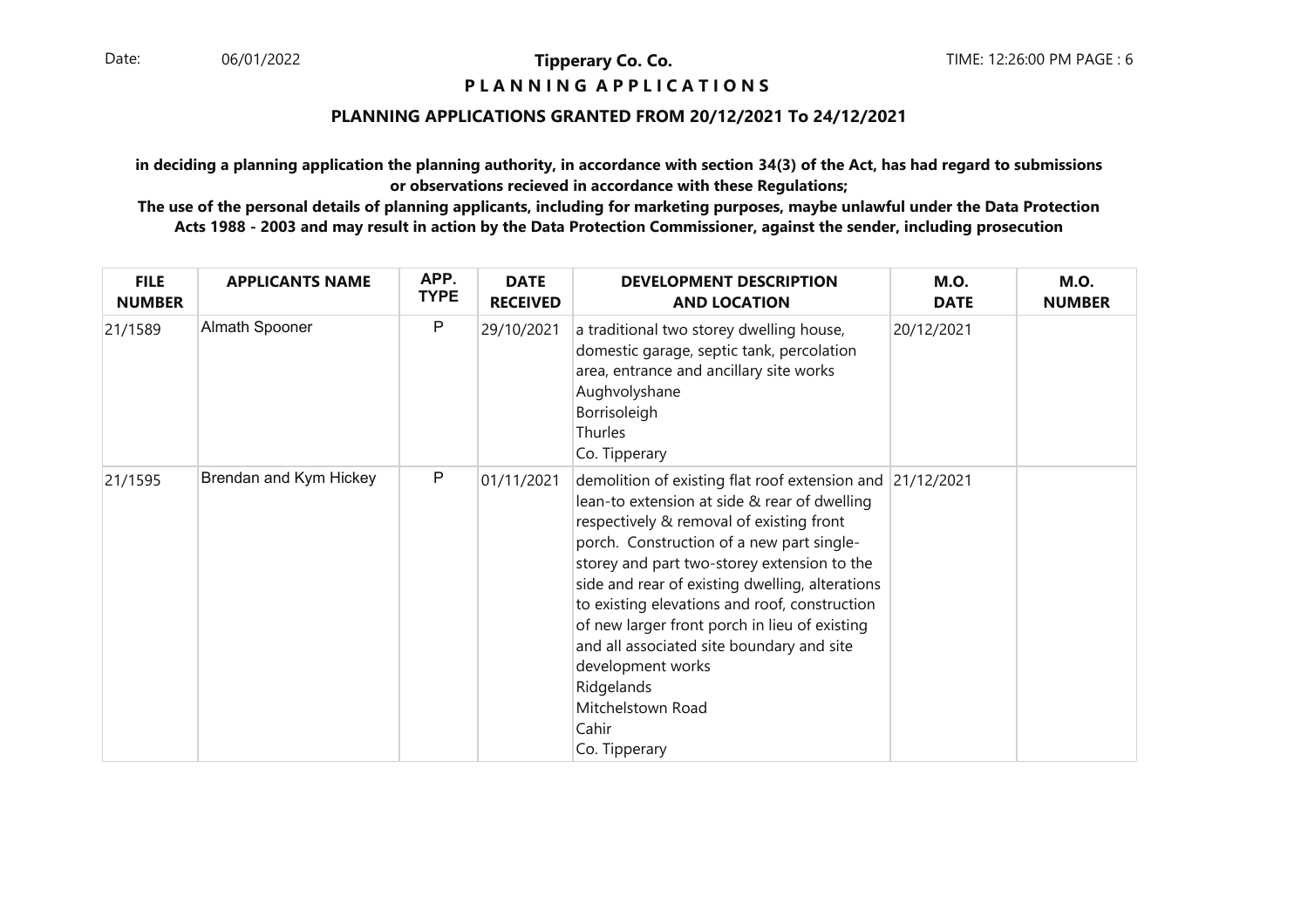## **P L A N N I N G A P P L I C A T I O N S**

## **PLANNING APPLICATIONS GRANTED FROM 20/12/2021 To 24/12/2021**

**in deciding a planning application the planning authority, in accordance with section 34(3) of the Act, has had regard to submissionsor observations recieved in accordance with these Regulations;**

 **The use of the personal details of planning applicants, including for marketing purposes, maybe unlawful under the Data ProtectionActs 1988 - 2003 and may result in action by the Data Protection Commissioner, against the sender, including prosecution**

| <b>FILE</b>   | <b>APPLICANTS NAME</b> | APP.        | <b>DATE</b>     | <b>DEVELOPMENT DESCRIPTION</b>                                                                                                 | <b>M.O.</b> | <b>M.O.</b>   |
|---------------|------------------------|-------------|-----------------|--------------------------------------------------------------------------------------------------------------------------------|-------------|---------------|
| <b>NUMBER</b> |                        | <b>TYPE</b> | <b>RECEIVED</b> | <b>AND LOCATION</b>                                                                                                            | <b>DATE</b> | <b>NUMBER</b> |
| 21/1597       | Powerstown Park Ltd    | P           | 02/11/2021      | construct a new stable building and all<br>associated site development works<br>Powerstown Demesne<br>Clonmel<br>Co. Tipperary | 21/12/2021  |               |

**16Total:** 

**\*\*\* END OF REPORT \*\*\***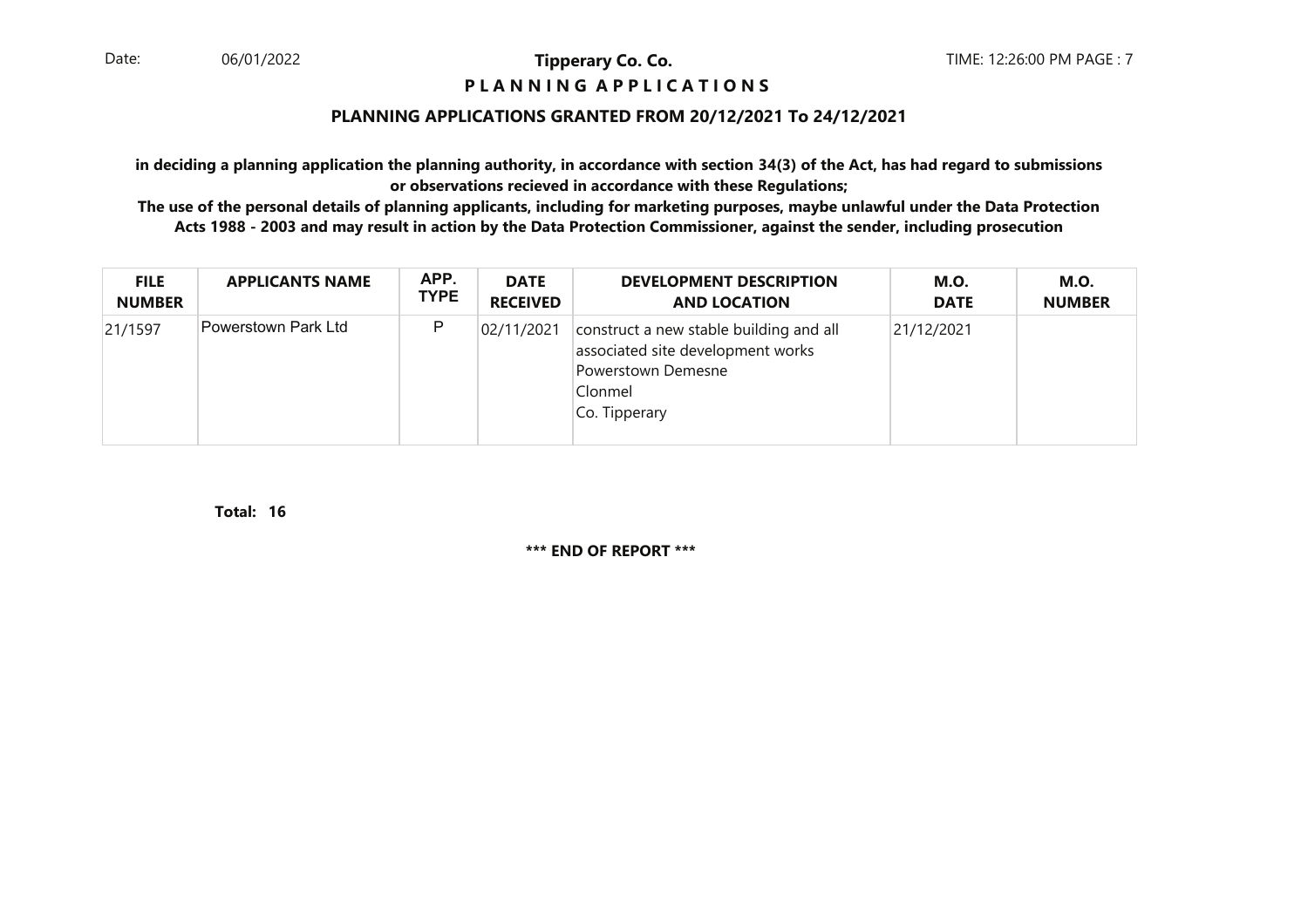# **P L A N N I N G A P P L I C A T I O N S**

#### **PLANNING APPLICATIONS REFUSED FROM 20/12/2021 To 24/12/2021**

**in deciding a planning application the planning authority, in accordance with section 34(3) of the Act, has had regard to submissionsor observations recieved in accordance with these Regulations;**

 **The use of the personal details of planning applicants, including for marketing purposes, maybe unlawful under the Data ProtectionActs 1988 - 2003 and may result in action by the Data Protection Commissioner, against the sender, including prosecution**

| ги с<br>−∎⊾⊾  | <b>NAME</b><br>21 Ι <i>Γ</i> ΔΝΤΚ<br><b>ADDI IC</b> | <b>APP</b><br><b>DATE</b><br>mі. | <b>DEVELOPMENT</b><br><b>T DESCRIPTION AND LOCATION</b> | M.O | M.O.        |               |
|---------------|-----------------------------------------------------|----------------------------------|---------------------------------------------------------|-----|-------------|---------------|
| <b>NUMBER</b> |                                                     | TVDC                             | <b>CEIVED</b><br>RF                                     |     | <b>DATF</b> | <b>NUMBEI</b> |

**0Total:** 

**\*\*\* END OF REPORT \*\*\***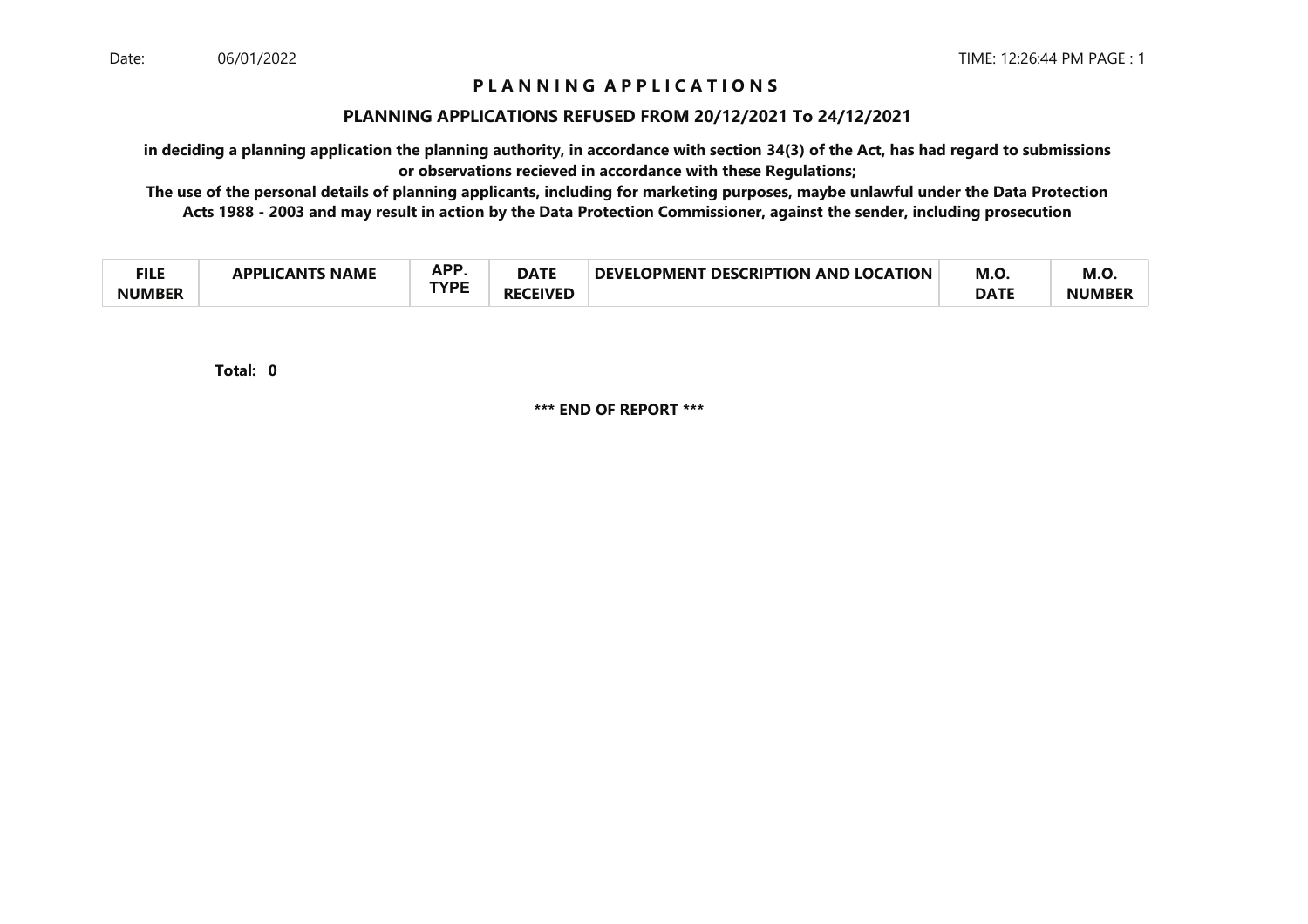# **P L A N N I N G A P P L I C A T I O N S**

#### **PLANNING APPLICATIONS REFUSED FROM 20/12/2021 To 24/12/2021**

**in deciding a planning application the planning authority, in accordance with section 34(3) of the Act, has had regard to submissionsor observations recieved in accordance with these Regulations;**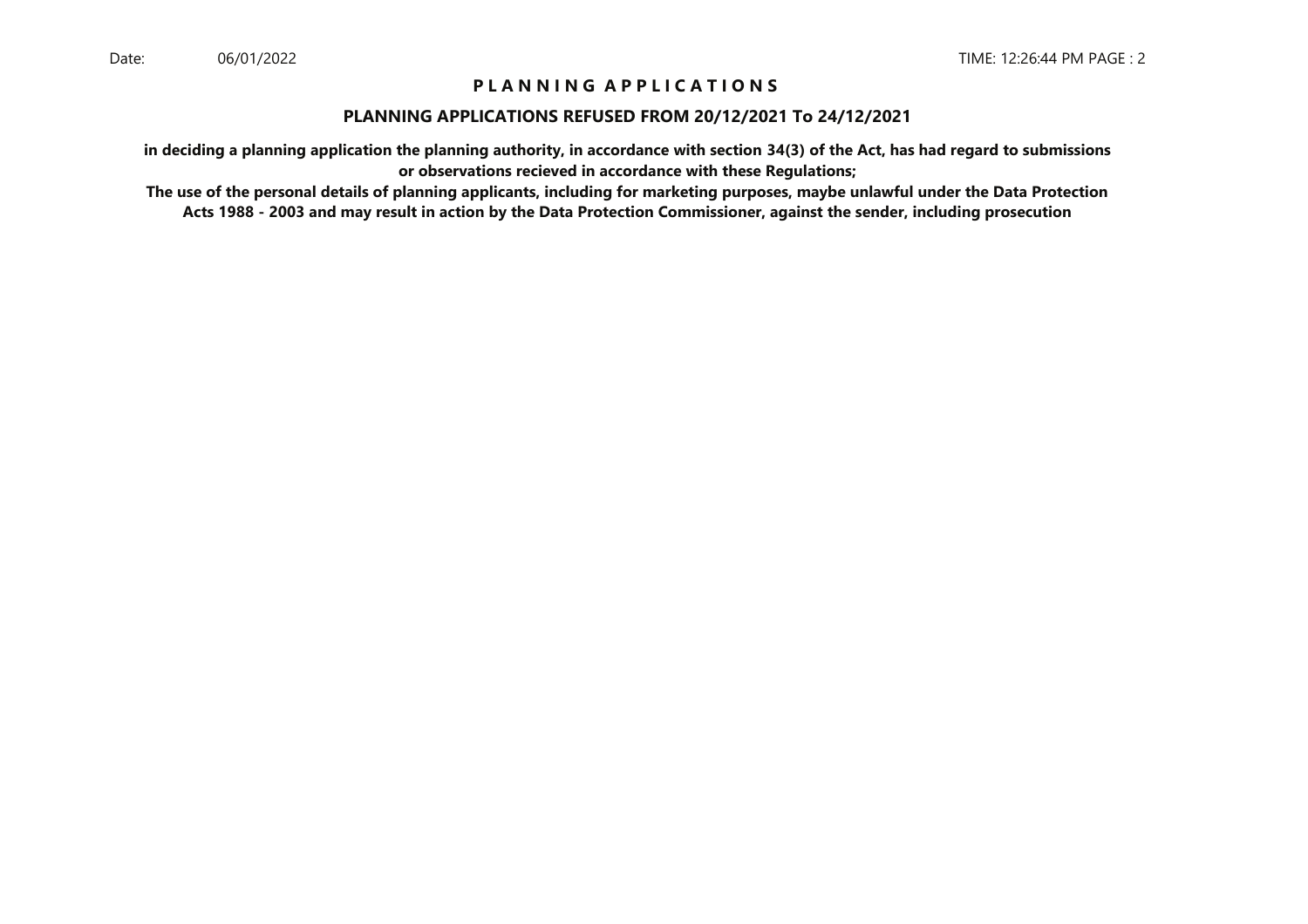# **A N B O R D P L E A N Á L A**

# **APPEAL DECISIONS NOTIFIED FROM 20/12/2021 To 24/12/2021**

| <b>FILE</b>   | <b>APPLICANTS NAME</b> | APP  | <b>DECISION</b> | <b>DEVELOPMENT DESCRIPTION</b> | יים.             | DECISION |
|---------------|------------------------|------|-----------------|--------------------------------|------------------|----------|
| <b>NUMBER</b> | <b>AND ADDRESS</b>     | TYPE | <b>DATE</b>     | <b>AND LOCATION</b>            | <b>DEC. DATE</b> |          |

**Total: 0**

**\*\*\* END OF REPORT \*\*\***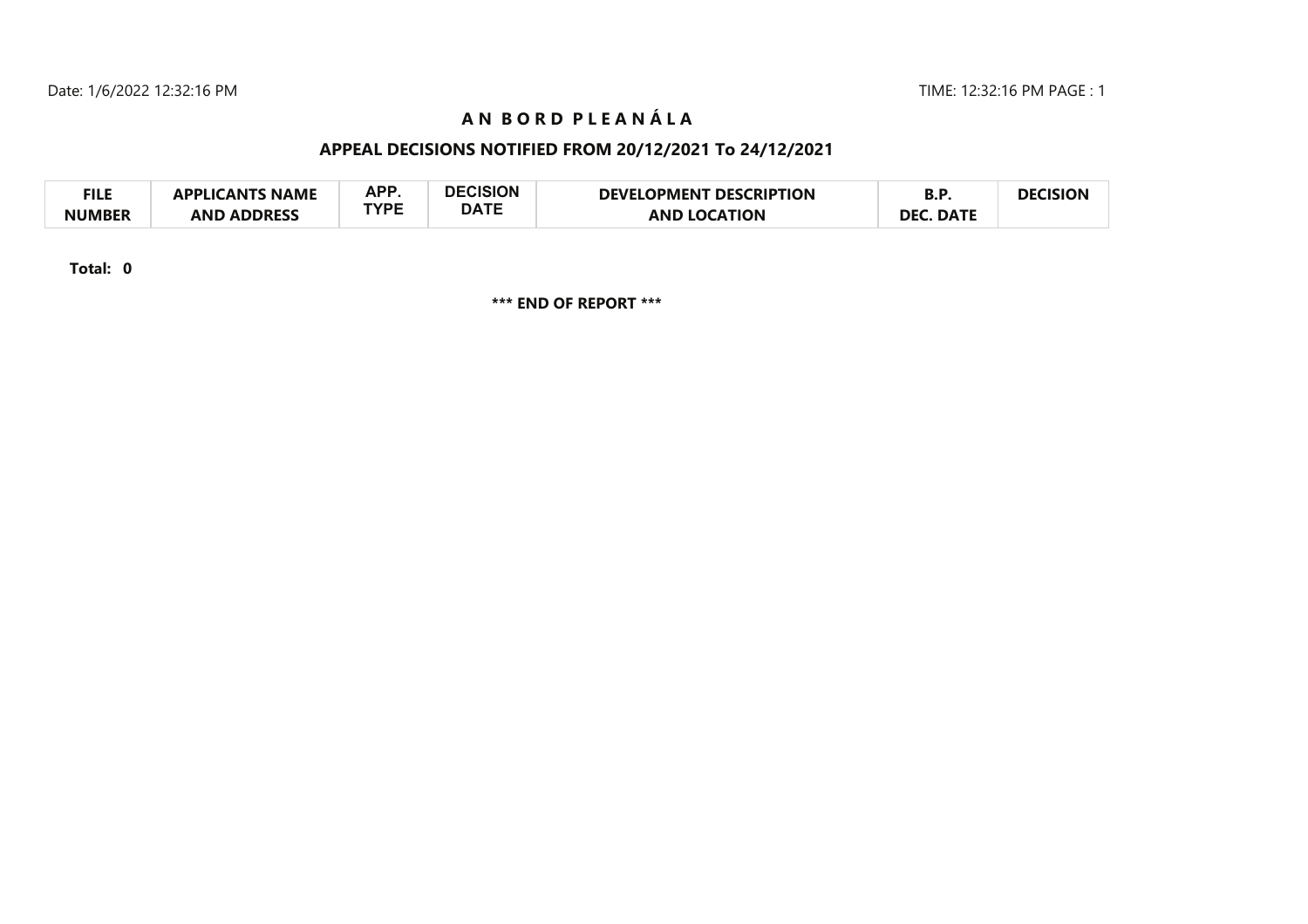Date: 06/01/2022 **Tipperary Co. Co. The Co. Co.** TIME: 12:24:47 PM PAGE : 1 06/01/2022

**Tipperary Co. Co.**

## **P L A N N I N G A P P L I C A T I O N S**

#### **FURTHER INFORMATION RECEIVED/VALIDATED APPLICATIONS FROM 20/12/2021 To 24/12/2021**

| <b>FILE</b><br><b>NUMBER</b> | <b>APPLICANTS NAME</b> | APP.<br><b>TYPE</b> | <b>DATE</b><br><b>INVALID</b> | <b>DATE</b><br><b>RECEIVED</b> | <b>DEVELOPMENT DESCRIPTION</b><br><b>AND LOCATION</b>                                                                                      |
|------------------------------|------------------------|---------------------|-------------------------------|--------------------------------|--------------------------------------------------------------------------------------------------------------------------------------------|
| 21/813                       | Tom Ryan               | P                   |                               | 22/12/2021                     | extension to farmyard consisting of cattle shed with<br>underground slurry storage and a fodder store<br>Seskin<br>Monard<br>Co. Tipperary |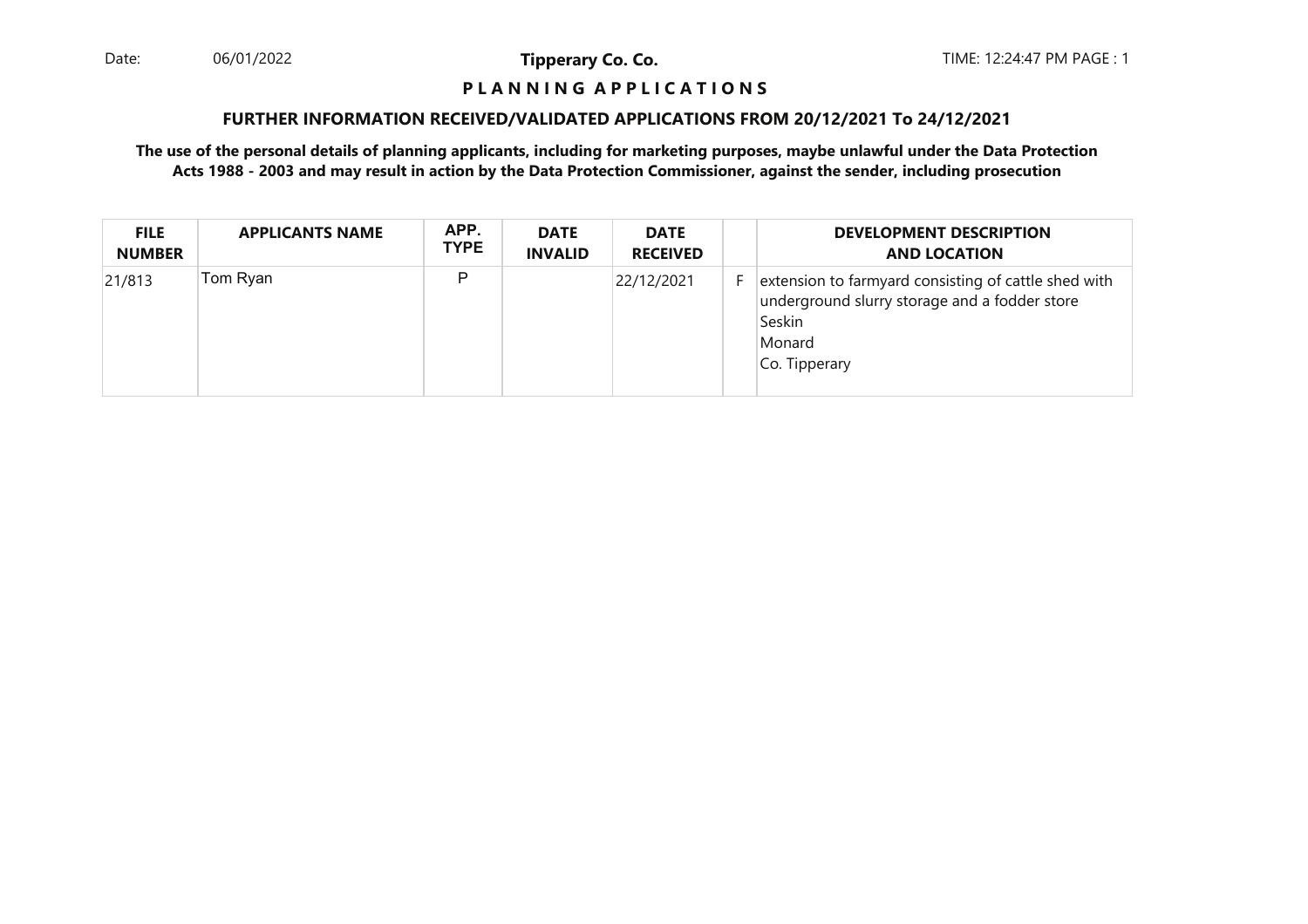06/01/2022

**Tipperary Co. Co.**

## **P L A N N I N G A P P L I C A T I O N S**

#### **FURTHER INFORMATION RECEIVED/VALIDATED APPLICATIONS FROM 20/12/2021 To 24/12/2021**

| <b>FILE</b><br><b>NUMBER</b> | <b>APPLICANTS NAME</b>         | APP.<br><b>TYPE</b> | <b>DATE</b><br><b>INVALID</b> | <b>DATE</b><br><b>RECEIVED</b> |    | <b>DEVELOPMENT DESCRIPTION</b><br><b>AND LOCATION</b>                                                                                                                                                                                                                                                                                                                                                                                                                                                                                                                                                                                                                                                                                                                                                                                                                                                                                                                                                                                                                                                                                                                                                                            |
|------------------------------|--------------------------------|---------------------|-------------------------------|--------------------------------|----|----------------------------------------------------------------------------------------------------------------------------------------------------------------------------------------------------------------------------------------------------------------------------------------------------------------------------------------------------------------------------------------------------------------------------------------------------------------------------------------------------------------------------------------------------------------------------------------------------------------------------------------------------------------------------------------------------------------------------------------------------------------------------------------------------------------------------------------------------------------------------------------------------------------------------------------------------------------------------------------------------------------------------------------------------------------------------------------------------------------------------------------------------------------------------------------------------------------------------------|
| 21/1033                      | <b>Skyline Scaffolding Ltd</b> | $\mathsf{R}$        |                               | 20/12/2021                     | F. | (1) General signage on the existing building (2)<br>Alterations to the existing building to that which was<br>granted under PI Ref No. 19600740 including metal<br>shutters, exterior lighting, extended length, width and<br>height of the building, the omission of parapet walls<br>to the sides and rear of the existing building as well<br>as the existing blue trim around cladding throughout<br>the existing building as well as the use of vertical<br>trapezoidal metal cladding to the sides of rear of the<br>existing building instead of horizontal flat metal<br>cladding as permitted and (3) elements of the existing<br>site layout including existing concrete yard, some<br>existing kerbing, some existing perimeter fencing and<br>existing internal fencing and gates and existing<br>entrance gates - and all associated site development<br>works as well as Planning Permission to (4) complete<br>the car park and driveway (5) widen driveway into car<br>park and (6) create a yellow hatched buffer zone on<br>the existing concrete yard on the western side of the<br>site and all associated site development works<br><b>Clonmel Business Park</b><br>Cashel Road<br>Clonmel<br>Co. Tipperary |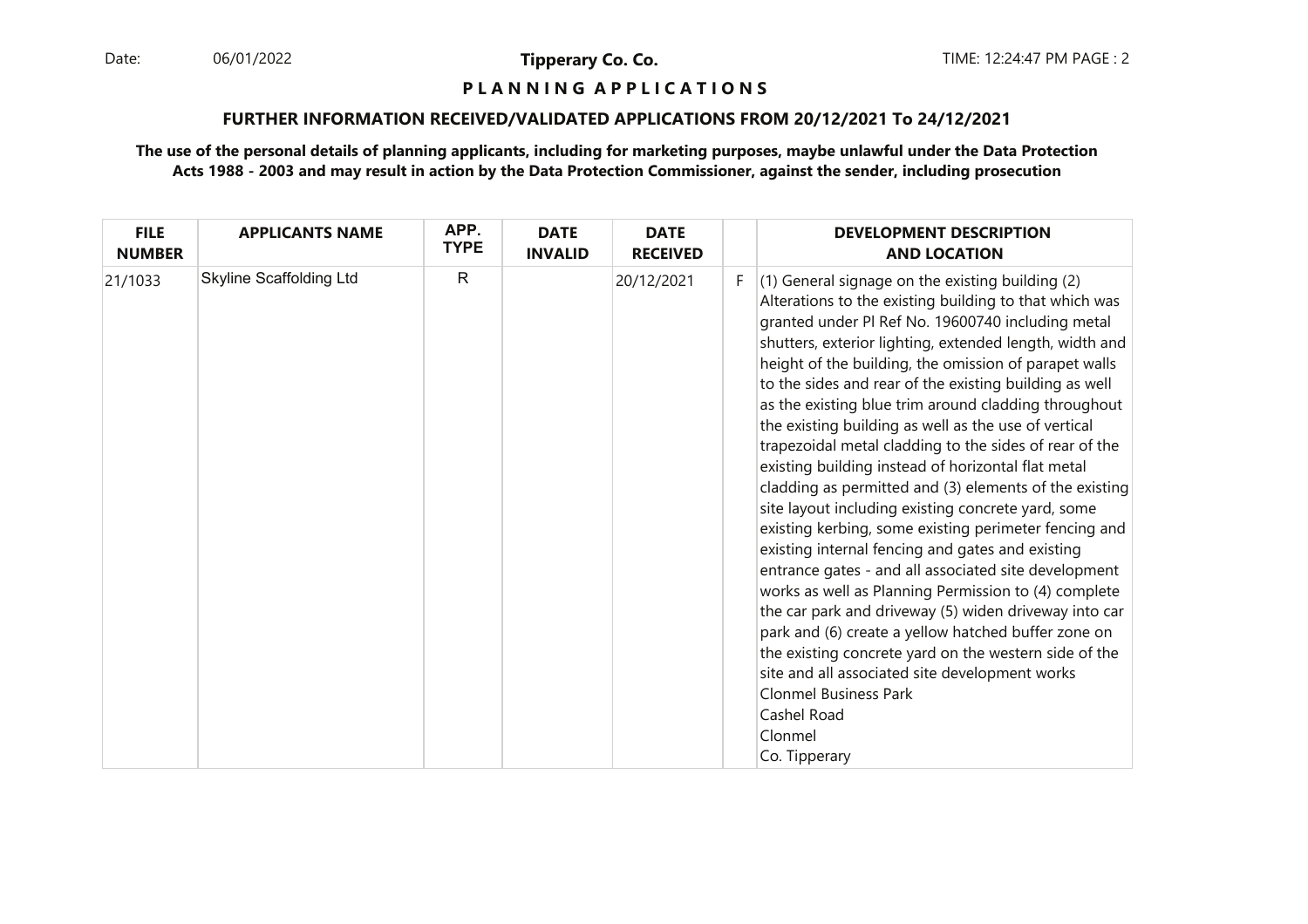06/01/2022

**Tipperary Co. Co.**

#### **P L A N N I N G A P P L I C A T I O N S**

#### **FURTHER INFORMATION RECEIVED/VALIDATED APPLICATIONS FROM 20/12/2021 To 24/12/2021**

| <b>FILE</b><br><b>NUMBER</b> | <b>APPLICANTS NAME</b>     | APP.<br><b>TYPE</b> | <b>DATE</b><br><b>INVALID</b> | <b>DATE</b><br><b>RECEIVED</b> |    | <b>DEVELOPMENT DESCRIPTION</b><br><b>AND LOCATION</b>                                                                                                                                                                                                                                                                                                                                                                                                                                                                                                                                                                                                                                                                                                        |
|------------------------------|----------------------------|---------------------|-------------------------------|--------------------------------|----|--------------------------------------------------------------------------------------------------------------------------------------------------------------------------------------------------------------------------------------------------------------------------------------------------------------------------------------------------------------------------------------------------------------------------------------------------------------------------------------------------------------------------------------------------------------------------------------------------------------------------------------------------------------------------------------------------------------------------------------------------------------|
| 21/1128                      | Soleirtricity Lisheen Ltd. | P                   |                               | 21/12/2021                     | F. | construction of a Solar PV development with a<br>maximum export capacity (MEC) of up to 122MW<br>comprising of ca. 214,800 no. photovoltaic panels laid<br>out in arrays, the construction of a 38kV substation,<br>(ca.57.31m2 x 4.45m tall) along with associated<br>ancillary development including 30 no. Transformer<br>Stations (ca. 7.27m2 x 2.6m) with an integrated bund,<br>716 string Inverters, 1 no. DNO Substation Building<br>(16.28m2 x 5.42m), 1 No. Storage and maintenance<br>building (ca. 57.31m2 x 4.45m tall), 38 no. CCTV<br>cameras mounted on ca. 3.8m high poles, perimeter<br>security fenching and all ancillary works, the total<br>development area will be ca. 77ha.<br>Cooleeny<br>Derryfadda and Killoran<br>Co. Tipperary |
| 21/1207                      | Vantage Towers Ltd         | P                   |                               | 23/12/2021                     | F. | erect a 30m high lattice telecommunications support<br>structure together with antennas, dishes and<br>associated telecommunications equipment all<br>enclosed in security fencing, extend existing access<br>route<br>Lahid<br>Silvermines<br>Co Tipperary                                                                                                                                                                                                                                                                                                                                                                                                                                                                                                  |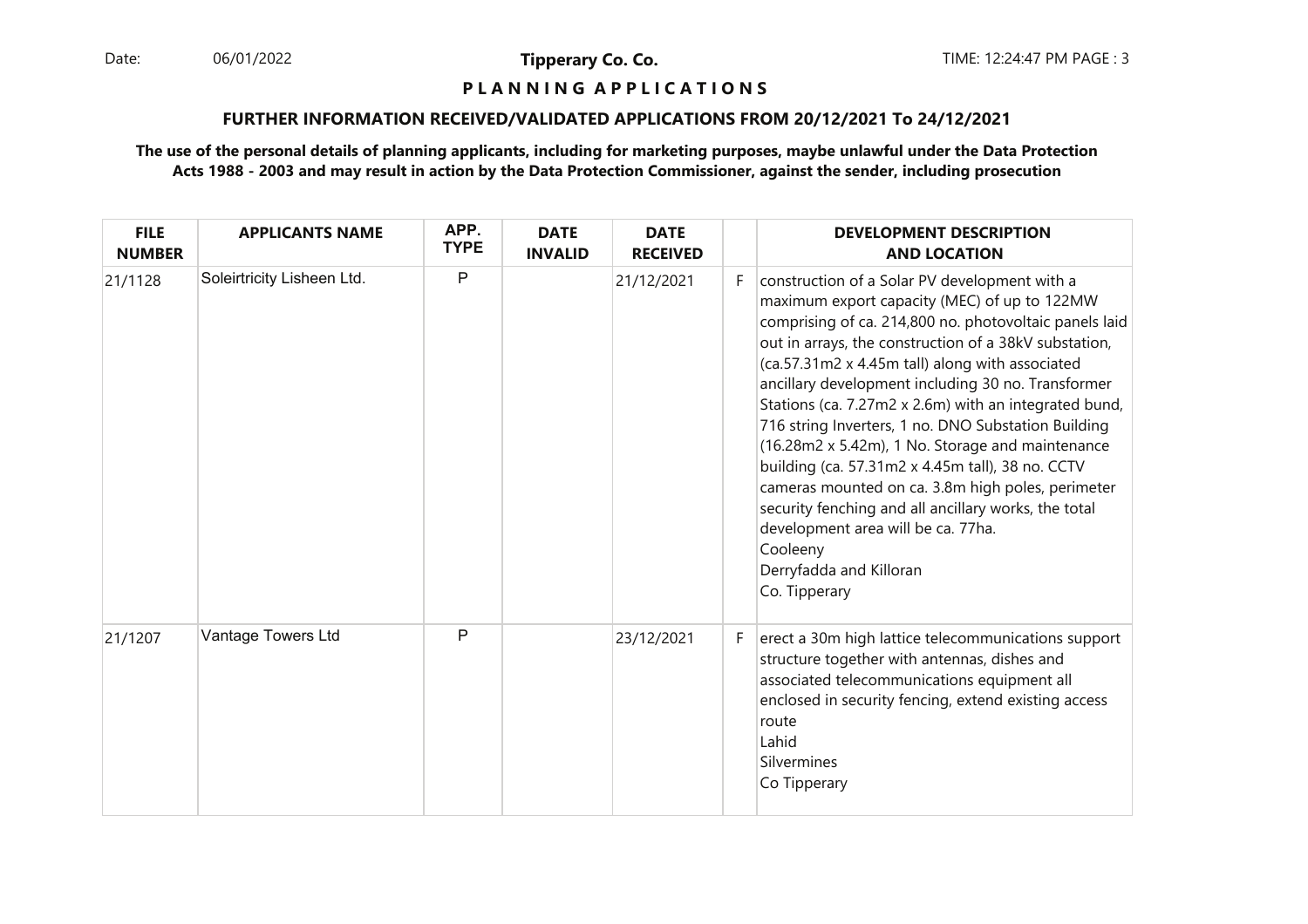06/01/2022

**Tipperary Co. Co.**

#### **P L A N N I N G A P P L I C A T I O N S**

## **FURTHER INFORMATION RECEIVED/VALIDATED APPLICATIONS FROM 20/12/2021 To 24/12/2021**

| <b>FILE</b><br><b>NUMBER</b> | <b>APPLICANTS NAME</b>    | APP.<br><b>TYPE</b> | <b>DATE</b><br><b>INVALID</b> | <b>DATE</b><br><b>RECEIVED</b> |    | <b>DEVELOPMENT DESCRIPTION</b><br><b>AND LOCATION</b>                                                                                                                                                                                                                                                                                                                                                                                                                                                                                                                                                                                                                                                                                                                                                                                                                                                                                                                                                                                                      |
|------------------------------|---------------------------|---------------------|-------------------------------|--------------------------------|----|------------------------------------------------------------------------------------------------------------------------------------------------------------------------------------------------------------------------------------------------------------------------------------------------------------------------------------------------------------------------------------------------------------------------------------------------------------------------------------------------------------------------------------------------------------------------------------------------------------------------------------------------------------------------------------------------------------------------------------------------------------------------------------------------------------------------------------------------------------------------------------------------------------------------------------------------------------------------------------------------------------------------------------------------------------|
| 21/1394                      | <b>ANM Retail Limited</b> | $\mathsf{R}$        |                               | 20/12/2021                     | F. | and completion of works comprising of 1) material<br>alterations and change of use of vacant car<br>showroom and associated areas, and existing filling<br>station, associated shop & associated storage areas,<br>to filling station currently being renovated, to<br>comprise on completion a convenience shop, food<br>counter offer and food preparation areas, seated cafe<br>area, ATM, off-licence use ancillary to main retail use,<br>public amenities, staff amenities, manager offices, dry<br>good stores, plant rooms; 2) single storey extension<br>constructed to south facing elevation of existing<br>building accommodating new storage area; 3)<br>alterations to existing elevations; 4) alterations to site<br>layout to include provision of new parking layout; 5)<br>minor extension of existing forecourt canopy to<br>adjoin front elevation of existing building; 6)<br>installation of new underground fuel storage tanks<br>and associated vents; 7) and all associated site works<br>Cashel Road<br>Clonmel<br>Co. Tipperary |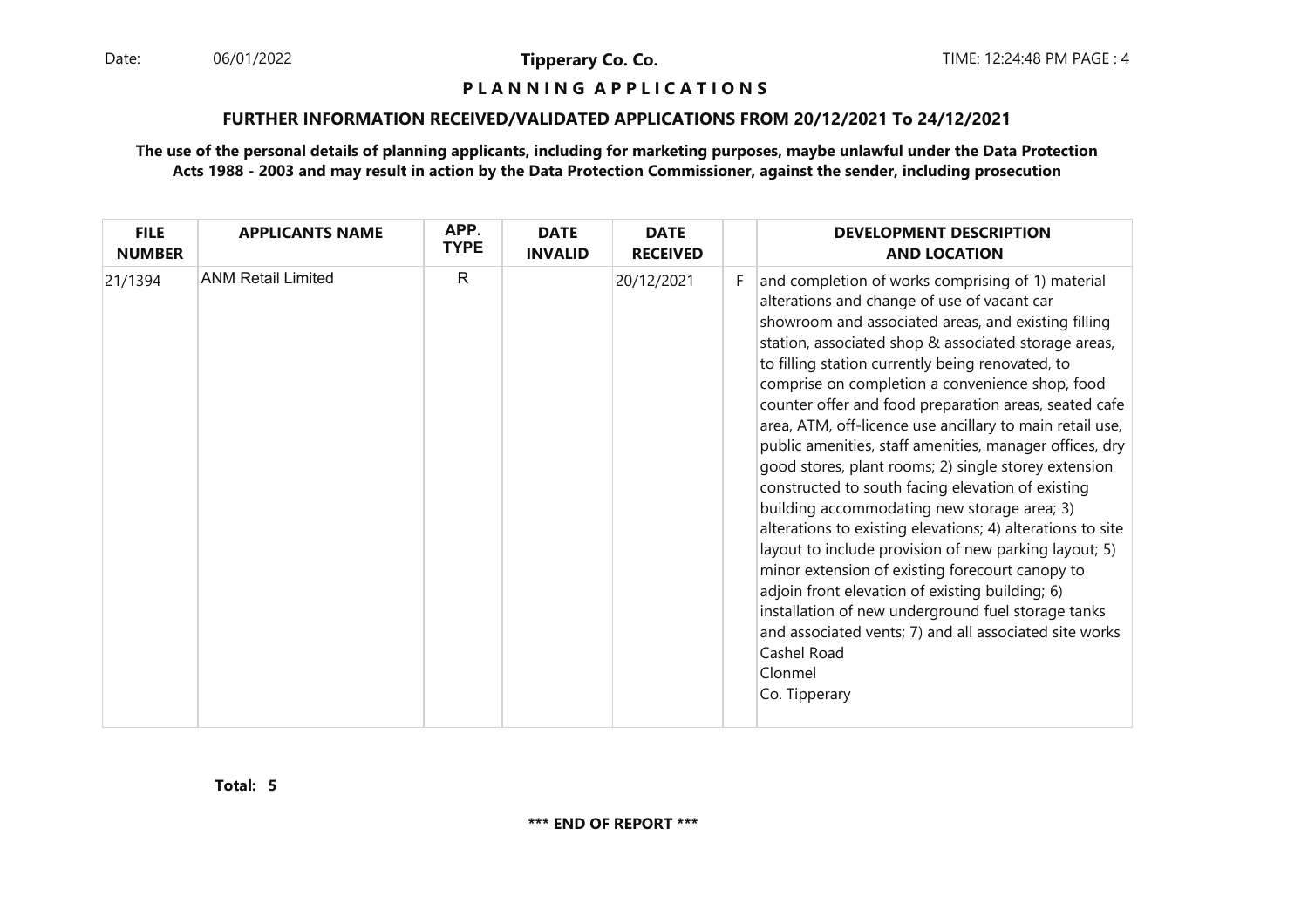# **A N B O R D P L E A N Á L A**

# **APPEALS NOTIFIED FROM 20/12/2021 To 24/12/2021**

| <b>FILE</b>   | <b>NAMI</b><br>הח<br>AN''  | A DD       | .               | <u>.</u>   | <b>RIPTION:</b><br>DFVI<br>DESC<br>IPMFNI | $\mathbf{A}$ |
|---------------|----------------------------|------------|-----------------|------------|-------------------------------------------|--------------|
| <b>NUMBEF</b> | <b>ANF</b><br><b>DDRFS</b> | rvdc<br>-- | $\triangle$ ATF | <b>DEC</b> | AN                                        |              |

**Total: 0**

**\*\*\* END OF REPORT \*\*\***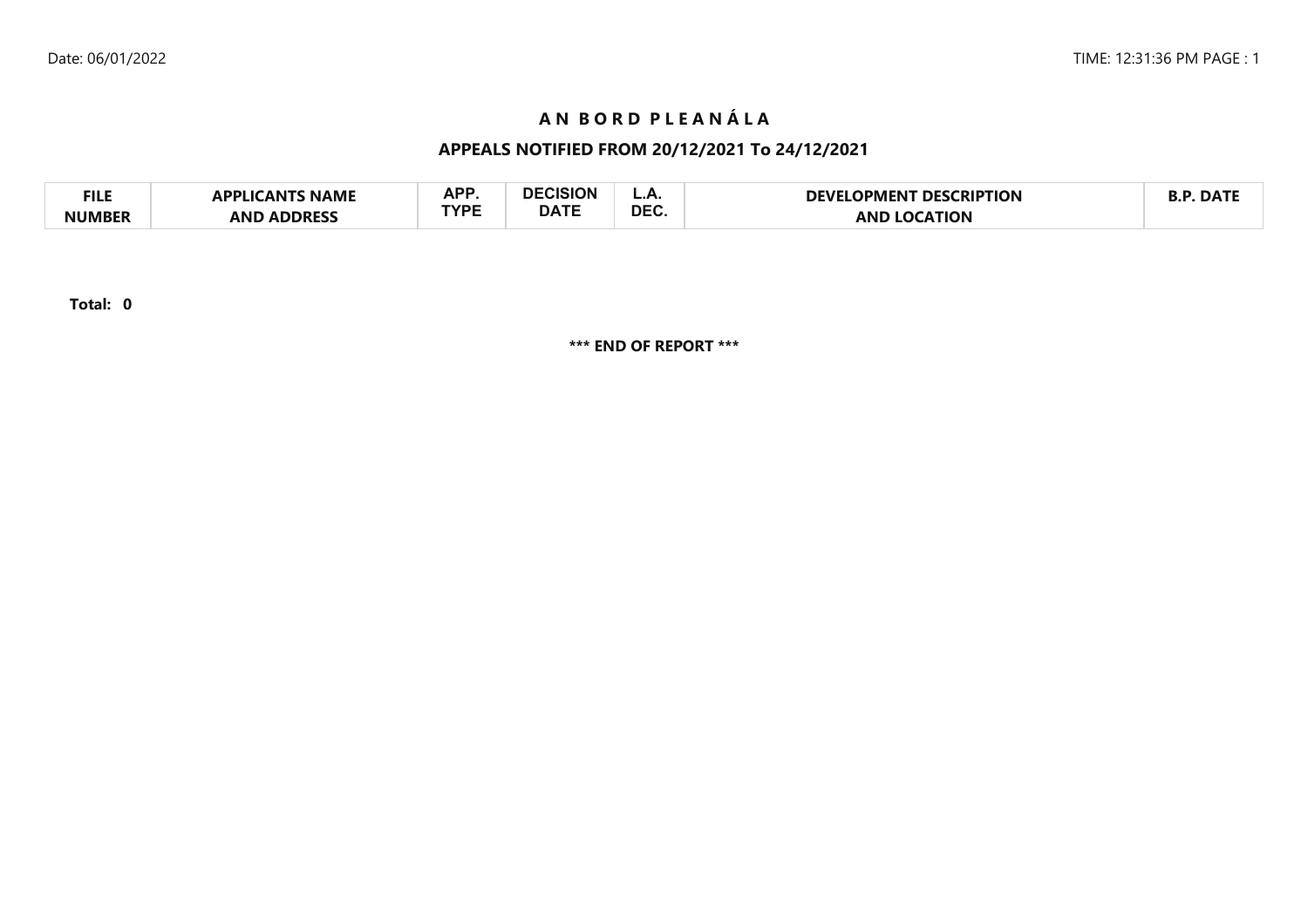**P L A N N I N G A P P L I C A T I O N S** 

## **INVALID APPLICATIONS FROM 20/12/2021 To 24/12/2021**

| <b>FILE</b><br><b>NUMBER</b> | <b>APPLICANTS NAME</b> | APP.<br><b>TYPE</b> | <b>DATE</b><br><b>INVALID</b> | DEVELOPMENT DESCRIPTION AND LOCATION                                                                                                                                                                                                                                                                                                                          |
|------------------------------|------------------------|---------------------|-------------------------------|---------------------------------------------------------------------------------------------------------------------------------------------------------------------------------------------------------------------------------------------------------------------------------------------------------------------------------------------------------------|
| 21/1796                      | Philip O Neill         | P                   | 20/12/2021                    | permanent separation of the duplex unit, previously used for<br>quest accommodation from the main dwelling house. This<br>alteration constitutes a material deviation of condition 1 of<br>permission 03/51/0191. It will provide 2 separate dwelings,<br>where previously there was one<br>Caherelly Close<br><b>Main Street</b><br>Ballina<br>Co. Tipperary |
| 21/1804                      | Sarah Leenane          | $\circ$             | 20/12/2021                    | dormer dwelling house, on site waste water treatment system,<br>percolation area and all associated site works<br><b>Ballinderry Upper</b><br>Nenagh<br>Co. Tipperary                                                                                                                                                                                         |
| 21/1805                      | Laura Leenane          | O                   | 20/12/2021                    | dormer dwelling house, on site waste water treatment system,<br>percolation area and all associated site works<br><b>Ballinderry Upper</b><br>Nenagh<br>Co. Tipperary                                                                                                                                                                                         |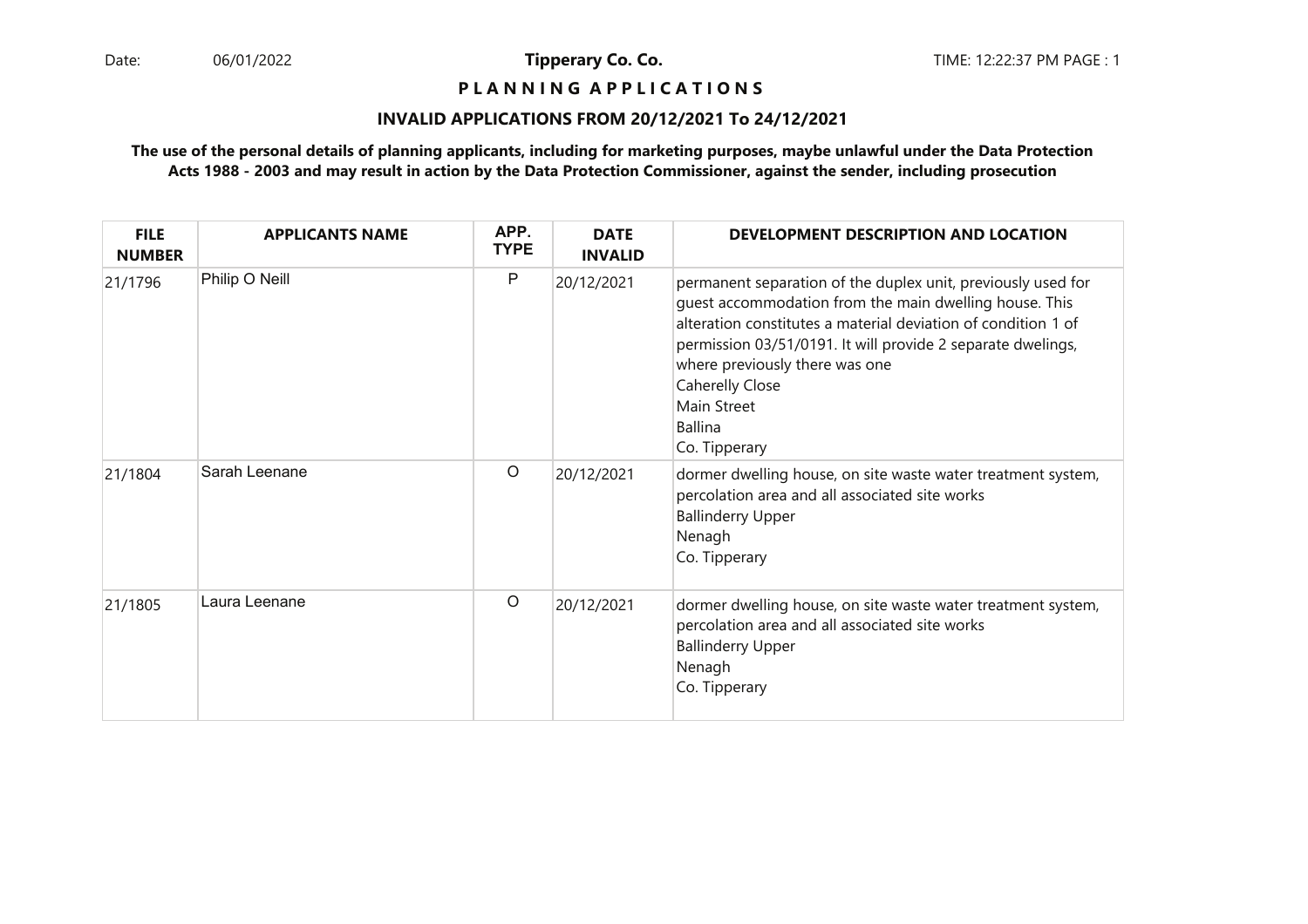## **P L A N N I N G A P P L I C A T I O N S**

#### **INVALID APPLICATIONS FROM 20/12/2021 To 24/12/2021**

| <b>FILE</b><br><b>NUMBER</b> | <b>APPLICANTS NAME</b>                | APP.<br><b>TYPE</b> | <b>DATE</b><br><b>INVALID</b> | DEVELOPMENT DESCRIPTION AND LOCATION                                                                                                                                                                                                                                      |
|------------------------------|---------------------------------------|---------------------|-------------------------------|---------------------------------------------------------------------------------------------------------------------------------------------------------------------------------------------------------------------------------------------------------------------------|
| 21/1814                      | Andrew Ryan                           | $\mathsf C$         | 21/12/2021                    | two storey dwelling house, entrance gates and secondary<br>treatment system and soil polishing filter with connections to all<br>existing services, the planning application is accompanied by a<br>Natura Impact Statement Report<br>Scrageen<br>Newport<br>Co Tipperary |
| 21/1816                      | South Eastern Cattle Breeding Society | P                   | 21/12/2021                    | bovine semen collection facility building (within the curtilage of<br>a protected structure NIAH Reg No 22403503) and including all<br>associated site works<br>Dovea Lower<br>Dovea<br>Thurles, Co. Tipperary                                                            |
| 21/1834                      | Anthony Joseph Cooke                  | P                   | 22/12/2021                    | new two storey dwelling, garage, septic tank with effluent<br>treatment system, site entrance and associated site works<br>Killahara<br>Thurles<br>Co. Tipperary                                                                                                          |
| 21/1835                      | Caoimhin Campbell                     | P                   | 21/12/2021                    | 1 no. industrial unit with a floor area of 4910 sqm, 13 car parking<br>spaces and all associated services<br>Gurtnafleur<br>Powerstown<br>Clonmel<br>Co. Tipperary                                                                                                        |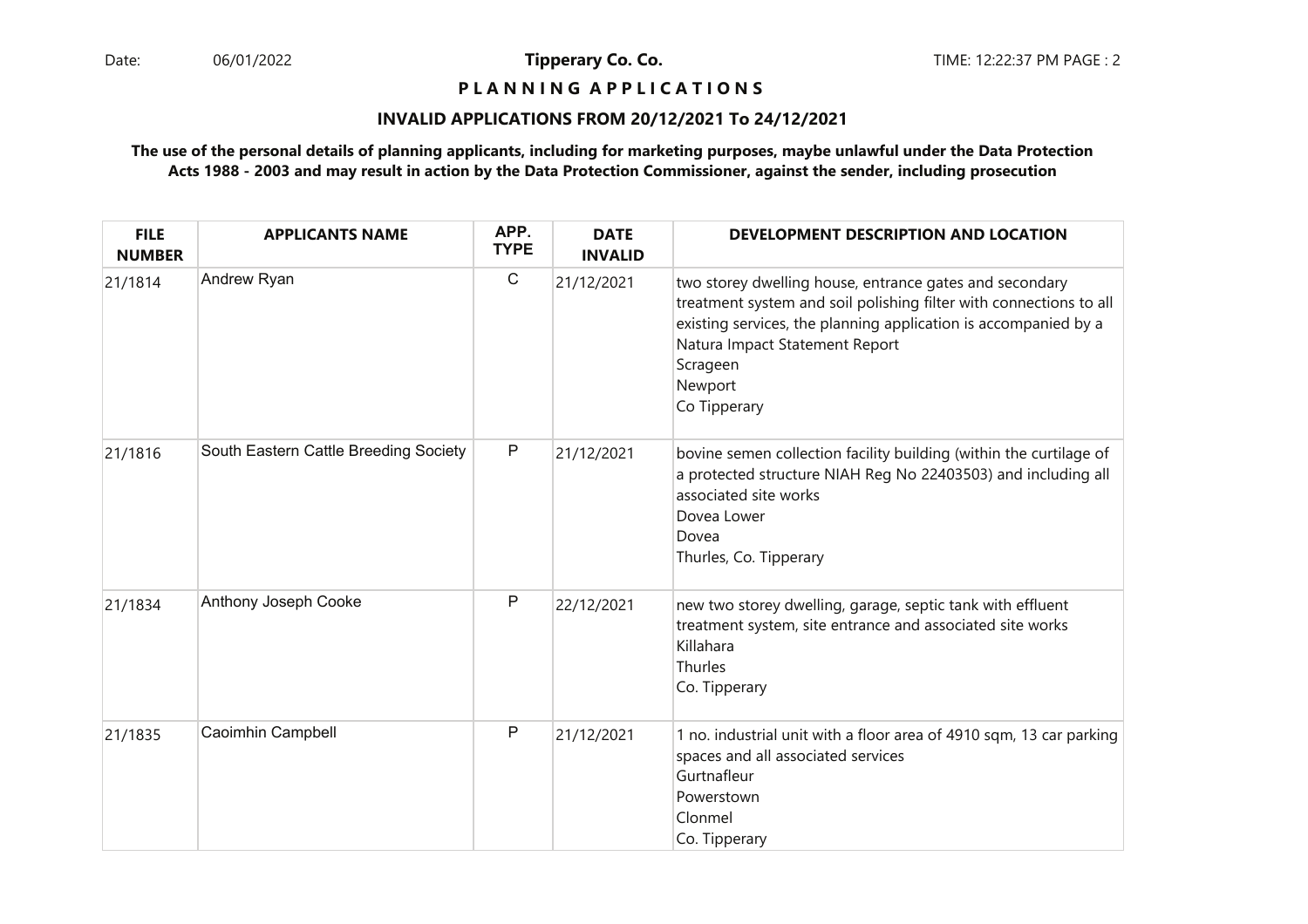**P L A N N I N G A P P L I C A T I O N S** 

## **INVALID APPLICATIONS FROM 20/12/2021 To 24/12/2021**

| <b>FILE</b><br><b>NUMBER</b> | <b>APPLICANTS NAME</b> | APP.<br><b>TYPE</b> | <b>DATE</b><br><b>INVALID</b> | DEVELOPMENT DESCRIPTION AND LOCATION                                                                                                                                                                                                                                                                                                                                                                                                                                                                                                                                                                                                                                                                                                                   |
|------------------------------|------------------------|---------------------|-------------------------------|--------------------------------------------------------------------------------------------------------------------------------------------------------------------------------------------------------------------------------------------------------------------------------------------------------------------------------------------------------------------------------------------------------------------------------------------------------------------------------------------------------------------------------------------------------------------------------------------------------------------------------------------------------------------------------------------------------------------------------------------------------|
| 21/1836                      | Thomas Duggan          | P                   | 21/12/2021                    | (a) Demolition of existing building, construction of a new two-<br>storey building to accommodate 8 no. self-contained<br>apartments, and connection to public services, (b) Alterations to<br>provision of external works including car and bicycle parking,<br>refuse storage area, hard and soft landscaping and public<br>amenity areas as previously granted under planning reference<br>no. 18600038, (c) All associated site boundary and site<br>development works and to the rear of St. Joseph's Convent of<br>Mercy, Main Street, Carrick-on-Suir, Co. Tipperary E32 DX79, a<br>Protected Structure - ref no. 1.24 in the Carrick-on-Suir Town<br>Development Plan 2013<br><b>Barrack Lane</b><br>Carrick-on-Suir<br>Co. Tipperary E32 RX73 |
| 21/1842                      | Paul & Jackie Conroy   | P                   | 22/12/2021                    | upgrade of existing septic tank to a proprietary treatment<br>system with new percolation area and PERMISSION FOR<br>RETENTION of restoration and conversion of a stone building to<br>a granny flat/cottage and all other associated ancillary site works<br><b>Ballymalone More</b><br>Ballina<br>Co Tipperary                                                                                                                                                                                                                                                                                                                                                                                                                                       |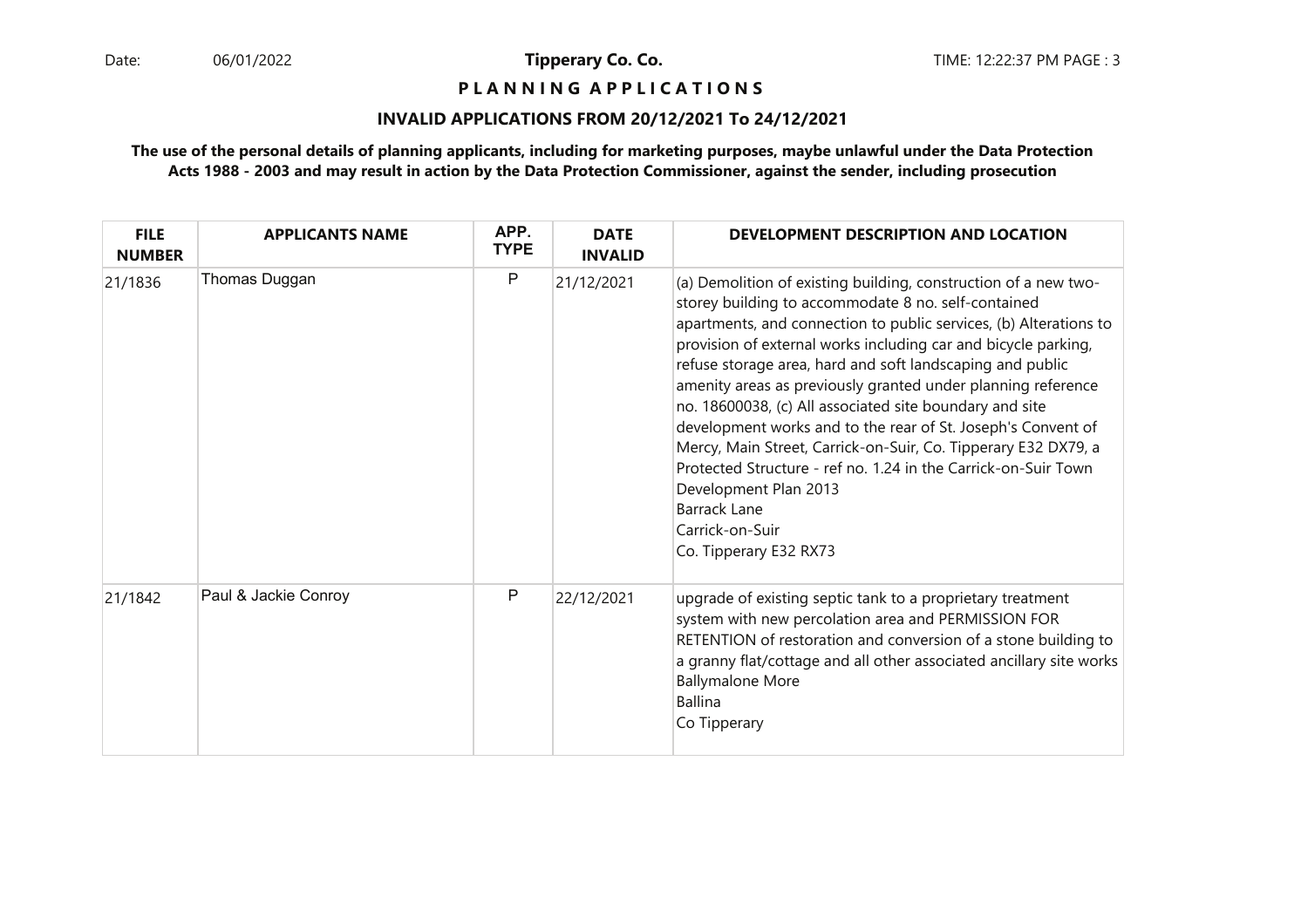**P L A N N I N G A P P L I C A T I O N S** 

## **INVALID APPLICATIONS FROM 20/12/2021 To 24/12/2021**

## **The use of the personal details of planning applicants, including for marketing purposes, maybe unlawful under the Data ProtectionActs 1988 - 2003 and may result in action by the Data Protection Commissioner, against the sender, including prosecution**

| <b>FILE</b><br><b>NUMBER</b> | <b>APPLICANTS NAME</b> | APP.<br><b>TYPE</b> | <b>DATE</b><br><b>INVALID</b> | <b>DEVELOPMENT DESCRIPTION AND LOCATION</b>                                                                                                                                                                                                                                                                                                                                                                                         |
|------------------------------|------------------------|---------------------|-------------------------------|-------------------------------------------------------------------------------------------------------------------------------------------------------------------------------------------------------------------------------------------------------------------------------------------------------------------------------------------------------------------------------------------------------------------------------------|
| 21/1851                      | Gabriele Pacchera      | P                   | 21/12/2021                    | the demolition of an existing derelict dwelling and for the<br>construction of a new 2 storey dwellinghouse along with all<br>associated site works<br>Rosegreen<br>Garryandrew South<br>Cashel<br>Co. Tipperary                                                                                                                                                                                                                    |
| 21/1859                      | Paul Kelly             | R                   | 22/12/2021                    | (1) Retention of change of use from a garage attached to the<br>dwelling house for use as additional living space, (20 Retention<br>of elevation changes to the roof of the dwelling house, (3)<br>Retention of a small porch, (4) Proposed construction of new<br>porch to the front of the dwelling and elevational changes to<br>front side and rear elevations at dwelling house<br>Ballycullen<br>Mullinahone<br>Co. Tipperary |

**11Total:** 

**\*\*\* END OF REPORT \*\*\***